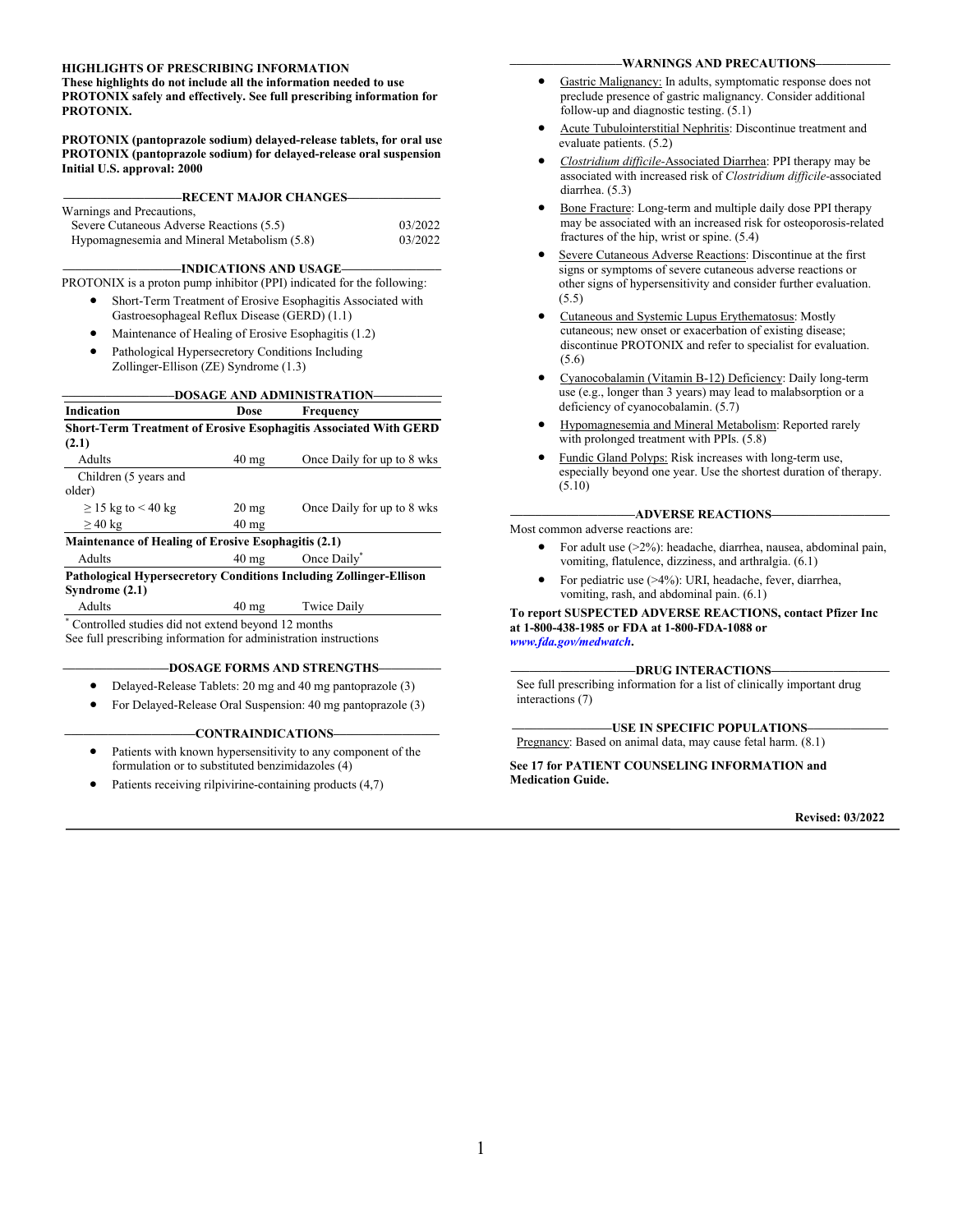#### **FULL PRESCRIBING INFORMATION: CONTENTS**

#### **1 INDICATIONS AND USAGE**

- 1.1 Short-Term Treatment of Erosive Esophagitis Associated With Gastroesophageal Reflux Disease (GERD)
- 1.2 Maintenance of Healing of Erosive Esophagitis
- 1.3 Pathological Hypersecretory Conditions Including Zollinger-Ellison (ZE) Syndrome

#### **2 DOSAGE AND ADMINISTRATION**

- 2.1 Recommended Dosing Schedule
- 2.2 Administration Instructions
- **3 DOSAGE FORMS AND STRENGTHS**
- **4 CONTRAINDICATIONS**
- **5 WARNINGS AND PRECAUTIONS**
- 5.1 Presence of Gastric Malignancy
- 5.2 Acute Tubulointerstitial Nephritis
- 5.3 *Clostridium difficile-*Associated Diarrhea
- 5.4 Bone Fracture
- 5.5 Severe Cutaneous Adverse Reactions
- 5.6 Cutaneous and Systemic Lupus Erythematosus
- 5.7 Cyanocobalamin (Vitamin B-12) Deficiency
- 5.8 Hypomagnesemia and Mineral Metabolism
- 5.9 Tumorigenicity
- 5.10 Fundic Gland Polyps
- 5.11 Interference with Investigations for Neuroendocrine Tumors
- 5.12 Interference with Urine Screen for THC
- 5.13 Concomitant Use of PROTONIX with Methotrexate

#### **6 ADVERSE REACTIONS**

6.1 Clinical Trials Experience

- 6.2 Postmarketing Experience
- **7 DRUG INTERACTIONS**
- **8 USE IN SPECIFIC POPULATIONS**
	- 8.1 Pregnancy
	- 8.2 Lactation
	- 8.4 Pediatric Use
	- 8.5 Geriatric Use
- **10 OVERDOSAGE**
- **11 DESCRIPTION**
- **12 CLINICAL PHARMACOLOGY**
- 12.1 Mechanism of Action
- 12.2 Pharmacodynamics
- 12.3 Pharmacokinetics
- 12.5 Pharmacogenomics

#### **13 NONCLINICAL TOXICOLOGY**

13.1 Carcinogenesis, Mutagenesis, Impairment of Fertility

#### **14 CLINICAL STUDIES**

- 14.1 Erosive Esophagitis (EE) Associated with Gastroesophageal Reflux Disease (GERD)
- 14.2 Long-Term Maintenance of Healing of Erosive Esophagitis
- 14.3 Pathological Hypersecretory Conditions Including Zollinger-Ellison Syndrome

#### **16 HOW SUPPLIED/STORAGE AND HANDLING 17 PATIENT COUNSELING INFORMATION**

\* Sections or subsections omitted from the full prescribing information are not listed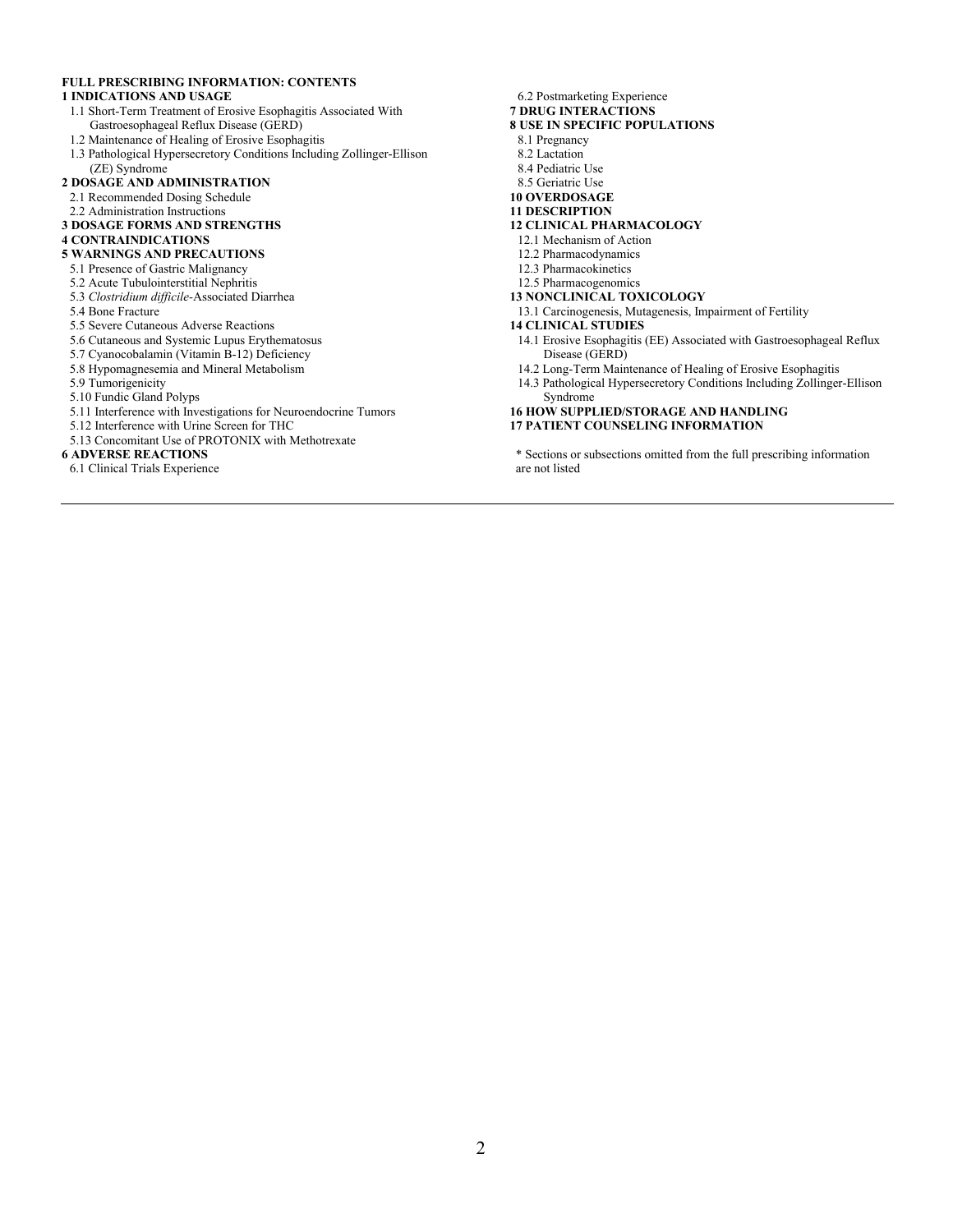# **FULL PRESCRIBING INFORMATION**

# **1 INDICATIONS AND USAGE**

PROTONIX For Delayed-Release Oral Suspension and PROTONIX Delayed-Release Tablets are indicated for:

## **1.1 Short-Term Treatment of Erosive Esophagitis Associated With Gastroesophageal Reflux Disease (GERD)**

PROTONIX is indicated in adults and pediatric patients five years of age and older for the short-term treatment (up to 8 weeks) in the healing and symptomatic relief of erosive esophagitis (EE). For those adult patients who have not healed after 8 weeks of treatment, an additional 8-week course of PROTONIX may be considered. Safety of treatment beyond 8 weeks in pediatric patients has not been established.

## **1.2 Maintenance of Healing of Erosive Esophagitis**

PROTONIX is indicated for maintenance of healing of EE and reduction in relapse rates of daytime and nighttime heartburn symptoms in adult patients with GERD. Controlled studies did not extend beyond 12 months.

## **1.3 Pathological Hypersecretory Conditions Including Zollinger-Ellison Syndrome**

PROTONIX is indicated for the long-term treatment of pathological hypersecretory conditions, including Zollinger-Ellison (ZE) Syndrome.

# **2 DOSAGE AND ADMINISTRATION**

## **2.1 Recommended Dosing Schedule**

PROTONIX is supplied as delayed-release granules in packets for preparation of oral suspensions or as delayed-release tablets. The recommended dosages are outlined in Table 1.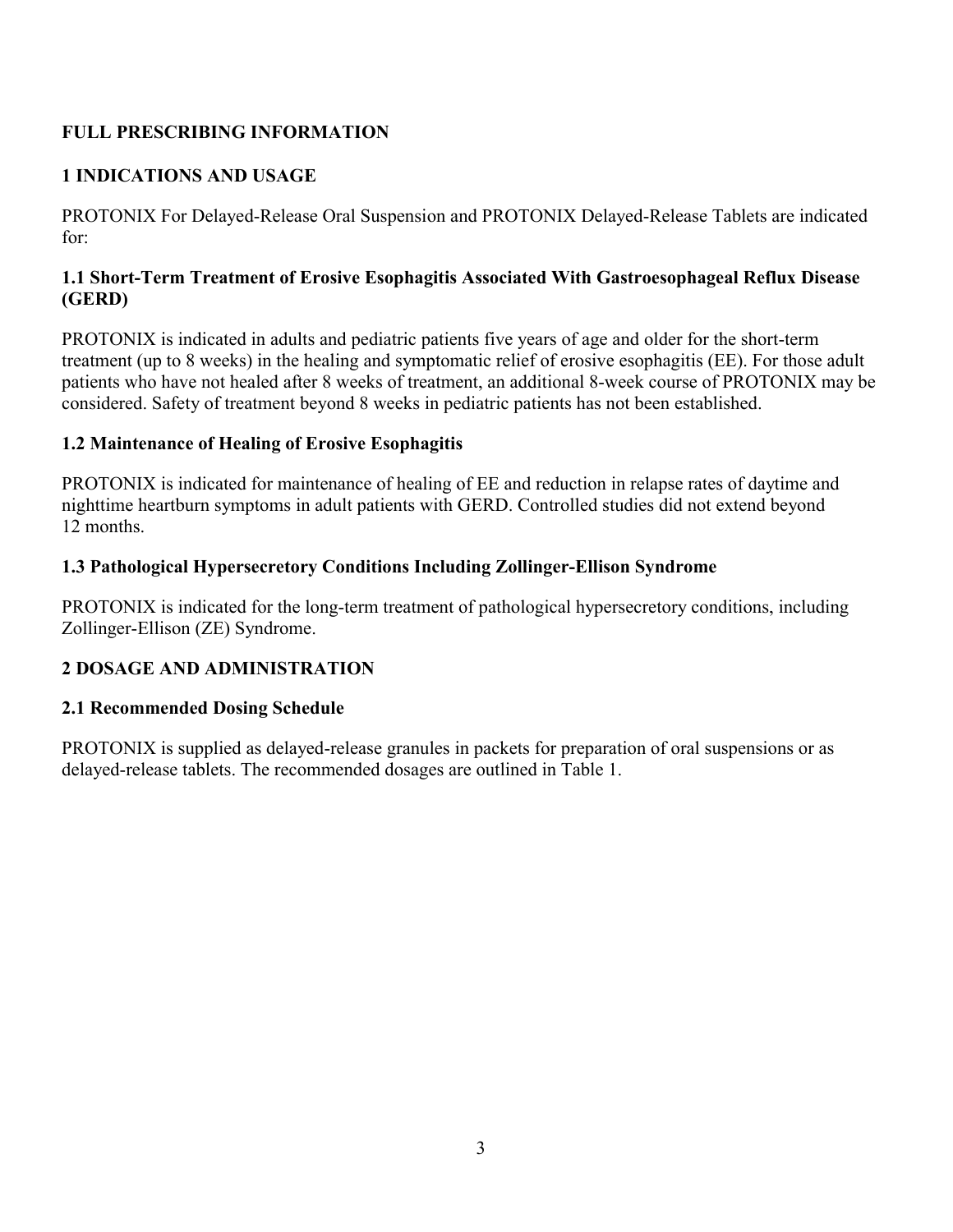| Table 1, Recommended Dosing Schedule for TROTOFILM                                                  |                 |                               |  |
|-----------------------------------------------------------------------------------------------------|-----------------|-------------------------------|--|
| <b>Indication</b>                                                                                   | <b>Dose</b>     | Frequency                     |  |
| <b>Short-Term Treatment of Erosive Esophagitis Associated With GERD</b>                             |                 |                               |  |
| Adults                                                                                              | $40 \text{ mg}$ | Once daily for up to 8 weeks* |  |
| Children (5 years and older)                                                                        |                 |                               |  |
| $\geq$ 15 kg to < 40 kg                                                                             | $20 \text{ mg}$ | Once daily for up to 8 weeks  |  |
| $\geq$ 40 kg                                                                                        | $40 \text{ mg}$ |                               |  |
| <b>Maintenance of Healing of Erosive Esophagitis</b>                                                |                 |                               |  |
| Adults                                                                                              | $40 \text{ mg}$ | Once daily***                 |  |
| <b>Pathological Hypersecretory Conditions Including Zollinger-Ellison Syndrome</b>                  |                 |                               |  |
| Adults                                                                                              | $40 \text{ mg}$ | Twice daily**                 |  |
| * For adult patients who have not healed after 8 weeks of treatment, an additional 8-week course of |                 |                               |  |

## **Table 1: Recommended Dosing Schedule for PROTONIX**

PROTONIX may be considered.

\*\* Dosage regimens should be adjusted to individual patient needs and should continue for as long as clinically indicated. Doses up to 240 mg daily have been administered.

\*\*\* Controlled studies did not extend beyond 12 months

#### **2.2 Administration Instructions**

Directions for method of administration for each dosage form are presented in Table 2.

| Tabit 2. Auniniisti ation Tiisti uvuons |              |                                                            |  |
|-----------------------------------------|--------------|------------------------------------------------------------|--|
| <b>Formulation</b>                      | <b>Route</b> | Instructions*                                              |  |
| <b>Delayed-Release Tablets</b>          | Oral         | Swallowed whole, with or without food                      |  |
| <b>For Delayed-Release Oral</b>         | Oral         | Administered in 1 teaspoonful of applesauce or apple juice |  |
| <b>Suspension</b>                       |              | approximately 30 minutes prior to a meal                   |  |
| <b>For Delayed-Release Oral</b>         |              | Nasogastric See instructions below                         |  |
| <b>Suspension</b>                       | tube         |                                                            |  |

#### **Table 2: Administration Instructions**

\* Do not split, chew, or crush PROTONIX Delayed-Release Tablets and PROTONIX For Delayed-Release Oral Suspension.

Take a missed dose as soon as possible. If it is almost time for the next dose, skip the missed dose and take the next dose at the regular scheduled time. Do not take 2 doses at the same time.

## PROTONIX Delayed-Release Tablets

Swallow PROTONIX Delayed-Release Tablets whole, with or without food in the stomach. For patients unable to swallow a 40 mg tablet, two 20 mg tablets may be taken. Concomitant administration of antacids does not affect the absorption of PROTONIX Delayed-Release Tablets.

## PROTONIX For Delayed-Release Oral Suspension

Administer PROTONIX For Delayed-Release Oral Suspension approximately 30 minutes prior to a meal via oral administration in apple juice or applesauce or nasogastric tube in apple juice only. Because proper pH is necessary for stability, do not administer PROTONIX For Delayed-Release Oral Suspension in liquids other than apple juice, or foods other than applesauce.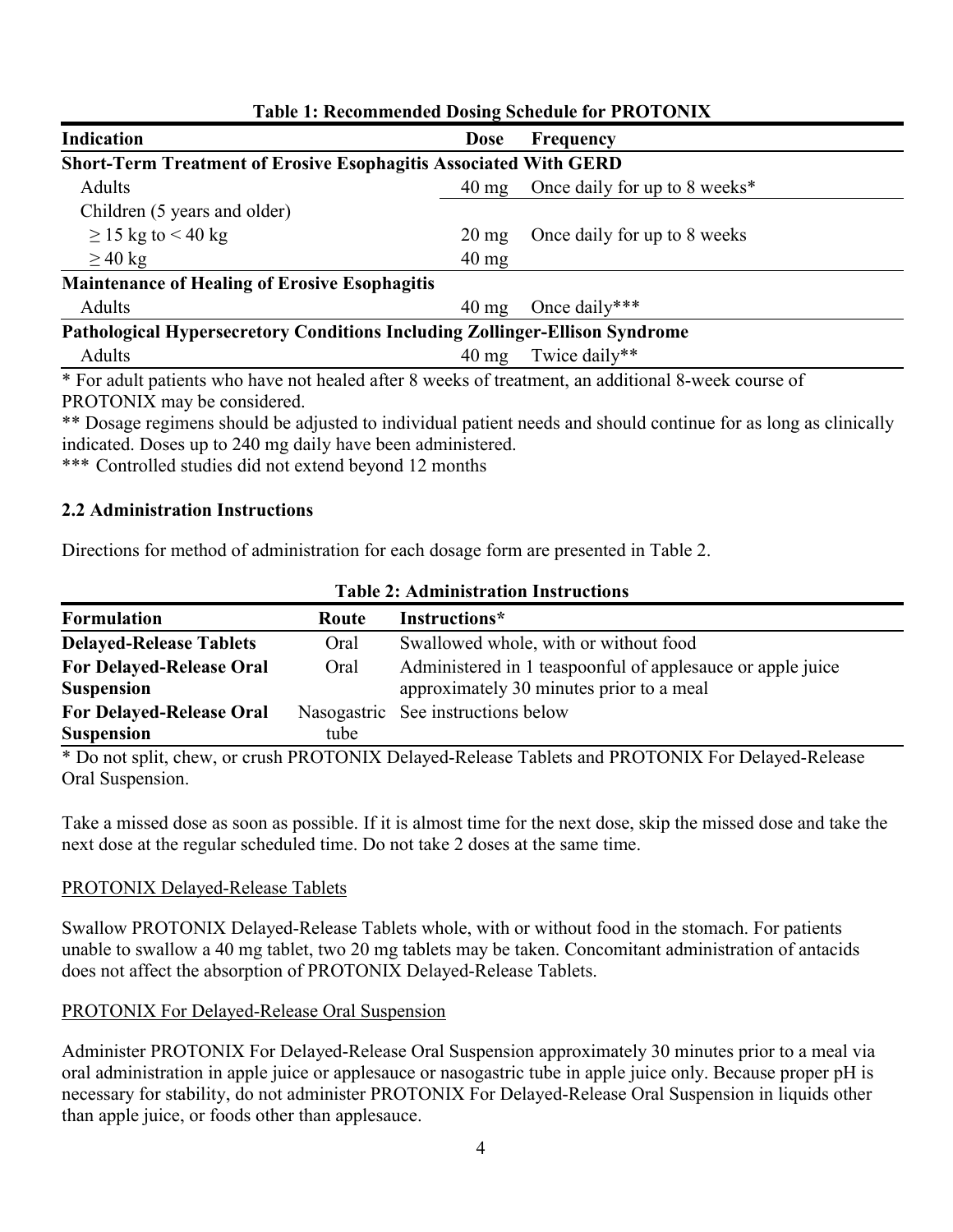Do not divide the 40 mg PROTONIX For Delayed-Release Oral Suspension packet to create a 20 mg dosage for pediatric patients who are unable to take the tablet formulation.

PROTONIX For Delayed-Release Oral Suspension - Oral Administration in Applesauce

- Open packet.
- Sprinkle granules on one teaspoonful of applesauce. DO NOT USE OTHER FOODS OR CRUSH OR CHEW THE GRANULES.
- Take within 10 minutes of preparation.
- Take sips of water to make sure granules are washed down into the stomach. Repeat water sips as necessary.

# PROTONIX For Delayed-Release Oral Suspension - Oral Administration in Apple Juice

- Open packet.
- Empty granules into a small cup or teaspoon containing one teaspoon of apple juice.
- Stir for 5 seconds (granules will not dissolve) and swallow immediately.
- To make sure that the entire dose is taken, rinse the container once or twice with apple juice to remove any remaining granules. Swallow immediately.

## PROTONIX For Delayed-Release Oral Suspension - Nasogastric (NG) Tube or Gastrostomy Tube Administration

For patients who have a nasogastric tube or gastrostomy tube in place, PROTONIX For Delayed-Release Oral Suspension can be given as follows:

- Exercise the plunger from the barrel of a 2 ounce  $(60 \text{ mL})$  catheter-tip syringe. Discard the plunger.
- Connect the catheter tip of the syringe to a 16 French (or larger) tube.
- Hold the syringe attached to the tubing as high as possible while giving PROTONIX For Delayed-Release Oral Suspension to prevent any bending of the tubing.
- Empty the contents of the packet into the barrel of the syringe.
- Add 10 mL (2 teaspoonfuls) of apple juice and gently tap and/or shake the barrel of the syringe to help rinse the syringe and tube. Repeat at least twice more using the same amount of apple juice (10 mL or 2 teaspoonfuls) each time. No granules should remain in the syringe.

# **3 DOSAGE FORMS AND STRENGTHS**

Delayed-Release Tablets:

- 40 mg pantoprazole, yellow oval biconvex tablets imprinted with PROTONIX (brown ink) on one side
- 20 mg pantoprazole, yellow oval biconvex tablets imprinted with P20 (brown ink) on one side

For Delayed-Release Oral Suspension:

40 mg pantoprazole, pale yellowish to dark brownish, enteric-coated granules in a unit dose packet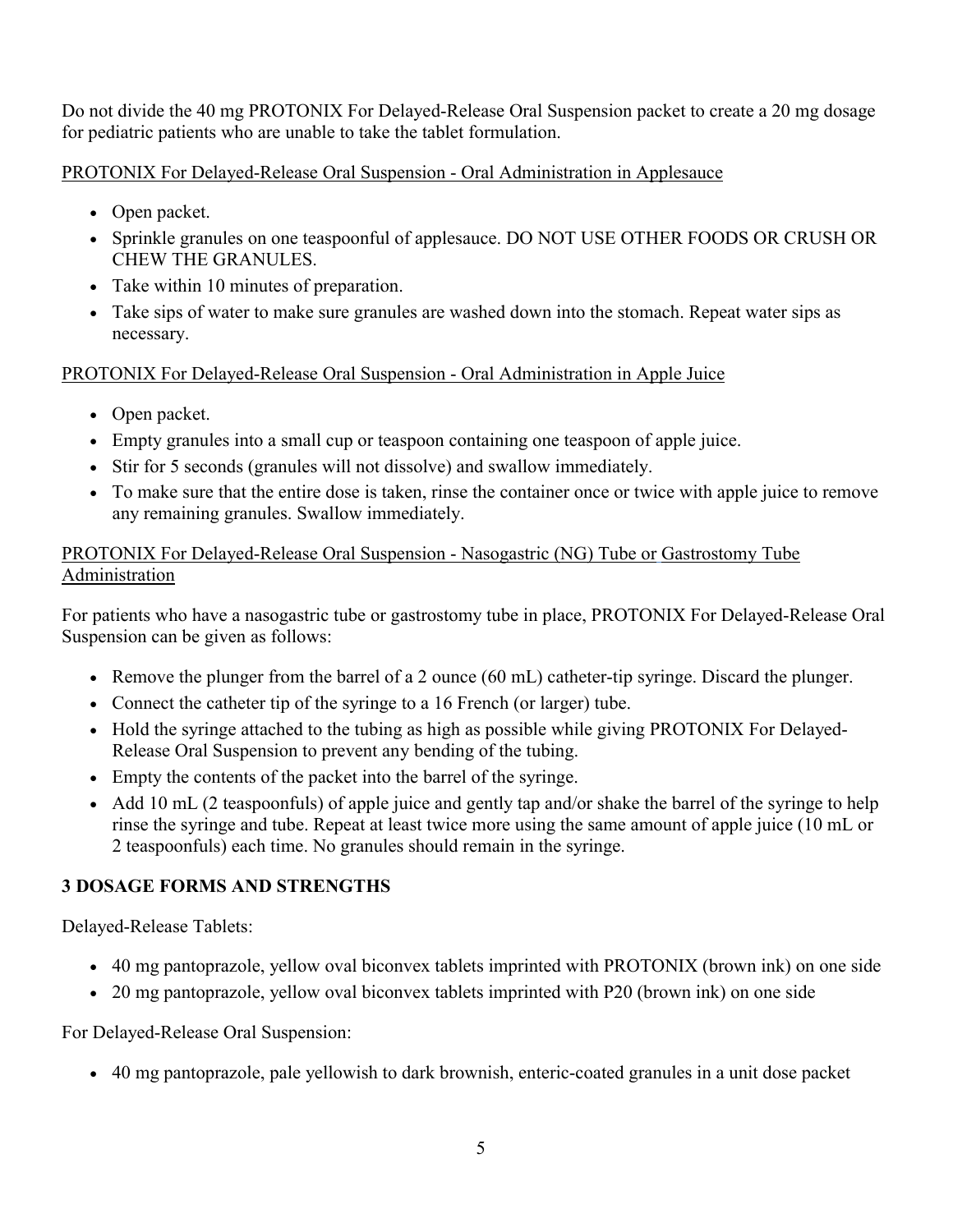## **4 CONTRAINDICATIONS**

- PROTONIX is contraindicated in patients with known hypersensitivity to any component of the formulation or any substituted benzimidazole. Hypersensitivity reactions may include anaphylaxis, anaphylactic shock, angioedema, bronchospasm, acute tubulointerstitial nephritis, and urticaria *[see Warnings and Precautions (5.2), Adverse Reactions (6)]*.
- Proton pump inhibitors (PPIs), including PROTONIX, are contraindicated in patients receiving rilpivirine-containing products *[see Drug Interactions (7)]*.

## **5 WARNINGS AND PRECAUTIONS**

## **5.1 Presence of Gastric Malignancy**

In adults, symptomatic response to therapy with PROTONIX does not preclude the presence of gastric malignancy. Consider additional follow-up and diagnostic testing in adult patients who have a suboptimal response or an early symptomatic relapse after completing treatment with a PPI. In older patients, also consider an endoscopy.

#### **5.2 Acute Tubulointerstitial Nephritis**

Acute tubulointerstitial nephritis (TIN) has been observed in patients taking PPIs and may occur at any point during PPI therapy. Patients may present with varying signs and symptoms from symptomatic hypersensitivity reactions to non-specific symptoms of decreased renal function (e.g., malaise, nausea, anorexia). In reported case series, some patients were diagnosed on biopsy and in the absence of extra-renal manifestations (e.g., fever, rash or arthralgia). Discontinue PROTONIX and evaluate patients with suspected acute TIN *[see Contraindications (4)].*

#### **5.3** *Clostridium difficile-***Associated Diarrhea**

Published observational studies suggest that PPI therapy like PROTONIX may be associated with an increased risk of *Clostridium difficile* associated diarrhea, especially in hospitalized patients. This diagnosis should be considered for diarrhea that does not improve *[see Adverse Reactions (6.2)]*.

Patients should use the lowest dose and shortest duration of PPI therapy appropriate to the condition being treated.

## **5.4 Bone Fracture**

Several published observational studies suggest that PPI therapy may be associated with an increased risk for osteoporosis-related fractures of the hip, wrist, or spine. The risk of fracture was increased in patients who received high-dose, defined as multiple daily doses, and long-term PPI therapy (a year or longer). Patients should use the lowest dose and shortest duration of PPI therapy appropriate to the condition being treated. Patients at risk for osteoporosis-related fractures should be managed according to established treatment guidelines *[see Dosage and Administration (2), Adverse Reactions (6.2)].*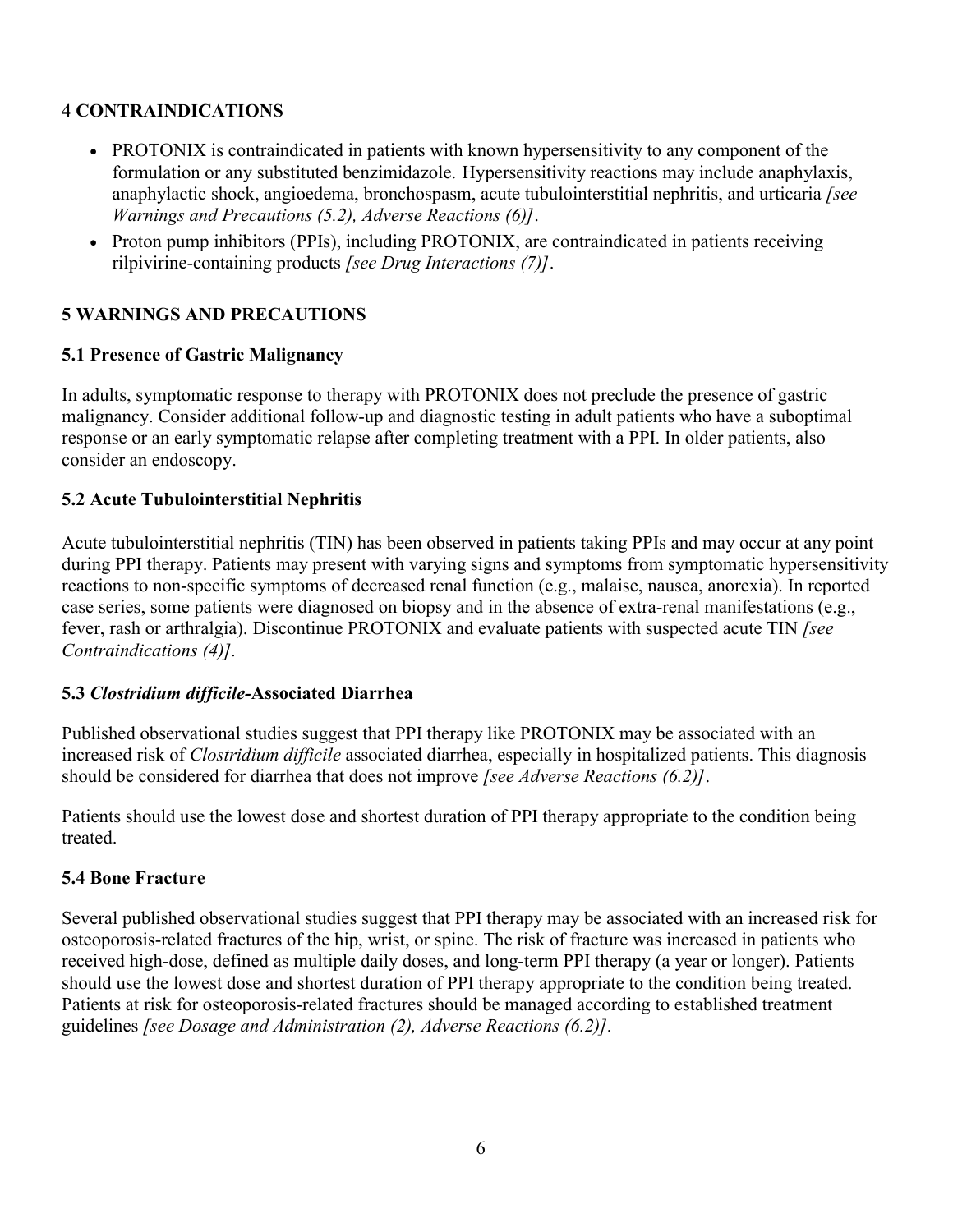## **5.5 Severe Cutaneous Adverse Reactions**

Severe cutaneous adverse reactions, including erythema multiforme, Stevens-Johnson syndrome (SJS), toxic epidermal necrolysis (TEN), drug reaction with eosinophilia and systemic symptoms (DRESS), and acute generalized exanthematous pustulosis (AGEP) have been reported in association with the use of PPIs *[see Adverse Reactions (6.2)]*. Discontinue PROTONIX at the first signs or symptoms of severe cutaneous adverse reactions or other signs of hypersensitivity and consider further evaluation.

## **5.6 Cutaneous and Systemic Lupus Erythematosus**

Cutaneous lupus erythematosus (CLE) and systemic lupus erythematosus (SLE) have been reported in patients taking PPIs, including pantoprazole sodium. These events have occurred as both new onset and an exacerbation of existing autoimmune disease. The majority of PPI-induced lupus erythematous cases were CLE.

The most common form of CLE reported in patients treated with PPIs was subacute CLE (SCLE) and occurred within weeks to years after continuous drug therapy in patients ranging from infants to the elderly. Generally, histological findings were observed without organ involvement.

Systemic lupus erythematosus (SLE) is less commonly reported than CLE in patients receiving PPIs. PPI associated SLE is usually milder than non-drug induced SLE. Onset of SLE typically occurred within days to years after initiating treatment primarily in patients ranging from young adults to the elderly. The majority of patients presented with rash; however, arthralgia and cytopenia were also reported.

Avoid administration of PPIs for longer than medically indicated. If signs or symptoms consistent with CLE or SLE are noted in patients receiving PROTONIX, discontinue the drug and refer the patient to the appropriate specialist for evaluation. Most patients improve with discontinuation of the PPI alone in 4 to 12 weeks. Serological testing (e.g., ANA) may be positive and elevated serological test results may take longer to resolve than clinical manifestations.

## **5.7 Cyanocobalamin (Vitamin B-12) Deficiency**

Generally, daily treatment with any acid-suppressing medications over a long period of time (e.g., longer than 3 years) may lead to malabsorption of cyanocobalamin (Vitamin B-12) caused by hypo- or achlorhydria. Rare reports of cyanocobalamin deficiency occurring with acid-suppressing therapy have been reported in the literature. This diagnosis should be considered if clinical symptoms consistent with cyanocobalamin deficiency are observed.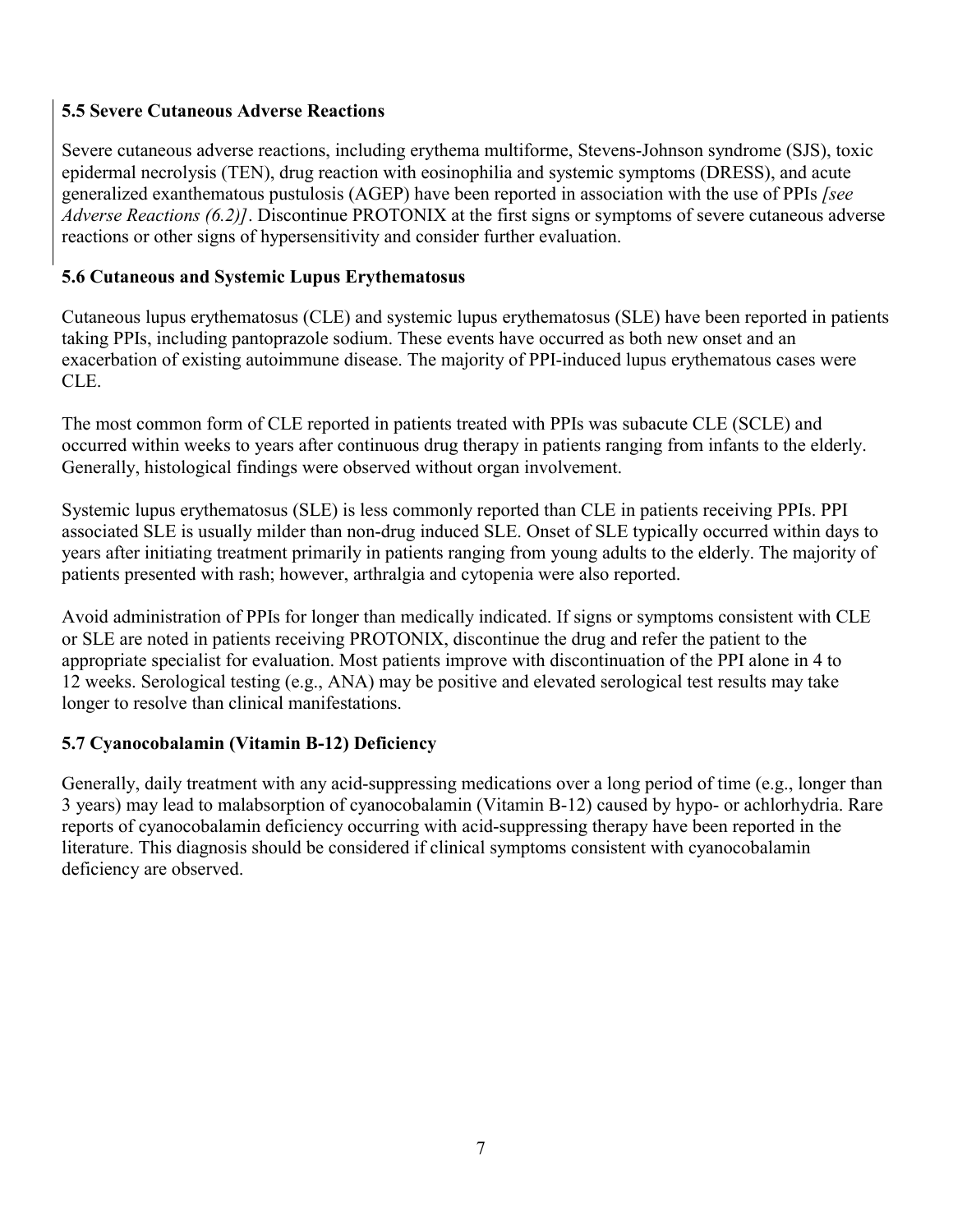# **5.8 Hypomagnesemia and Mineral Metabolism**

Hypomagnesemia, symptomatic and asymptomatic, has been reported rarely in patients treated with PPIs for at least three months, and in most cases after a year of therapy. Serious adverse events include tetany, arrhythmias, and seizures. Hypomagnesemia may lead to hypocalcemia and/or hypokalemia and may exacerbate underlying hypocalcemia in at-risk patients. In most patients, treatment of hypomagnesemia required magnesium replacement and discontinuation of the PPI.

For patients expected to be on prolonged treatment or who take PPIs with medications such as digoxin or drugs that may cause hypomagnesemia (e.g., diuretics), health care professionals may consider monitoring magnesium levels prior to initiation of PPI treatment and periodically *[see Adverse Reactions (6.2)]*.

Consider monitoring magnesium and calcium levels prior to initiation of PROTONIX and periodically while on treatment in patients with a preexisting risk of hypocalcemia (e.g., hypoparathyroidism). Supplement with magnesium and/or calcium as necessary. If hypocalcemia is refractory to treatment, consider discontinuing the PPI.

# **5.9 Tumorigenicity**

Due to the chronic nature of GERD, there may be a potential for prolonged administration of PROTONIX. In long-term rodent studies, pantoprazole was carcinogenic and caused rare types of gastrointestinal tumors. The relevance of these findings to tumor development in humans is unknown *[see Nonclinical Toxicology (13.1)]*.

# **5.10 Fundic Gland Polyps**

PPI use is associated with an increased risk of fundic gland polyps that increases with long-term use, especially beyond one year. Most PPI users who developed fundic gland polyps were asymptomatic and fundic gland polyps were identified incidentally on endoscopy. Use the shortest duration of PPI therapy appropriate to the condition being treated.

# **5.11 Interference with Investigations for Neuroendocrine Tumors**

Serum chromogranin A (CgA) levels increase secondary to drug-induced decreases in gastric acidity. The increased CgA level may cause false positive results in diagnostic investigations for neuroendocrine tumors. Healthcare providers should temporarily stop PROTONIX treatment at least 14 days before assessing CgA levels and consider repeating the test if initial CgA levels are high. If serial tests are performed (e.g., for monitoring), the same commercial laboratory should be used for testing, as reference ranges between tests may vary *[see Clinical Pharmacology (12.2)]*.

# **5.12 Interference with Urine Screen for THC**

There have been reports of false-positive urine screening tests for tetrahydrocannabinol (THC) in patients receiving PPIs, including PROTONIX *[see Drug Interactions (7)]*.

# **5.13 Concomitant Use of PROTONIX with Methotrexate**

Literature suggests that concomitant use of PPIs with methotrexate (primarily at high dose; see methotrexate prescribing information) may elevate and prolong serum levels of methotrexate and/or its metabolite, possibly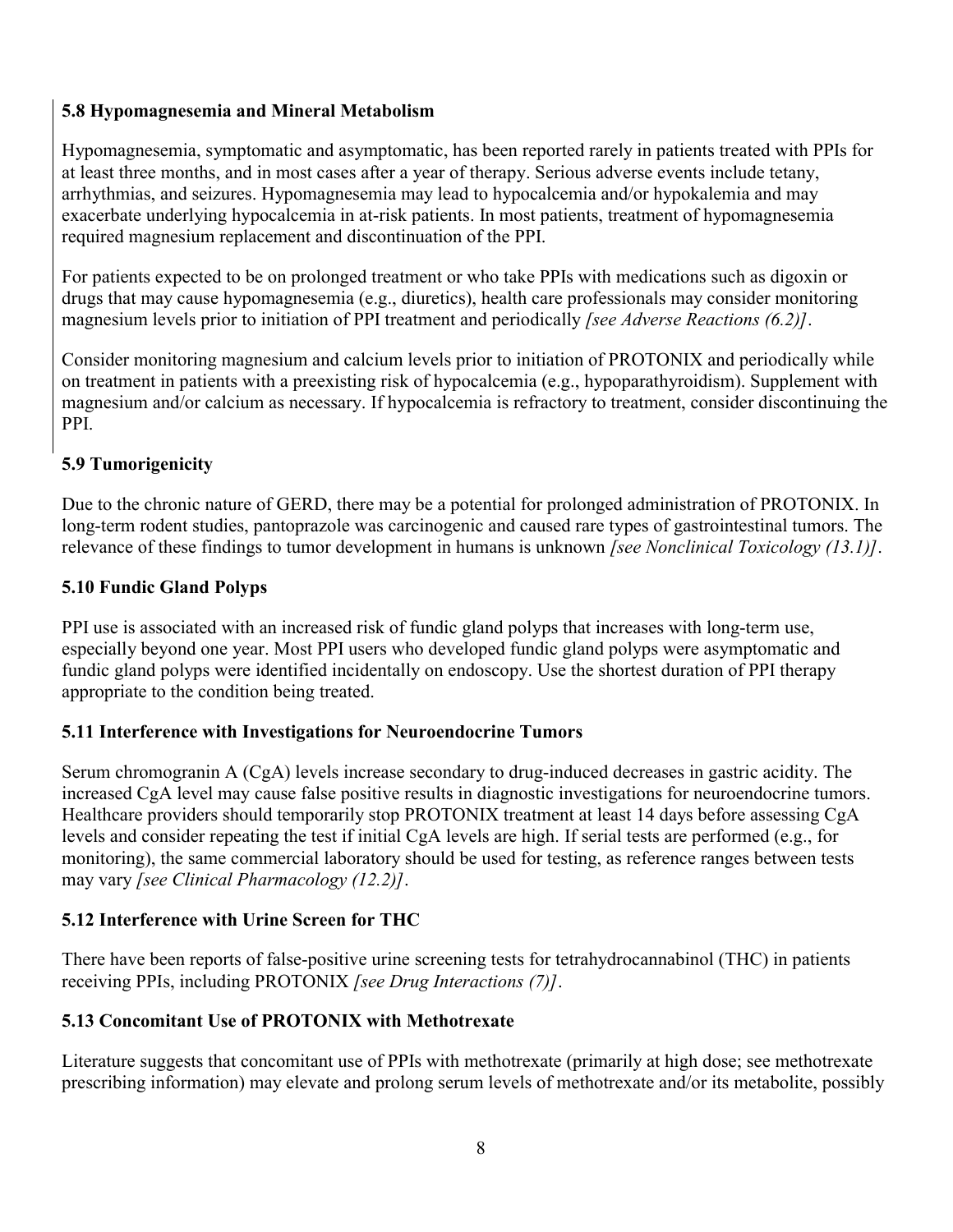leading to methotrexate toxicities. In high-dose methotrexate administration, a temporary withdrawal of the PPI may be considered in some patients *[see Drug Interactions (7)].*

## **6 ADVERSE REACTIONS**

The following serious adverse reactions are described below and elsewhere in labeling:

- Acute Tubulointerstitial Nephritis *[see Warnings and Precautions (5.2)]*
- *Clostridium difficile-*Associated Diarrhea *[see Warnings and Precautions (5.3)]*
- Bone Fracture *[see Warnings and Precautions (5.4)]*
- Severe Cutaneous Adverse Reactions *[see Warnings and Precautions (5.5)]*
- Cutaneous and Systemic Lupus Erythematosus *[see Warnings and Precautions (5.6)]*
- Cyanocobalamin (Vitamin B-12) Deficiency *[see Warnings and Precautions (5.7)]*
- Hypomagnesemia and Mineral Metabolism *[see Warnings and Precautions (5.8)]*
- Fundic Gland Polyps *[see Warnings and Precautions (5.10)]*

## **6.1 Clinical Trials Experience**

The adverse reaction profiles for PROTONIX (pantoprazole sodium) For Delayed-Release Oral Suspension and PROTONIX (pantoprazole sodium) Delayed-Release Tablets are similar.

Because clinical trials are conducted under widely varying conditions, adverse reaction rates observed in the clinical trials of a drug cannot be directly compared to rates in the clinical trials of another drug and may not reflect the rates observed in clinical practice.

## Adults

Safety in nine randomized comparative US clinical trials in patients with GERD included 1,473 patients on oral PROTONIX (20 mg or 40 mg), 299 patients on an H2-receptor antagonist, 46 patients on another PPI, and 82 patients on placebo. The most frequently occurring adverse reactions are listed in Table 3.

| $>2\%$           |                               |                          |                     |
|------------------|-------------------------------|--------------------------|---------------------|
|                  | <b>PROTONIX</b><br>$(n=1473)$ | Comparators<br>$(n=345)$ | Placebo<br>$(n=82)$ |
|                  | $\%$                          | $\frac{0}{0}$            | $\frac{0}{0}$       |
| Headache         | 12.2                          | 12.8                     | 8.5                 |
| Diarrhea         | 8.8                           | 9.6                      | 4.9                 |
| Nausea           | 7.0                           | 5.2                      | 9.8                 |
| Abdominal pain   | 6.2                           | 4.1                      | 6.1                 |
| Vomiting         | 4.3                           | 3.5                      | 2.4                 |
| Flatulence       | 3.9                           | 2.9                      | 3.7                 |
| <b>Dizziness</b> | 3.0                           | 2.9                      | 1.2                 |
| Arthralgia       | 2.8                           | 1.4                      | 1.2                 |

#### **Table 3: Adverse Reactions Reported in Clinical Trials of Adult Patients with GERD at a Frequency of >2%**

Additional adverse reactions that were reported for PROTONIX in clinical trials with a frequency of  $\leq 2\%$  are listed below by body system: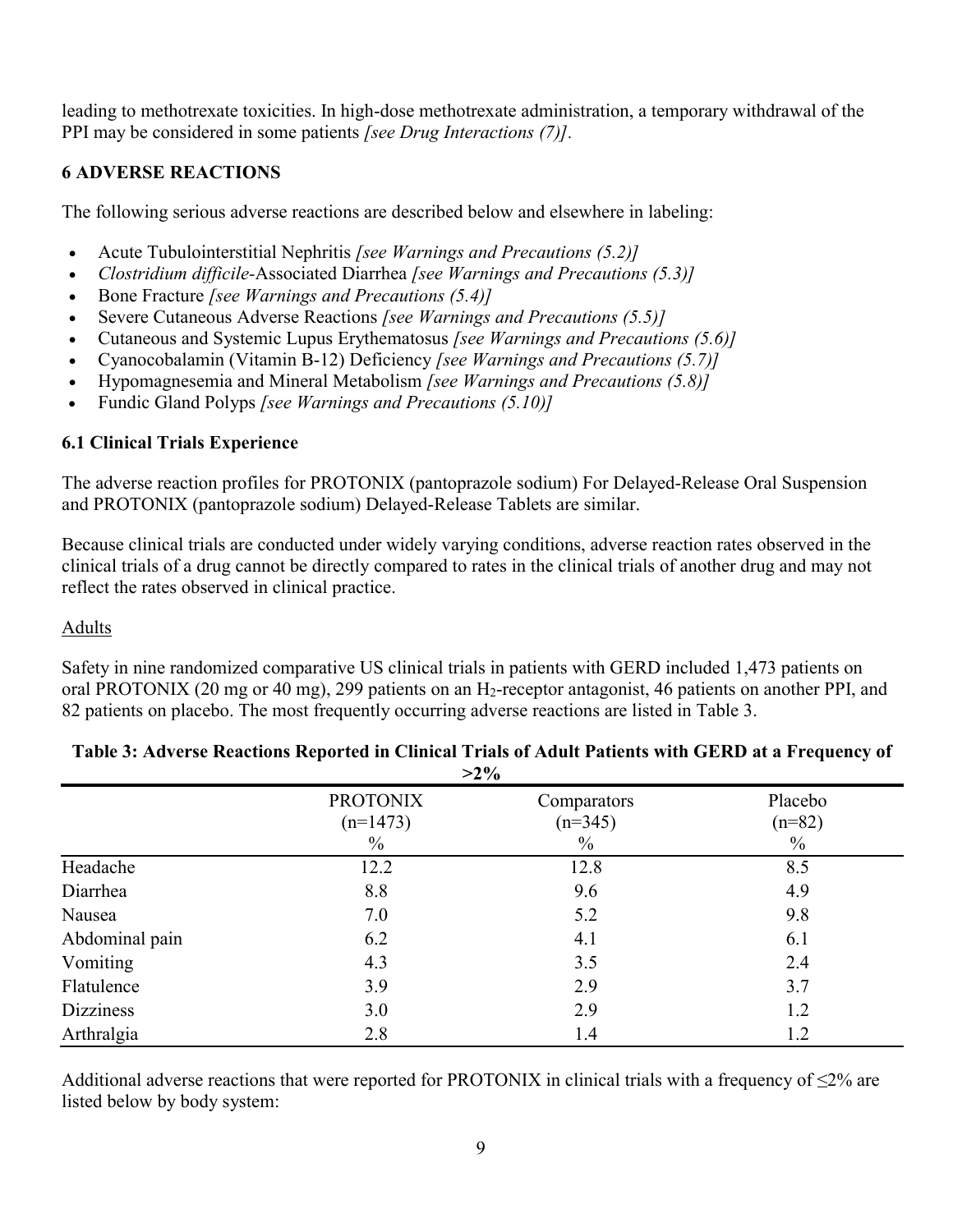*Body as a Whole:* allergic reaction, pyrexia, photosensitivity reaction, facial edema

*Gastrointestinal:* constipation, dry mouth, hepatitis

*Hematologic:* leukopenia, thrombocytopenia

*Metabolic/Nutritional:* elevated CK (creatine kinase), generalized edema, elevated triglycerides, liver enzymes elevated

*Musculoskeletal:* myalgia

*Nervous:* depression, vertigo

*Skin and Appendages:* urticaria, rash, pruritus

*Special Senses:* blurred vision

## Pediatric Patients

Safety of PROTONIX in the treatment of EE associated with GERD was evaluated in pediatric patients ages 1 year through 16 years in three clinical trials. Safety trials involved pediatric patients with EE; however, as EE is uncommon in the pediatric population, 249 pediatric patients with endoscopically-proven or symptomatic GERD were also evaluated. All adult adverse reactions to PROTONIX are considered relevant to pediatric patients. In patients ages 1 year through 16 years, the most commonly reported (>4%) adverse reactions include: URI, headache, fever, diarrhea, vomiting, rash, and abdominal pain.

For safety information in patients less than 1 year of age see *Use in Specific Populations (8.4)*.

Additional adverse reactions that were reported for PROTONIX in pediatric patients in clinical trials with a frequency of ≤4% are listed below by body system:

*Body as a Whole:* allergic reaction, facial edema

*Gastrointestinal:* constipation, flatulence, nausea

*Metabolic/Nutritional:* elevated triglycerides, elevated liver enzymes, elevated CK (creatine kinase)

*Musculoskeletal:* arthralgia, myalgia

*Nervous:* dizziness, vertigo

*Skin and Appendages:* urticaria

The following adverse reactions seen in adults in clinical trials were not reported in pediatric patients in clinical trials, but are considered relevant to pediatric patients: photosensitivity reaction, dry mouth, hepatitis, thrombocytopenia, generalized edema, depression, pruritus, leukopenia, and blurred vision.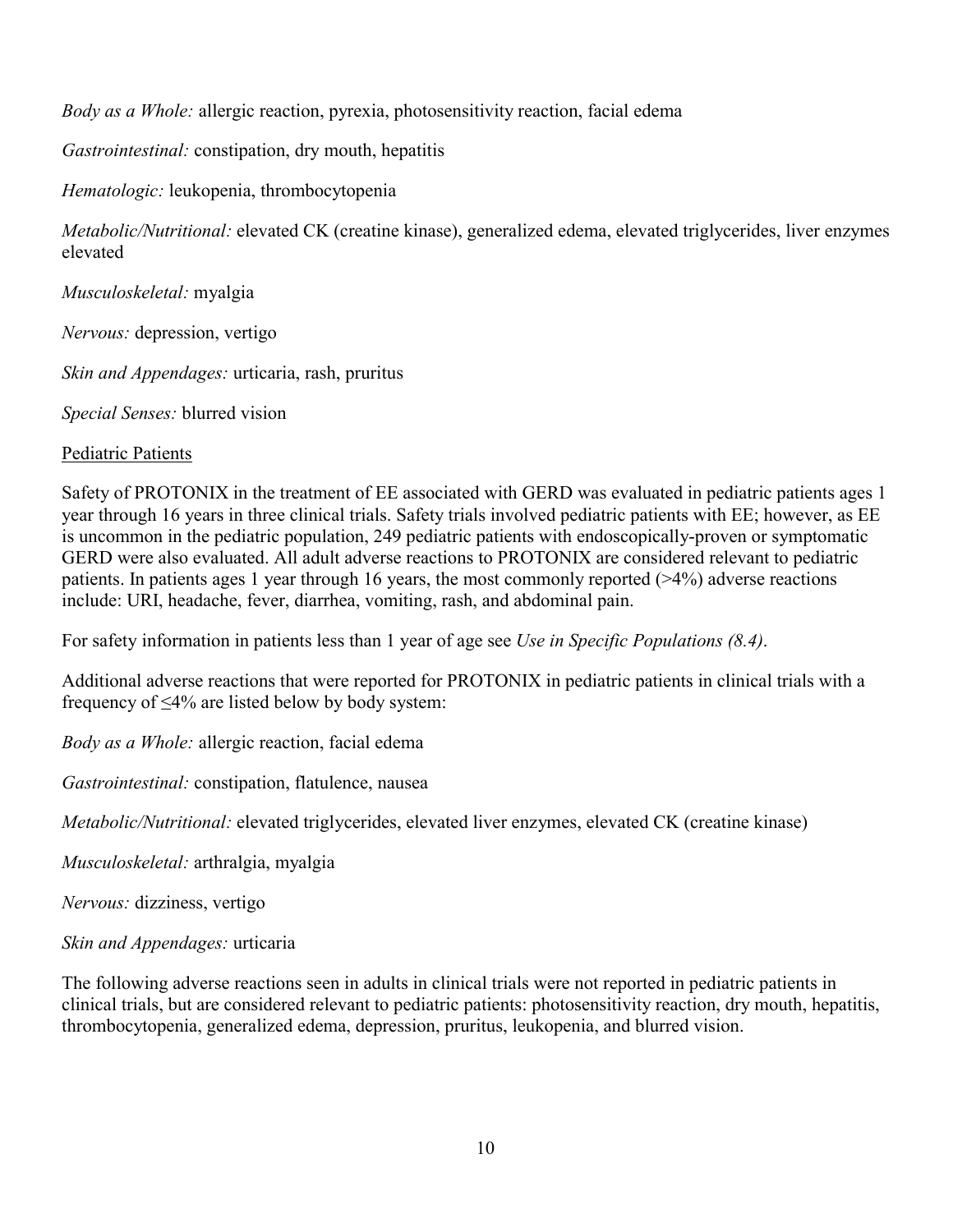## Zollinger-Ellison (ZE) Syndrome

In clinical studies of ZE Syndrome, adverse reactions reported in 35 patients taking PROTONIX 80 mg/day to 240 mg/day for up to 2 years were similar to those reported in adult patients with GERD.

## **6.2 Postmarketing Experience**

The following adverse reactions have been identified during postapproval use of PROTONIX. Because these reactions are reported voluntarily from a population of uncertain size, it is not always possible to reliably estimate their frequency or establish a causal relationship to drug exposure.

These adverse reactions are listed below by body system:

*Gastrointestinal Disorders:* fundic gland polyps

*General Disorders and Administration Conditions:* asthenia, fatigue, malaise

*Hematologic:* pancytopenia, agranulocytosis

*Hepatobiliary Disorders:* hepatocellular damage leading to jaundice and hepatic failure

*Immune System Disorders:* anaphylaxis (including anaphylactic shock), systemic lupus erythematosus

*Infections and Infestations: Clostridium difficile* associated diarrhea

*Investigations:* weight changes

*Metabolism and Nutritional Disorders:* hypomagnesemia, hypocalcemia, hypokalemia, hyponatremia

*Musculoskeletal Disorders:* rhabdomyolysis, bone fracture

*Nervous:* ageusia, dysgeusia

*Psychiatric Disorders:* hallucination, confusion, insomnia, somnolence

*Renal and Urinary Disorders:* acute tubulointerstitial nephritis

*Skin and Subcutaneous Tissue Disorders:* severe dermatologic reactions (some fatal), including erythema multiforme, SJS/TEN, DRESS, AGEP, angioedema (Quincke's edema) and cutaneous lupus erythematosus

## **7 DRUG INTERACTIONS**

Table 4 includes drugs with clinically important drug interactions and interaction with diagnostics when administered concomitantly with PROTONIX and instructions for preventing or managing them.

Consult the labeling of concomitantly used drugs to obtain further information about interactions with PPIs.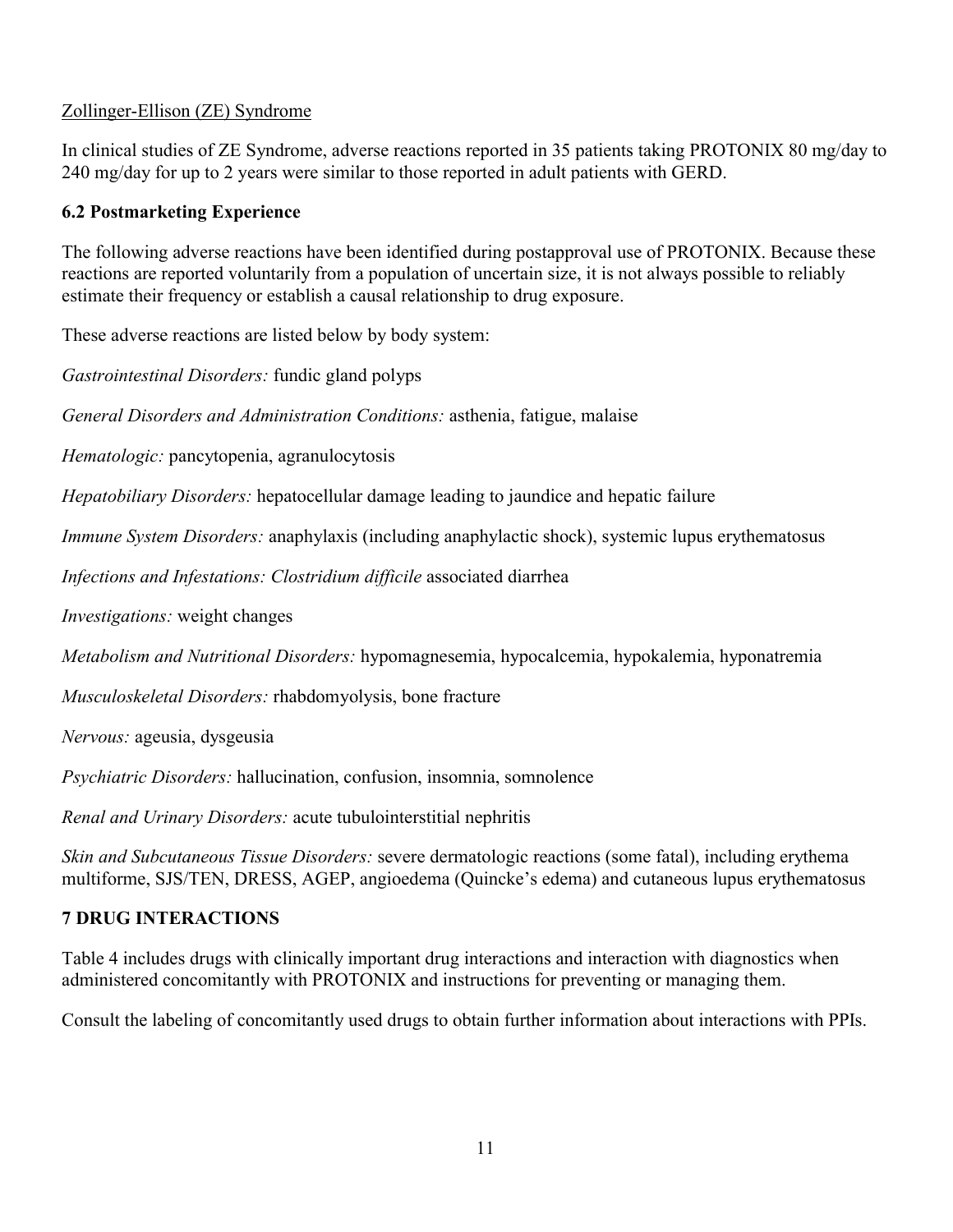### **Table 4: Clinically Relevant Interactions Affecting Drugs Co-Administered with PROTONIX and Interactions with Diagnostics**

| <b>Antiretrovirals</b> |                                                                                                                                                                                                                                                                                                                                                                                                                                                                                                                                                                                                                                                         |
|------------------------|---------------------------------------------------------------------------------------------------------------------------------------------------------------------------------------------------------------------------------------------------------------------------------------------------------------------------------------------------------------------------------------------------------------------------------------------------------------------------------------------------------------------------------------------------------------------------------------------------------------------------------------------------------|
| Clinical Impact:       | The effect of PPIs on antiretroviral drugs is variable. The clinical importance<br>and the mechanisms behind these interactions are not always known.<br>Decreased exposure of some antiretroviral drugs (e.g., rilpivirine<br>$\bullet$<br>atazanavir, and nelfinavir) when used concomitantly with pantoprazole<br>may reduce antiviral effect and promote the development of drug<br>resistance.<br>Increased exposure of other antiretroviral drugs (e.g., saquinavir) when<br>used concomitantly with pantoprazole may increase toxicity of the<br>antiretroviral drugs.<br>There are other antiretroviral drugs which do not result in clinically |
|                        | relevant interactions with pantoprazole.                                                                                                                                                                                                                                                                                                                                                                                                                                                                                                                                                                                                                |
| Intervention:          | Rilpivirine-containing products: Concomitant use with PROTONIX is<br>contraindicated [see Contraindications (4)]. See prescribing information.<br>Atazanavir: See prescribing information for atazanavir for dosing information.<br>Nelfinavir: Avoid concomitant use with PROTONIX. See prescribing<br>information for nelfinavir.<br>Saquinavir: See the prescribing information for saquinavir and monitor for<br>potential saquinavir toxicities.<br>Other antiretrovirals: See prescribing information.                                                                                                                                            |
| Warfarin               |                                                                                                                                                                                                                                                                                                                                                                                                                                                                                                                                                                                                                                                         |
| Clinical Impact:       | Increased INR and prothrombin time in patients receiving PPIs, including<br>pantoprazole, and warfarin concomitantly. Increases in INR and prothrombin<br>time may lead to abnormal bleeding and even death.                                                                                                                                                                                                                                                                                                                                                                                                                                            |
| Intervention:          | Monitor INR and prothrombin time. Dose adjustment of warfarin may be<br>needed to maintain target INR range. See prescribing information for warfarin.                                                                                                                                                                                                                                                                                                                                                                                                                                                                                                  |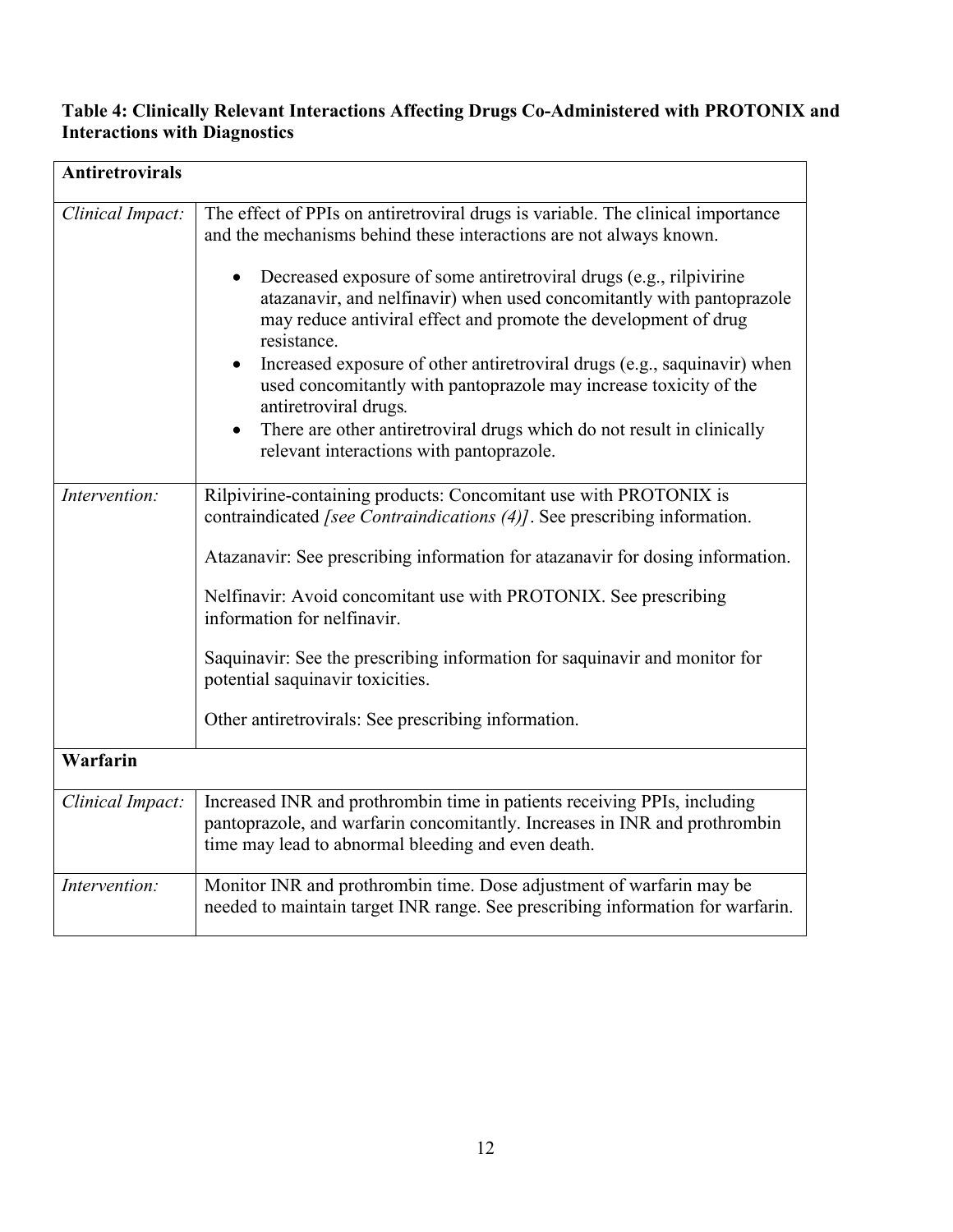| Clopidogrel         |                                                                                                                                                                                                                                                                                                                                                                                                                                                                                                                                                                                                                                                                             |
|---------------------|-----------------------------------------------------------------------------------------------------------------------------------------------------------------------------------------------------------------------------------------------------------------------------------------------------------------------------------------------------------------------------------------------------------------------------------------------------------------------------------------------------------------------------------------------------------------------------------------------------------------------------------------------------------------------------|
| Clinical Impact:    | Concomitant administration of pantoprazole and clopidogrel in healthy<br>subjects had no clinically important effect on exposure to the active metabolite<br>of clopidogrel or clopidogrel-induced platelet inhibition [see Clinical<br>Pharmacology (12.3)].                                                                                                                                                                                                                                                                                                                                                                                                               |
| Intervention:       | No dose adjustment of clopidogrel is necessary when administered with an<br>approved dose of PROTONIX.                                                                                                                                                                                                                                                                                                                                                                                                                                                                                                                                                                      |
| <b>Methotrexate</b> |                                                                                                                                                                                                                                                                                                                                                                                                                                                                                                                                                                                                                                                                             |
| Clinical Impact:    | Concomitant use of PPIs with methotrexate (primarily at high dose) may<br>elevate and prolong serum concentrations of methotrexate and/or its metabolite<br>hydroxymethotrexate, possibly leading to methotrexate toxicities. No formal<br>drug interaction studies of high-dose methotrexate with PPIs have been<br>conducted [see Warnings and Precautions (5.13)].                                                                                                                                                                                                                                                                                                       |
| Intervention:       | A temporary withdrawal of PROTONIX may be considered in some patients<br>receiving high-dose methotrexate.                                                                                                                                                                                                                                                                                                                                                                                                                                                                                                                                                                  |
|                     | Drugs Dependent on Gastric pH for Absorption (e.g., iron salts, erlotinib, dasatinib,<br>nilotinib, mycophenolate mofetil, ketoconazole/itraconazole)                                                                                                                                                                                                                                                                                                                                                                                                                                                                                                                       |
| Clinical Impact:    | Pantoprazole can reduce the absorption of other drugs due to its effect on<br>reducing intragastric acidity.                                                                                                                                                                                                                                                                                                                                                                                                                                                                                                                                                                |
| Intervention:       | Mycophenolate mofetil (MMF): Co-administration of pantoprazole sodium in<br>healthy subjects and in transplant patients receiving MMF has been reported to<br>reduce the exposure to the active metabolite, mycophenolic acid (MPA),<br>possibly due to a decrease in MMF solubility at an increased gastric pH [see<br>Clinical Pharmacology (12.3)]. The clinical relevance of reduced MPA<br>exposure on organ rejection has not been established in transplant patients<br>receiving PROTONIX and MMF. Use PROTONIX with caution in transplant<br>patients receiving MMF.<br>See the prescribing information for other drugs dependent on gastric pH for<br>absorption. |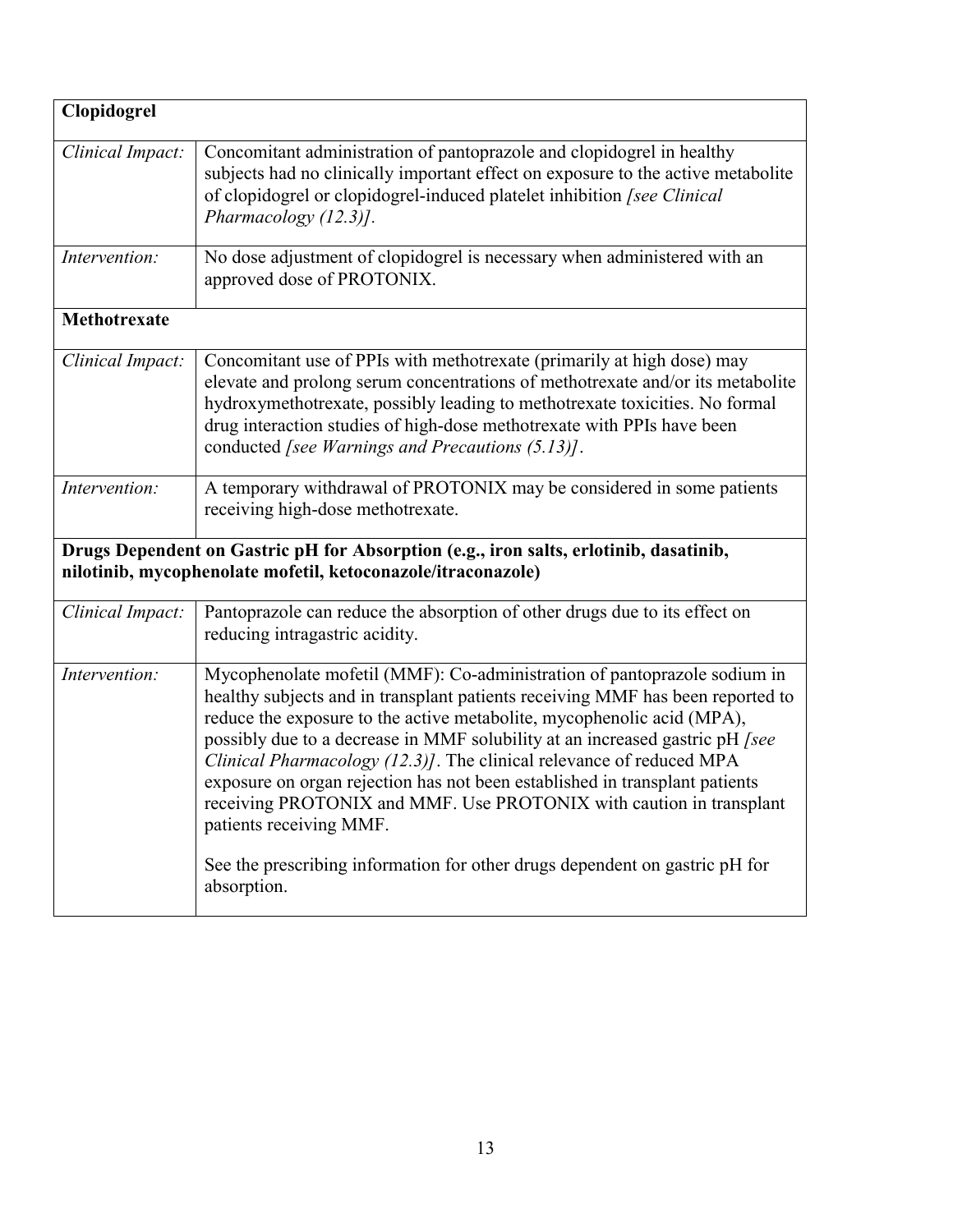|                  | <b>Interactions with Investigations of Neuroendocrine Tumors</b>                                                                                                                                                                                                                                                       |
|------------------|------------------------------------------------------------------------------------------------------------------------------------------------------------------------------------------------------------------------------------------------------------------------------------------------------------------------|
| Clinical Impact: | CgA levels increase secondary to PPI-induced decreases in gastric acidity. The<br>increased CgA level may cause false positive results in diagnostic<br>investigations for neuroendocrine tumors [see Warnings and Precautions<br>$(5.11)$ , Clinical Pharmacology $(12.2)$ .                                          |
| Intervention:    | Temporarily stop PROTONIX treatment at least 14 days before assessing CgA<br>levels and consider repeating the test if initial CgA levels are high. If serial<br>tests are performed (e.g., for monitoring), the same commercial laboratory<br>should be used for testing, as reference ranges between tests may vary. |
|                  | <b>False Positive Urine Tests for THC</b>                                                                                                                                                                                                                                                                              |
| Clinical Impact: | There have been reports of false positive urine screening tests for<br>tetrahydrocannabinol (THC) in patients receiving PPIs [see Warnings and<br>Precautions $(5.12)$ .                                                                                                                                               |
| Intervention:    | An alternative confirmatory method should be considered to verify positive<br>results.                                                                                                                                                                                                                                 |

# **8 USE IN SPECIFIC POPULATIONS**

## **8.1 Pregnancy**

## Risk Summary

Available data from published observational studies did not demonstrate an association of major malformations or other adverse pregnancy outcomes with pantoprazole.

In animal reproduction studies, no evidence of adverse development outcomes was observed with pantoprazole. Reproduction studies have been performed in rats at oral doses up to 450 mg/kg/day (about 88 times the recommended human dose) and rabbits at oral doses up to 40 mg/kg/day (about 16 times the recommended human dose) with administration of pantoprazole during organogenesis in pregnant animals and have revealed no evidence of harm to the fetus due to pantoprazole in this study *(see Data)*.

A pre-and postnatal development toxicity study in rats with additional endpoints to evaluate the effect on bone development was performed with pantoprazole sodium. Oral pantoprazole doses of 5, 15, and 30 mg/kg/day (approximately 1, 3, and 6 times the human dose of 40 mg/day) were administered to pregnant females from gestation day (GD) 6 through lactation day (LD) 21. Changes in bone morphology were observed in pups exposed to pantoprazole *in utero* and through milk during the period of lactation as well as by oral dosing from postnatal day (PND) 4 through PND 21 *[see Use in Specific Populations (8.4)]*. There were no drugrelated findings in maternal animals*.* Advise pregnant women of the potential risk of fetal harm.

The estimated background risk of major birth defects and miscarriage for the indicated population is unknown. All pregnancies have a background risk of birth defect, loss or other adverse outcomes. In the U.S. general population, the estimated background risk of major birth defects and miscarriage in the clinically recognized pregnancies is 2 to 4% and 15 to 20%, respectively.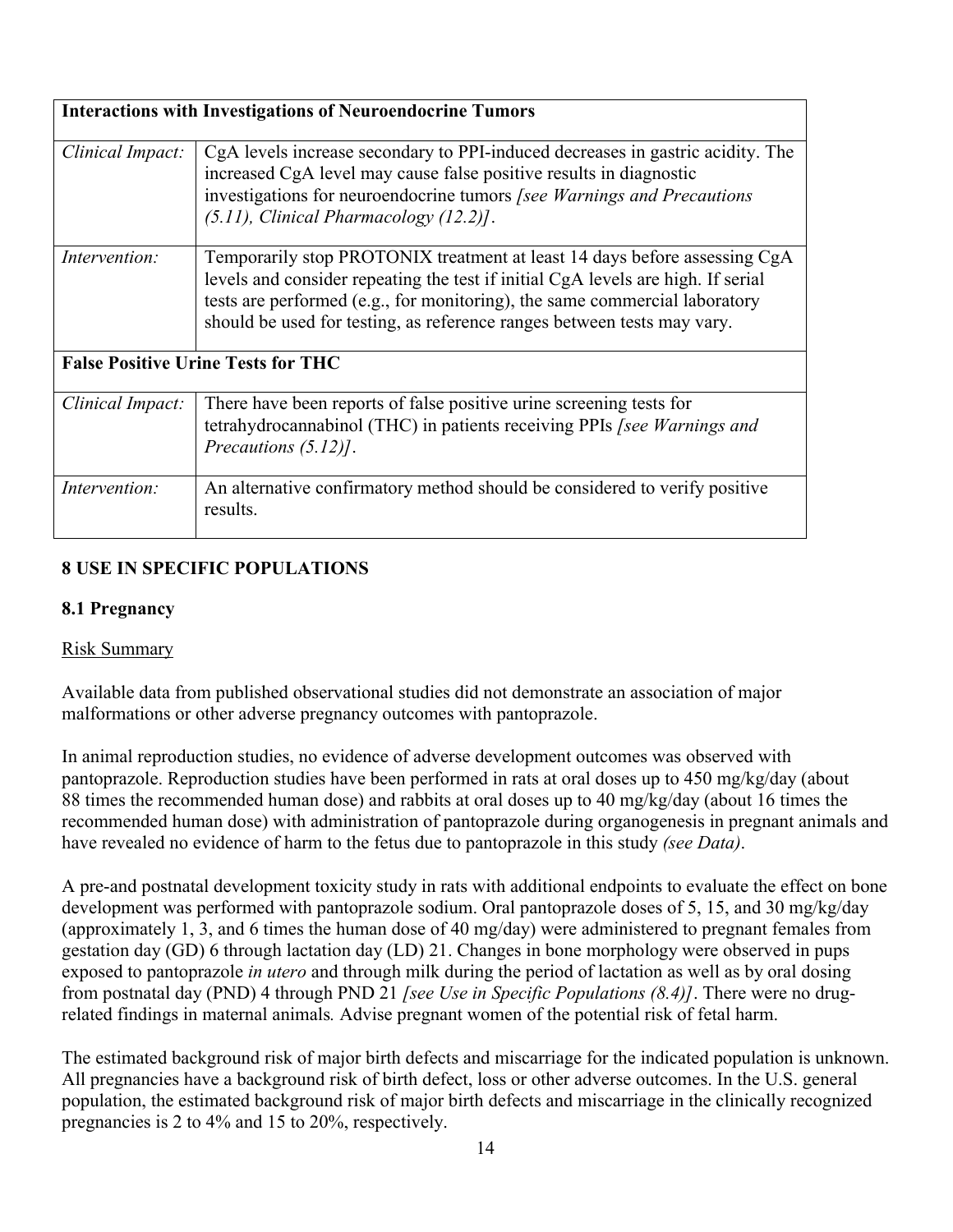### Data

#### *Human Data*

Available data from published observational studies failed to demonstrate an association of adverse pregnancy-related outcomes and pantoprazole use. Methodological limitations of these observational studies cannot definitely establish or exclude any drug-associated risk during pregnancy. In a prospective study by the European Network of Teratology Information Services, outcomes from a group of 53 pregnant women administered median daily doses of 40 mg pantoprazole were compared to a control group of 868 pregnant women who did not take any proton pump inhibitors (PPIs). There was no difference in the rate of major malformations between women exposed to PPIs and the control group, corresponding to a Relative Risk (RR)=0.55, [95% Confidence Interval (CI) 0.08-3.95]. In a population-based retrospective cohort study covering all live births in Denmark from 1996 to 2008, there was no significant increase in major birth defects during analysis of first trimester exposure to pantoprazole in 549 live births. A meta-analysis that compared 1,530 pregnant women exposed to PPIs in at least the first trimester with 133,410 unexposed pregnant women showed no significant increases in risk for congenital malformations or spontaneous abortion with exposure to PPIs (for major malformations OR=1.12 ([95% CI 0.86-1.45] and for spontaneous abortions OR=1.29 [95% CI 0.84-1.97]).

#### *Animal Data*

Reproduction studies have been performed in rats at oral pantoprazole doses up to 450 mg/kg/day (about 88 times the recommended human dose based on body surface area) and in rabbits at oral doses up to 40 mg/kg/day (about 16 times the recommended human dose based on body surface area) with administration of pantoprazole sodium during organogenesis in pregnant animals. The studies have revealed no evidence of impaired fertility or harm to the fetus due to pantoprazole.

A pre- and postnatal development toxicity study in rats with additional endpoints to evaluate the effect on bone development was performed with pantoprazole sodium. Oral pantoprazole doses of 5, 15, and 30 mg/kg/day (approximately 1, 3, and 6 times the human dose of 40 mg/day on a body surface area basis) were administered to pregnant females from gestation day (GD) 6 through lactation day (LD) 21. On postnatal day (PND 4) through PND 21, the pups were administered oral doses at 5, 15, and 30 mg/kg/day (approximately 1, 2.3, and 3.2 times the exposure (AUC) in humans at a dose of 40 mg). There were no drug-related findings in maternal animals. During the preweaning dosing phase (PND 4 to 21) of the pups, there were increased mortality and/or moribundity and decreased body weight and body weight gain at 5 mg/kg/day (approximately equal exposures (AUC) in humans receiving the 40 mg dose) and higher doses. On PND 21, decreased mean femur length and weight and changes in femur bone mass and geometry were observed in the offspring at 5 mg/kg/day (approximately equal exposures (AUC) in humans at the 40 mg dose) and higher doses. The femur findings included lower total area, bone mineral content and density, periosteal and endosteal circumference, and cross-sectional moment of inertia. There were no microscopic changes in the distal femur, proximal tibia, or stifle joints. Changes in bone parameters were partially reversible following a recovery period, with findings on PND 70 limited to lower femur metaphysis cortical/subcortical bone mineral density in female pups at 5 mg/kg/day (approximately equal exposures (AUC) in humans at the 40 mg dose) and higher doses.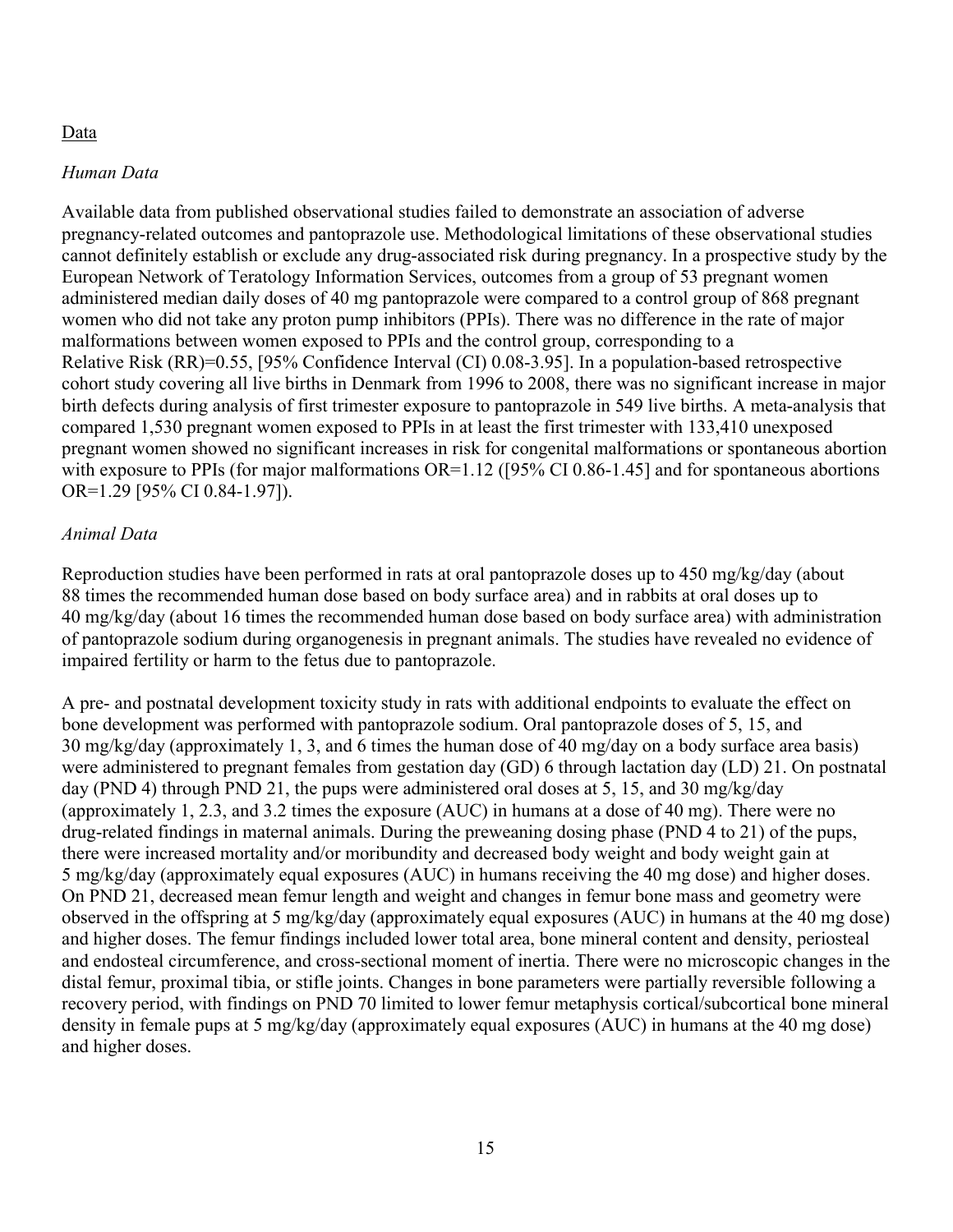## **8.2 Lactation**

### Risk Summary

Pantoprazole has been detected in breast milk of a nursing mother after a single 40 mg oral dose of pantoprazole. There were no effects on the breastfed infant *(see Data)*. There are no data on pantoprazole effects on milk production.

The developmental and health benefits of breastfeeding should be considered along with the mother's clinical need for PROTONIX and any potential adverse effects on the breastfed child from pantoprazole or from the underlying maternal condition.

#### Data

The breast milk of a 42-year-old woman receiving 40 mg of oral pantoprazole, at 10 months postpartum, was studied for 24 hours, to demonstrate low levels of pantoprazole present in the breast milk. Pantoprazole was detectable in milk only 2 and 4 hours after the dose with milk levels of approximately 36 mcg/L and 24 mcg/L, respectively. A milk-to-plasma ratio of 0.022 was observed at 2 hours after drug administration. Pantoprazole was not detectable (<10 mcg/L) in milk at 6, 8 and 24 hours after the dose. The relative dose to the infant was estimated to be 7.3 mcg of pantoprazole, which is equivalent to 0.14% of the weight-adjusted maternal dose. No adverse events in the infant were reported by the mother.

## **8.4 Pediatric Use**

The safety and effectiveness of PROTONIX for short-term treatment (up to eight weeks) of EE associated with GERD have been established in pediatric patients 1 year through 16 years of age. Effectiveness for EE has not been demonstrated in patients less than 1 year of age. In addition, for patients less than 5 years of age, there is no appropriate dosage strength in an age-appropriate formulation available. Therefore, PROTONIX is indicated for the short-term treatment of EE associated with GERD for patients 5 years and older. The safety and effectiveness of PROTONIX for pediatric uses other than EE have not been established.

#### 1 year through 16 years of age

Use of PROTONIX in pediatric patients 1 year through 16 years of age for short-term treatment (up to eight weeks) of EE associated with GERD is supported by: a) extrapolation of results from adequate and well-controlled studies that supported the approval of PROTONIX for treatment of EE associated with GERD in adults, and b) safety, effectiveness, and pharmacokinetic studies performed in pediatric patients *[see Clinical Studies (14.1), Clinical Pharmacology (12.3)]*.

Safety of PROTONIX in the treatment of EE associated with GERD in pediatric patients 1 through 16 years of age was evaluated in three multicenter, randomized, double-blind, parallel-treatment studies, involving 249 pediatric patients, including 8 with EE (4 patients ages 1 year to 5 years and 4 patients 5 years to 11 years). The children ages 1 year to 5 years with endoscopically diagnosed EE (defined as an endoscopic Hetzel-Dent score  $\geq$ 2) were treated once daily for 8 weeks with one of two dose levels of PROTONIX (approximating 0.6 mg/kg or 1.2 mg/kg). All 4 of these patients with EE were healed (Hetzel-Dent score of 0 or 1) at 8 weeks. Because EE is uncommon in the pediatric population, predominantly pediatric patients with endoscopically-proven or symptomatic GERD were also included in these studies. Patients were treated with a range of doses of PROTONIX once daily for 8 weeks. For safety findings see *Adverse Reactions (6.1)*.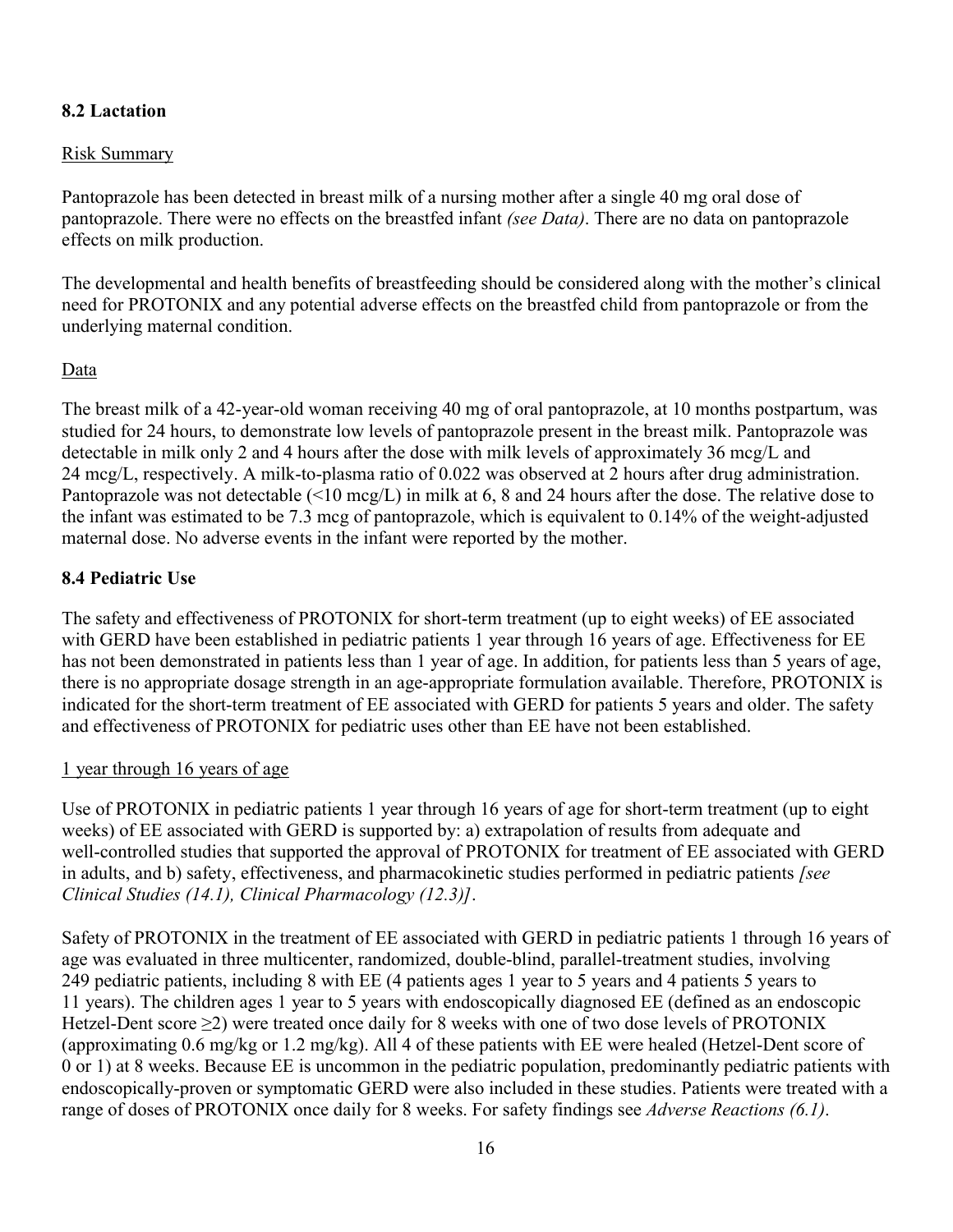Because these pediatric trials had no placebo, active comparator, or evidence of a dose response, the trials were inconclusive regarding the clinical benefit of PROTONIX for symptomatic GERD in the pediatric population. The effectiveness of PROTONIX for treating symptomatic GERD in pediatric patients has not been established.

Although the data from the clinical trials support use of PROTONIX for the short-term treatment of EE associated with GERD in pediatric patients 1 year through 5 years, there is no commercially available dosage formulation appropriate for patients less than 5 years of age *[see Dosage and Administration (2)]*.

In a population pharmacokinetic analysis, clearance values in the children 1 to 5 years old with endoscopically proven GERD had a median value of 2.4 L/h. Following a 1.2 mg/kg equivalent dose (15 mg for  $\leq$ 12.5 kg and 20 mg for >12.5 to <25 kg), the plasma concentrations of pantoprazole were highly variable and the median time to peak plasma concentration was 3 to 6 hours. The estimated AUC for patients 1 to 5 years old was 37% higher than for adults receiving a single 40 mg tablet, with a geometric mean AUC value of 6.8  $\mu$ g•hr/mL.

## Neonates to less than one year of age

PROTONIX was not found to be effective in a multicenter, randomized, double-blind, placebo-controlled, treatment-withdrawal study of 129 pediatric patients 1 through 11 months of age. Patients were enrolled if they had symptomatic GERD based on medical history and had not responded to non-pharmacologic interventions for GERD for two weeks. Patients received PROTONIX daily for four weeks in an open-label phase, then patients were randomized in equal proportion to receive PROTONIX treatment or placebo for the subsequent four weeks in a double-blind manner. Efficacy was assessed by observing the time from randomization to study discontinuation due to symptom worsening during the four-week treatment-withdrawal phase. There was no statistically significant difference between PROTONIX and placebo in the rate of discontinuation.

In this trial, the adverse reactions that were reported more commonly (difference of ≥4%) in the treated population compared to the placebo population were elevated CK, otitis media, rhinitis, and laryngitis.

In a population pharmacokinetic analysis, the systemic exposure was higher in patients less than 1 year of age with GERD compared to adults who received a single 40 mg dose (geometric mean AUC was 103% higher in preterm infants and neonates receiving single dose of 2.5 mg of PROTONIX, and 23% higher in infants 1 through 11 months of age receiving a single dose of approximately 1.2 mg/kg). In these patients, the apparent clearance (CL/F) increased with age (median clearance: 0.6 L/hr, range: 0.03 to 3.2 L/hr).

These doses resulted in pharmacodynamic effects on gastric but not esophageal pH. Following once daily dosing of 2.5 mg of PROTONIX in preterm infants and neonates, there was an increase in the mean gastric pH (from 4.3 at baseline to 5.2 at steady-state) and in the mean % time that gastric pH was  $> 4$  (from 60% at baseline to 80% at steady-state). Following once daily dosing of approximately 1.2 mg/kg of PROTONIX in infants 1 through 11 months of age, there was an increase in the mean gastric pH (from 3.1 at baseline to 4.2 at steady-state) and in the mean % time that gastric pH was > 4 (from 32% at baseline to 60% at steady-state). However, no significant changes were observed in mean intraesophageal pH or % time that esophageal pH was <4 in either age group.

Because PROTONIX was not shown to be effective in the randomized, placebo-controlled study in this age group, the use of PROTONIX for treatment of symptomatic GERD in infants less than 1 year of age is not indicated.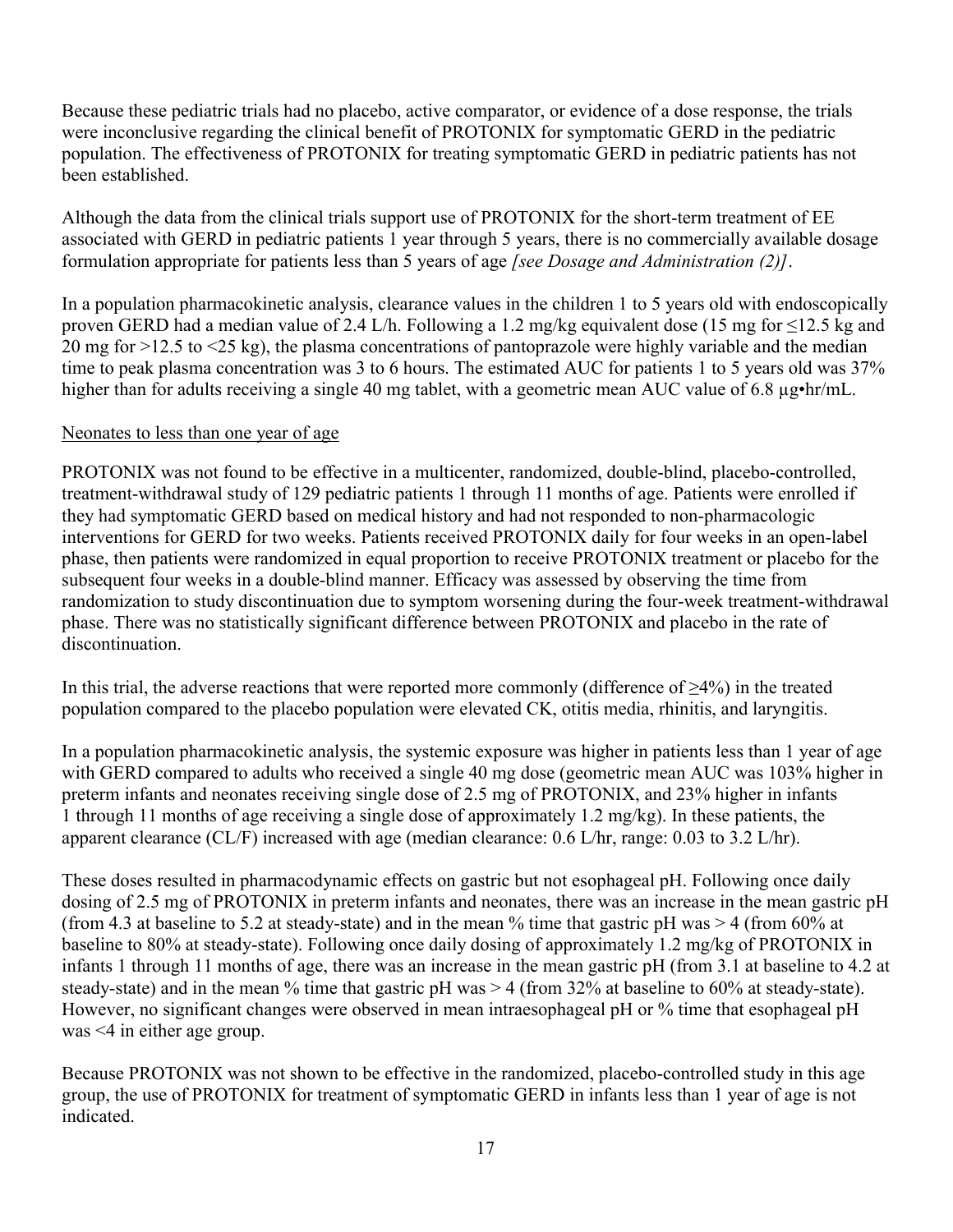## Animal Toxicity Data

In a pre- and post-natal development study in rats, the pups were administered oral doses of pantoprazole at 5, 15, and 30 mg/kg/day (approximately 1, 2.3, and 3.2 times the exposure (AUC) in children aged 6 to 11 years at a dose of 40 mg) on postnatal day (PND 4) through PND 21, in addition to lactational exposure through milk. On PND 21, decreased mean femur length and weight and changes in femur bone mass and geometry were observed in the offspring at 5 mg/kg/day (approximately equal exposures (AUC) in children aged 6 to 11 years at the 40 mg dose) and higher doses. Changes in bone parameters were partially reversible following a recovery period.

In neonatal/juvenile animals (rats and dogs) toxicities were similar to those observed in adult animals, including gastric alterations, decreases in red cell mass, increases in lipids, enzyme induction and hepatocellular hypertrophy. An increased incidence of eosinophilic chief cells in adult and neonatal/juvenile rats, and atrophy of chief cells in adult rats and in neonatal/juvenile dogs, was observed in the fundic mucosa of stomachs in repeated-dose studies. Full to partial recovery of these effects were noted in animals of both age groups following a recovery period.

## **8.5 Geriatric Use**

In short-term US clinical trials, EE healing rates in the 107 elderly patients (≥65 years old) treated with PROTONIX were similar to those found in patients under the age of 65. The incidence rates of adverse reactions and laboratory abnormalities in patients aged 65 years and older were similar to those associated with patients younger than 65 years of age.

## **10 OVERDOSAGE**

Experience in patients taking very high doses of PROTONIX (greater than 240 mg) is limited. Spontaneous post-marketing reports of overdose are generally within the known safety profile of PROTONIX.

Pantoprazole is not removed by hemodialysis. In case of overdosage, treatment should be symptomatic and supportive.

Single oral doses of pantoprazole at 709 mg/kg, 798 mg/kg, and 887 mg/kg were lethal to mice, rats, and dogs, respectively. The symptoms of acute toxicity were hypoactivity, ataxia, hunched sitting, limb-splay, lateral position, segregation, absence of ear reflex, and tremor.

If overexposure to PROTONIX occurs, call your Poison Control Center at 1-800-222-1222 for current information on the management of poisoning or overdosage.

# **11 DESCRIPTION**

The active ingredient in PROTONIX (pantoprazole sodium) For Delayed-Release Oral Suspension and PROTONIX (pantoprazole sodium) Delayed-Release Tablets, a PPI, is a substituted benzimidazole, sodium 5-(difluoromethoxy)-2-[[(3,4-dimethoxy-2-pyridinyl)methyl] sulfinyl]-1*H*-benzimidazole sesquihydrate, a compound that inhibits gastric acid secretion. Its empirical formula is  $C_{16}H_{14}F_2N_3NaO_4S \times 1.5 H_2O$ , with a molecular weight of 432.4. The structural formula is: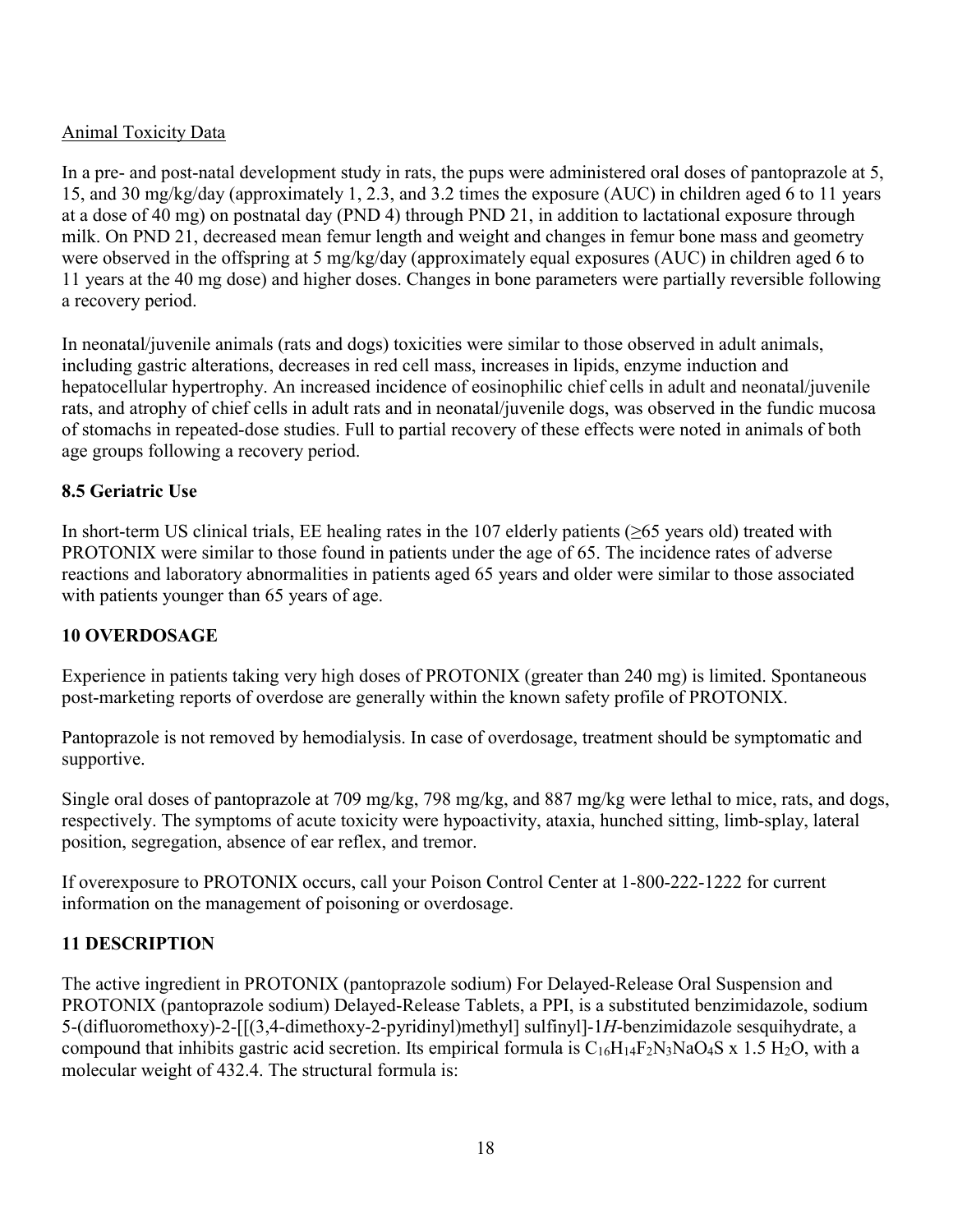

Pantoprazole sodium sesquihydrate is a white to off-white crystalline powder and is racemic. Pantoprazole has weakly basic and acidic properties. Pantoprazole sodium sesquihydrate is freely soluble in water, very slightly soluble in phosphate buffer at pH 7.4, and practically insoluble in n-hexane.

The stability of the compound in aqueous solution is pH-dependent. The rate of degradation increases with decreasing pH. At ambient temperature, the degradation half-life is approximately 2.8 hours at pH 5 and approximately 220 hours at pH 7.8.

PROTONIX is supplied as a for delayed-release oral suspension in unit dose packets, available in one strength 40 mg pantoprazole, (equivalent to 45.1 mg of pantoprazole sodium), and as a delayed-release tablet, available in two strengths 20 mg pantoprazole (equivalent to 22.56 mg of pantoprazole sodium) and 40 mg pantoprazole (equivalent to 45.1 mg of pantoprazole sodium).

PROTONIX Delayed-Release Tablets contains the following inactive ingredients: calcium stearate, crospovidone, hypromellose, iron oxide, mannitol, methacrylic acid copolymer, polysorbate 80, povidone, propylene glycol, sodium carbonate, sodium lauryl sulfate, titanium dioxide, and triethyl citrate. PROTONIX Delayed-Release Tablets (40 mg and 20 mg) complies with USP dissolution test 2.

PROTONIX For Delayed-Release Oral Suspension contains the following inactive ingredients: crospovidone, hypromellose, methacrylic acid copolymer, microcrystalline cellulose, polysorbate 80, povidone, sodium carbonate, sodium lauryl sulfate, talc, titanium dioxide, triethyl citrate, and yellow ferric oxide.

# **12 CLINICAL PHARMACOLOGY**

# **12.1 Mechanism of Action**

Pantoprazole is a PPI that suppresses the final step in gastric acid production by covalently binding to the  $(H<sup>+</sup>,$ K + )-ATPase enzyme system at the secretory surface of the gastric parietal cell. This effect leads to inhibition of both basal and stimulated gastric acid secretion, irrespective of the stimulus. The binding to the  $(H^+, K^+)$ -ATPase results in a duration of antisecretory effect that persists longer than 24 hours for all doses tested (20 mg to 120 mg).

# **12.2 Pharmacodynamics**

PROTONIX For Delayed-Release Oral Suspension, 40 mg has been shown to be comparable to PROTONIX Delayed-Release Tablets in suppressing pentagastrin-stimulated MAO in patients  $(n = 49)$  with GERD and a history of EE. In this multicenter, pharmacodynamic crossover study, a 40 mg oral dose of PROTONIX For Delayed-Release Oral Suspension administered in a teaspoonful of applesauce was compared with a 40 mg oral dose of PROTONIX Delayed-Release Tablets after administration of each formulation once daily for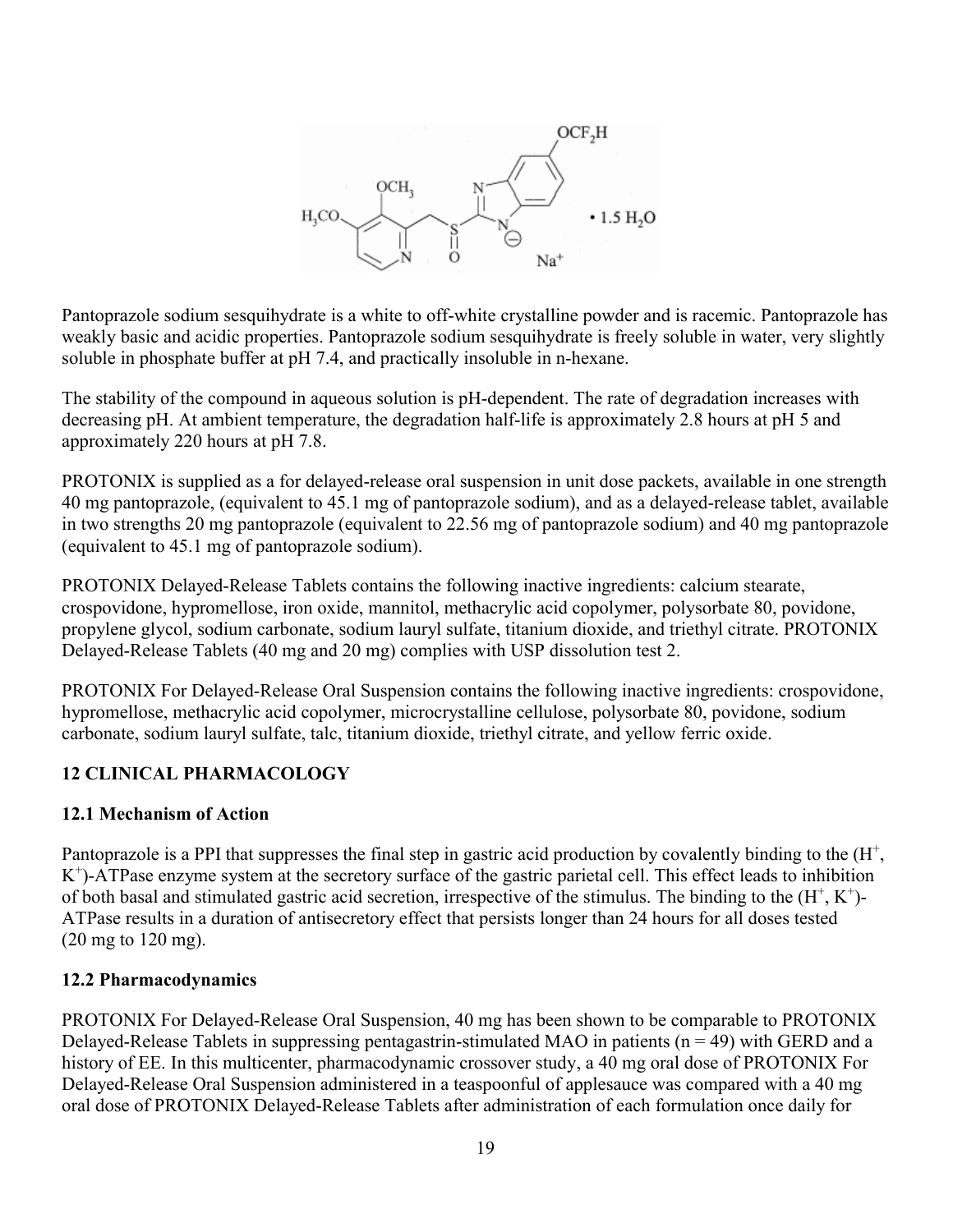7 days. Both medications were administered thirty minutes before breakfast. Pentagastrin-stimulated (MAO) was assessed from hour 23 to 24 at steady state.

## Antisecretory Activity

Under maximal acid stimulatory conditions using pentagastrin, a dose-dependent decrease in gastric acid output occurs after a single dose of oral (20-80 mg) or a single dose of intravenous (20-120 mg) pantoprazole in healthy subjects. Pantoprazole given once daily results in increasing inhibition of gastric acid secretion. Following the initial oral dose of 40 mg pantoprazole, a 51% mean inhibition was achieved by 2.5 hours. With once-a-day dosing for 7 days, the mean inhibition was increased to 85%. Pantoprazole suppressed acid secretion in excess of 95% in half of the subjects. Acid secretion had returned to normal within a week after the last dose of pantoprazole; there was no evidence of rebound hypersecretion.

In a series of dose-response studies, pantoprazole, at oral doses ranging from 20 to 120 mg, caused dose-related increases in median basal gastric pH and in the percent of time gastric pH was >3 and >4. Treatment with 40 mg of pantoprazole produced significantly greater increases in gastric pH than the 20 mg dose. Doses higher than 40 mg (60, 80, 120 mg) did not result in further significant increases in median gastric pH. The effects of pantoprazole on median pH from one double-blind crossover study are shown in Table 5.

|                                     | -Median pH on day 7- |                 |                 |                 |
|-------------------------------------|----------------------|-----------------|-----------------|-----------------|
| Time                                | Placebo              | $20 \text{ mg}$ | $40 \text{ mg}$ | $80 \text{ mg}$ |
| 8 a.m. - 8 a.m.                     |                      |                 |                 |                 |
| (24 hours)                          | 1.3                  | $2.9*$          | $3.8*$ #        | $3.9*$ #        |
| 8 a.m. - 10 p.m.<br>(Daytime)       | 1.6                  | $3.2*$          | $4.4*$ #        | $4.8*$ #        |
| $10$ p.m. $- 8$ a.m.<br>(Nighttime) | 1.2                  | $2.1*$          | $3.0*$          | $2.6*$          |

|  | Table 5: Effect of Single Daily Doses of Oral Pantoprazole on Intragastric pH |
|--|-------------------------------------------------------------------------------|
|  |                                                                               |

\* Significantly different from placebo

# Significantly different from 20 mg

## Serum Gastrin Effects

Fasting serum gastrin levels were assessed in two double-blind studies of the acute healing of EE in which 682 patients with gastroesophageal reflux disease (GERD) received 10, 20, or 40 mg of PROTONIX for up to 8 weeks. At 4 weeks of treatment there was an increase in mean gastrin levels of 7%, 35%, and 72% over pretreatment values in the 10, 20, and 40 mg treatment groups, respectively. A similar increase in serum gastrin levels was noted at the 8-week visit with mean increases of 3%, 26%, and 84% for the three pantoprazole dose groups. Median serum gastrin levels remained within normal limits during maintenance therapy with PROTONIX Delayed-Release Tablets.

In long-term international studies involving over 800 patients, a 2- to 3-fold mean increase from the pretreatment fasting serum gastrin level was observed in the initial months of treatment with pantoprazole at doses of 40 mg per day during GERD maintenance studies and 40 mg or higher per day in patients with refractory GERD. Fasting serum gastrin levels generally remained at approximately 2 to 3 times baseline for up to 4 years of periodic follow-up in clinical trials.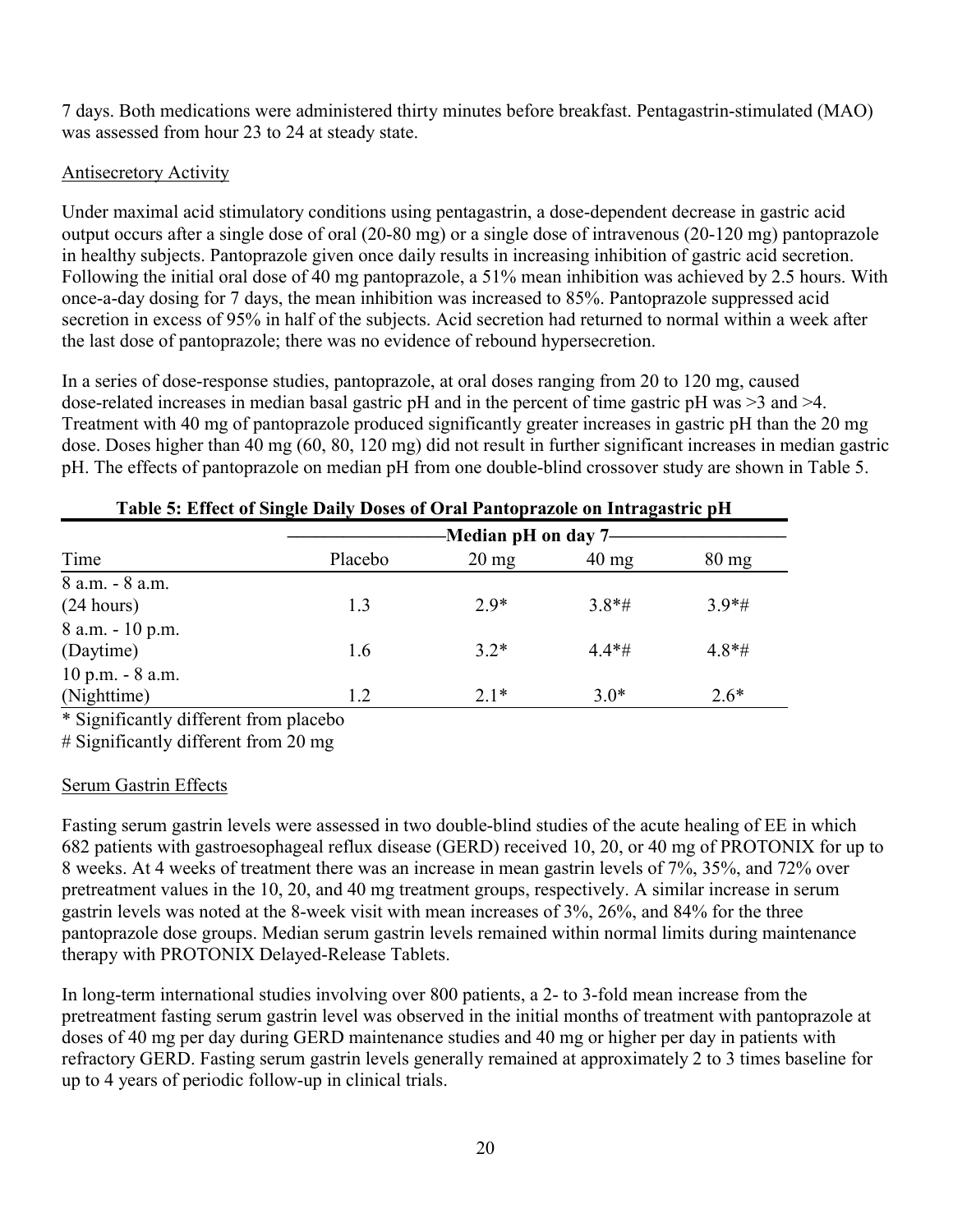Following short-term treatment with PROTONIX, elevated gastrin levels return to normal by at least 3 months.

## Enterochromaffin-Like (ECL) Cell Effects

In 39 patients treated with oral pantoprazole 40 mg to 240 mg daily (majority receiving 40 mg to 80 mg) for up to 5 years, there was a moderate increase in ECL-cell density, starting after the first year of use, which appeared to plateau after 4 years.

In a nonclinical study in Sprague-Dawley rats, lifetime exposure (24 months) to pantoprazole at doses of 0.5 to 200 mg/kg/day resulted in dose-related increases in gastric ECL-cell proliferation and gastric neuroendocrine (NE)-cell tumors. Gastric NE-cell tumors in rats may result from chronic elevation of serum gastrin concentrations. The high density of ECL cells in the rat stomach makes this species highly susceptible to the proliferative effects of elevated gastrin concentrations produced by PPIs. However, there were no observed elevations in serum gastrin following the administration of pantoprazole at a dose of 0.5 mg/kg/day. In a separate study, a gastric NE-cell tumor without concomitant ECL-cell proliferative changes was observed in 1 female rat following 12 months of dosing with pantoprazole at 5 mg/kg/day and a 9 month off-dose recovery *[see Nonclinical Toxicology (13.1)]*.

## Endocrine Effects

In a clinical pharmacology study, PROTONIX 40 mg given once daily for 2 weeks had no effect on the levels of the following hormones: cortisol, testosterone, triiodothyronine  $(T_3)$ , thyroxine  $(T_4)$ , thyroid-stimulating hormone (TSH), thyronine-binding protein, parathyroid hormone, insulin, glucagon, renin, aldosterone, follicle-stimulating hormone, luteinizing hormone, prolactin, and growth hormone.

In a 1-year study of GERD patients treated with PROTONIX 40 mg or 20 mg, there were no changes from baseline in overall levels of  $T_3$ ,  $T_4$ , and TSH.

# **12.3 Pharmacokinetics**

PROTONIX Delayed-Release Tablets are prepared as enteric-coated tablets so that absorption of pantoprazole begins only after the tablet leaves the stomach. Peak serum concentration  $(C_{\text{max}})$  and area under the serum concentration time curve (AUC) increase in a manner proportional to oral and intravenous doses from 10 mg to 80 mg. Pantoprazole does not accumulate, and its pharmacokinetics are unaltered with multiple daily dosing. Following oral or intravenous administration, the serum concentration of pantoprazole declines biexponentially, with a terminal elimination half-life of approximately one hour.

In extensive metabolizers with normal liver function receiving an oral dose of the enteric-coated 40 mg pantoprazole tablet, the peak concentration ( $C_{\text{max}}$ ) is 2.5  $\mu$ g/mL; the time to reach the peak concentration ( $t_{\text{max}}$ ) is 2.5 h, and the mean total area under the plasma concentration versus time curve (AUC) is 4.8 μg•h/mL (range 1.4 to 13.3 μg•h/mL). Following intravenous administration of pantoprazole to extensive metabolizers, its total clearance is 7.6-14.0 L/h, and its apparent volume of distribution is 11.0-23.6 L.

A single oral dose of PROTONIX For Delayed-Release Oral Suspension, 40 mg, was shown to be bioequivalent when administered to healthy subjects ( $N = 22$ ) as granules sprinkled over a teaspoonful of applesauce, as granules mixed with apple juice, or mixed with apple juice followed by administration through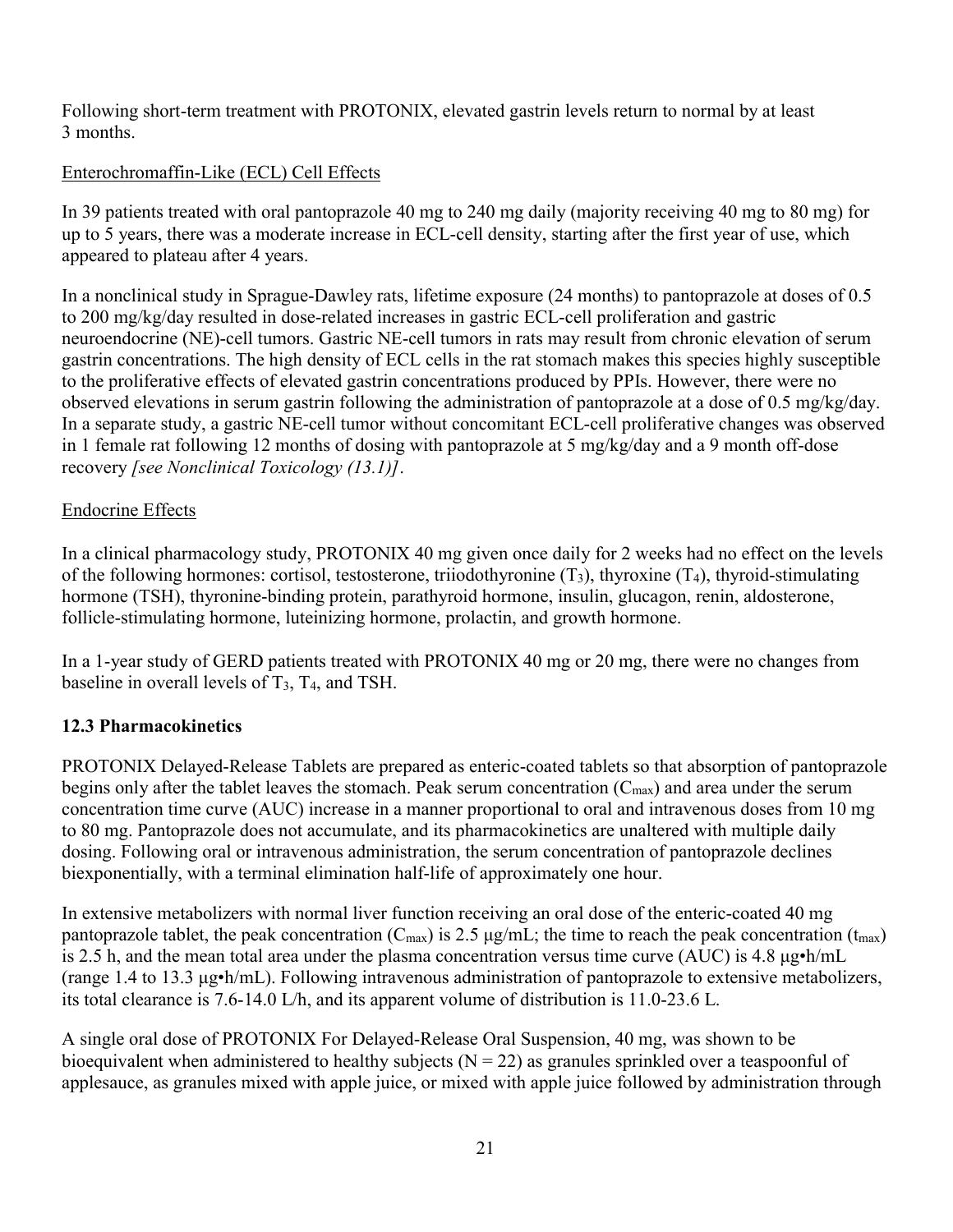a nasogastric tube. The plasma pharmacokinetic parameters from a crossover study in healthy subjects are summarized in Table 6.

| Suspension at 40 mg                  |                                  |                                   |                                        |
|--------------------------------------|----------------------------------|-----------------------------------|----------------------------------------|
| Pharmacokinetic<br><b>Parameters</b> | <b>Granules</b> in<br>Applesauce | <b>Granules in Apple</b><br>Juice | <b>Granules in Nasogastric</b><br>Tube |
| $AUC$ ( $\mu$ g•hr/mL)               | $4.0 \pm 1.5$                    | $4.0 \pm 1.5$                     | $4.1 \pm 1.7$                          |
| $C_{\text{max}} (\mu g / mL)$        | $2.0 \pm 0.7$                    | $1.9 \pm 0.5$                     | $2.2 \pm 0.7$                          |
| $T_{\text{max}}$ (hr) <sup>a</sup>   | 2.0                              | 2.5                               | 2.0                                    |

### **Table 6: Pharmacokinetics Parameters (mean ± SD) of PROTONIX For Delayed-Release Oral Suspension at 40 mg**

 $\frac{a}{a}$  Median values are reported for  $T_{\text{max}}$ .

## **Absorption**

After administration of a single or multiple oral 40 mg doses of PROTONIX Delayed-Release Tablets, the peak plasma concentration of pantoprazole was achieved in approximately 2.5 hours, and  $C_{\text{max}}$  was 2.5  $\mu$ g/mL. Pantoprazole undergoes little first-pass metabolism, resulting in an absolute bioavailability of approximately 77%. Pantoprazole absorption is not affected by concomitant administration of antacids.

Administration of PROTONIX Delayed-Release Tablets with food may delay its absorption up to 2 hours or longer; however, the C<sub>max</sub> and the extent of pantoprazole absorption (AUC) are not altered. Thus, PROTONIX Delayed-Release Tablets may be taken without regard to timing of meals.

Administration of pantoprazole granules, 40 mg, with a high-fat meal delayed median time to peak plasma concentration by 2 hours. With a concomitant high-fat meal, the  $C_{\text{max}}$  and AUC of pantoprazole granules, 40 mg, sprinkled on applesauce decreased by 51% and 29%, respectively. Thus, PROTONIX For Delayed-Release Oral Suspension should be taken approximately 30 minutes before a meal.

## **Distribution**

The apparent volume of distribution of pantoprazole is approximately 11 to 23.6 L, distributing mainly in extracellular fluid. The serum protein binding of pantoprazole is about 98%, primarily to albumin.

## Elimination

## *Metabolism*

Pantoprazole is extensively metabolized in the liver through the cytochrome P450 (CYP) system. Pantoprazole metabolism is independent of the route of administration (intravenous or oral). The main metabolic pathway is demethylation, by CYP2C19, with subsequent sulfation; other metabolic pathways include oxidation by CYP3A4. There is no evidence that any of the pantoprazole metabolites have significant pharmacologic activity.

## *Excretion*

After a single oral or intravenous dose of  ${}^{14}C$ -labeled pantoprazole to healthy, normal metabolizer subjects, approximately 71% of the dose was excreted in the urine, with 18% excreted in the feces through biliary excretion. There was no renal excretion of unchanged pantoprazole.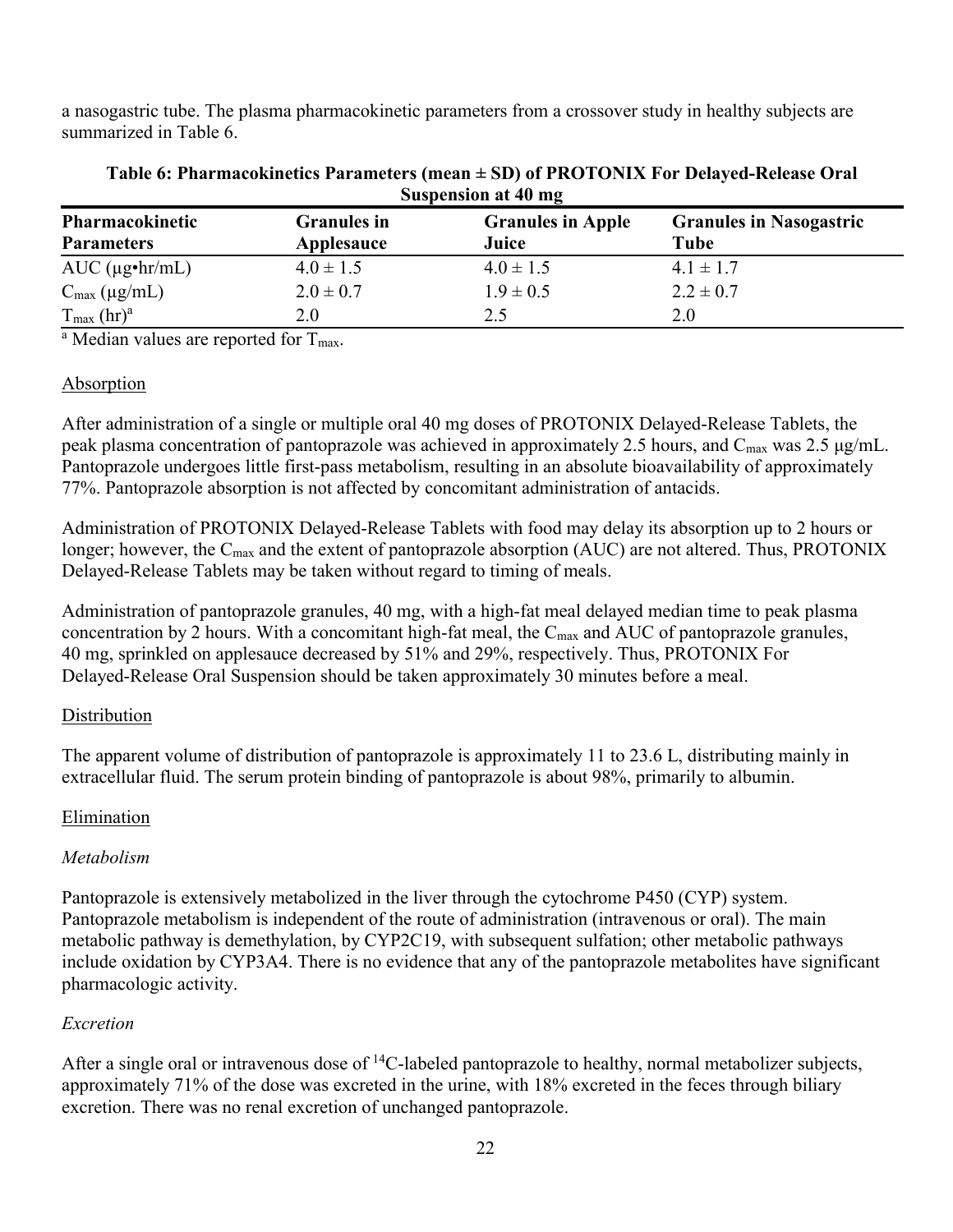## Specific Populations

## *Geriatric Patients*

Only slight to moderate increases in the AUC (43%) and  $C_{\text{max}}$  (26%) of pantoprazole were found in elderly subjects (64 to 76 years of age) after repeated oral administration, compared with younger subjects *[see Use in Specific Populations (8.5)]*.

## *Pediatric Patients*

The pharmacokinetics of pantoprazole were studied in children less than 16 years of age in four randomized, open-label clinical trials in pediatric patients with presumed/proven GERD. A pediatric granule formulation was studied in children through 5 years of age, and PROTONIX Delayed-Release Tablets were studied in children older than 5 years.

In a population PK analysis, total clearance increased with increasing bodyweight in a non-linear fashion. The total clearance also increased with increasing age only in children under 3 years of age.

*Neonate through 5 Years of Age [see Use in Specific Populations (8.4)]*

# *Children and Adolescents 6 through 16 Years of Age*

The pharmacokinetics of PROTONIX Delayed-Release Tablets were evaluated in children ages 6 through 16 years with a clinical diagnosis of GERD. The PK parameters following a single oral dose of 20 mg or 40 mg of PROTONIX tablets in children ages 6 through 16 years were highly variable (%CV ranges 40 to 80%). The geometric mean AUC estimated from population PK analysis after a 40 mg PROTONIX tablet in pediatric patients was about 39% and 10% higher respectively in 6 to 11 and 12 to 16 year-old children, compared to that of adults (Table 7).

## **Table 7: PK Parameters in Children and Adolescents 6 through 16 years with GERD receiving 40 mg PROTONIX Tablets**

|                                   | 6-11 years $(n=12)$ | 12-16 years $(n=11)$ |
|-----------------------------------|---------------------|----------------------|
| $C_{\text{max}} (\mu g/mL)^a$     | 1.8                 |                      |
| $t_{\text{max}}$ (h) <sup>b</sup> | 2.0                 | 2.0                  |
| AUC $(\mu g \cdot h/mL)^a$        | 6.9                 | 5.5                  |
| $CL/F (L/h)^b$                    | 6.6                 | 6.8                  |

<sup>a</sup> Geometric mean values

**b** Median values

## *Male and Female Patients*

There is a modest increase in pantoprazole  $AUC$  and  $C_{max}$  in women compared to men. However, weight-normalized clearance values are similar in women and men.

In pediatric patients ages 1 through 16 years there were no clinically relevant effects of gender on clearance of pantoprazole, as shown by population pharmacokinetic analysis.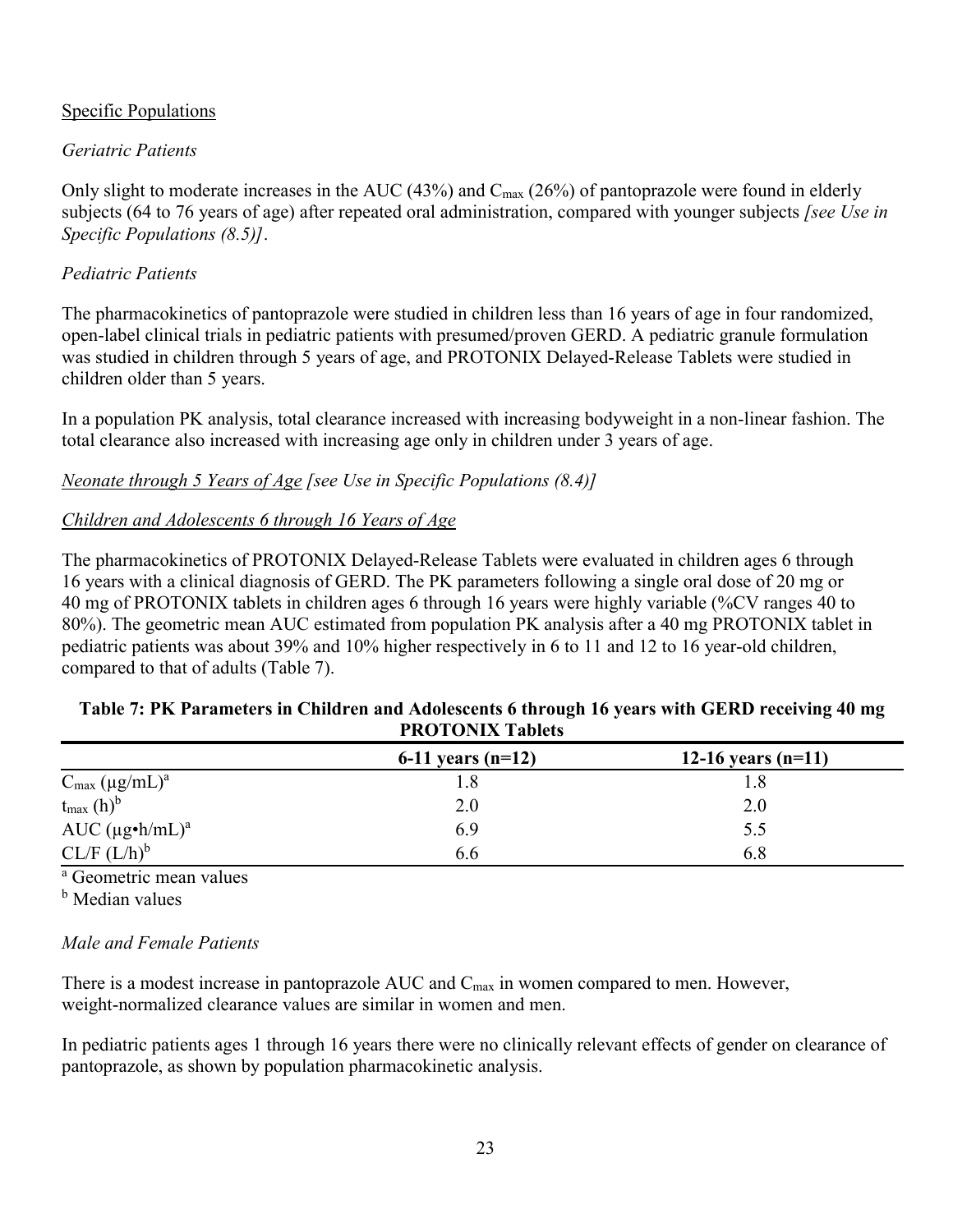## *Patients with Renal Impairment*

In patients with severe renal impairment, pharmacokinetic parameters for pantoprazole were similar to those of healthy subjects.

## *Patients with Hepatic Impairment*

In patients with mild to severe hepatic impairment (Child-Pugh A to C cirrhosis), maximum pantoprazole concentrations increased only slightly (1.5-fold) relative to healthy subjects. Although serum half-life values increased to 7-9 hours and AUC values increased by 5- to 7-fold in hepatic-impaired patients, these increases were no greater than those observed in CYP2C19 poor metabolizers, where no dosage adjustment is warranted. These pharmacokinetic changes in hepatic-impaired patients result in minimal drug accumulation following once-daily, multiple-dose administration. Doses higher than 40 mg/day have not been studied in hepatically impaired patients.

## Drug Interaction Studies

# *Effect of Other Drugs on Pantoprazole*

Pantoprazole is metabolized mainly by CYP2C19 and to minor extents by CYPs 3A4, 2D6, and 2C9. In *in vivo* drug-drug interaction studies with CYP2C19 substrates (diazepam [also a CYP3A4 substrate] and phenytoin [also a CYP3A4 inducer] and clopidogrel), nifedipine, midazolam, and clarithromycin (CYP3A4 substrates), metoprolol (a CYP2D6 substrate), diclofenac, naproxen and piroxicam (CYP2C9 substrates), and theophylline (a CYP1A2 substrate) in healthy subjects, the pharmacokinetics of pantoprazole were not significantly altered.

## *Effect of Pantoprazole on Other Drugs*

## *Clopidogrel*

Clopidogrel is metabolized to its active metabolite in part by CYP2C19. In a crossover clinical study, 66 healthy subjects were administered clopidogrel (300 mg loading dose followed by 75 mg per day) alone and with pantoprazole (80 mg at the same time as clopidogrel) for 5 days. On Day 5, the mean AUC of the active metabolite of clopidogrel was reduced by approximately 14% (geometric mean ratio was 86%, with 90% CI of 79 to 93%) when pantoprazole was coadministered with clopidogrel as compared to clopidogrel administered alone. Pharmacodynamic parameters were also measured and demonstrated that the change in inhibition of platelet aggregation (induced by 5 µM ADP) was correlated with the change in the exposure to clopidogrel active metabolite. The clinical significance of this finding is not clear.

## *Mycophenolate Mofetil (MMF)*

Administration of pantoprazole 40 mg twice daily for 4 days and a single 1000 mg dose of MMF approximately one hour after the last dose of pantoprazole to 12 healthy subjects in a cross-over study resulted in a 57% reduction in the  $C_{\text{max}}$  and 27% reduction in the AUC of MPA. Transplant patients receiving approximately 2000 mg per day of MMF (n=12) were compared to transplant patients receiving approximately the same dose of MMF and pantoprazole 40 mg per day (n=21). There was a 78% reduction in the Cmax and a 45% reduction in the AUC of MPA in patients receiving both pantoprazole and MMF *[see Drug Interactions (7)]*.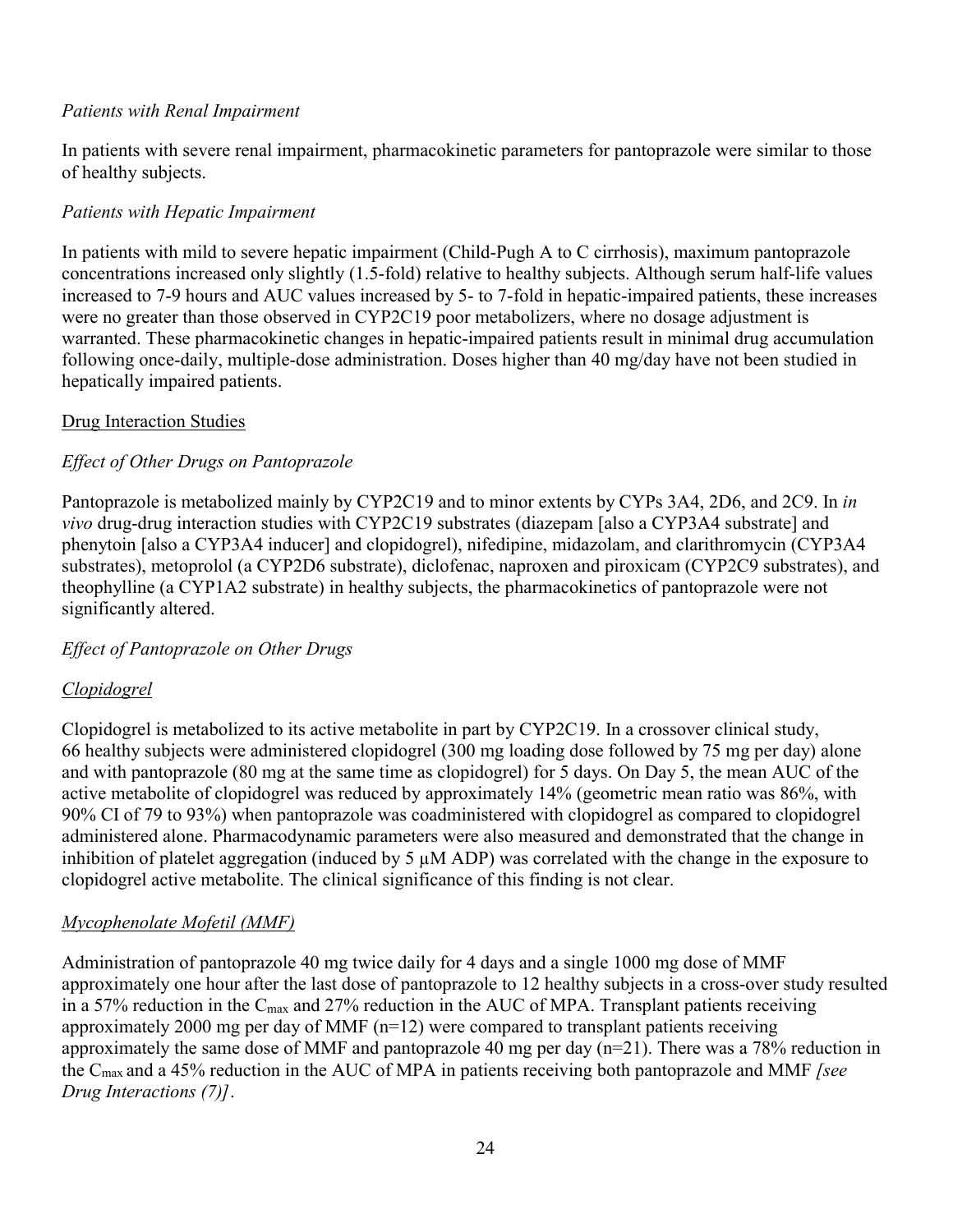## *Other Drugs*

*In vivo* studies also suggest that pantoprazole does not significantly affect the kinetics of the following drugs (cisapride, theophylline, diazepam [and its active metabolite, desmethyldiazepam], phenytoin, metoprolol, nifedipine, carbamazepine, midazolam, clarithromycin, diclofenac, naproxen, piroxicam, and oral contraceptives [levonorgestrel/ethinyl estradiol]). In other *in vivo* studies, digoxin, ethanol, glyburide, antipyrine, caffeine, metronidazole, and amoxicillin had no clinically relevant interactions with pantoprazole.

Although no significant drug-drug interactions have been observed in clinical studies, the potential for significant drug-drug interactions with more than once-daily dosing with high doses of pantoprazole has not been studied in poor metabolizers or individuals who are hepatically impaired.

## *Antacids*

There was also no interaction with concomitantly administered antacids.

## **12.5 Pharmacogenomics**

CYP2C19 displays a known genetic polymorphism due to its deficiency in some subpopulations (e.g., approximately 3% of Caucasians and African-Americans and 17% to 23% of Asians are poor metabolizers). Although these subpopulations of pantoprazole poor metabolizers have elimination half-life values of 3.5 to 10 hours in adults, they still have minimal accumulation (23% or less) with once-daily dosing. For adult patients who are CYP2C19 poor metabolizers, no dosage adjustment is needed.

Similar to adults, pediatric patients who have the poor metabolizer genotype of CYP2C19 (CYP2C19 \*2/\*2) exhibited greater than a 6-fold increase in AUC compared to pediatric extensive (CYP2C19 \*1/\*1) and intermediate (CYP2C19 \*1/\*x) metabolizers. Poor metabolizers exhibited approximately 10-fold lower apparent oral clearance compared to extensive metabolizers.

For known pediatric poor metabolizers, a dose reduction should be considered.

# **13 NONCLINICAL TOXICOLOGY**

## **13.1 Carcinogenesis, Mutagenesis, Impairment of Fertility**

In a 24-month carcinogenicity study, Sprague-Dawley rats were treated orally with pantoprazole doses of 0.5 to 200 mg/kg/day, about 0.1 to 40 times the exposure on a body surface area basis of a 50 kg person dosed with 40 mg/day. In the gastric fundus, treatment with 0.5 to 200 mg/kg/day produced enterochromaffin-like (ECL) cell hyperplasia and benign and malignant neuroendocrine cell tumors in a dose-related manner. In the forestomach, treatment with 50 and 200 mg/kg/day (about 10 and 40 times the recommended human dose on a body surface area basis) produced benign squamous cell papillomas and malignant squamous cell carcinomas. Rare gastrointestinal tumors associated with pantoprazole treatment included an adenocarcinoma of the duodenum with 50 mg/kg/day and benign polyps and adenocarcinomas of the gastric fundus with 200 mg/kg/day. In the liver, treatment with 0.5 to 200 mg/kg/day produced dose-related increases in the incidences of hepatocellular adenomas and carcinomas. In the thyroid gland, treatment with 200 mg/kg/day produced increased incidences of follicular cell adenomas and carcinomas for both male and female rats.

In a 24-month carcinogenicity study, Fischer 344 rats were treated orally with doses of 5 to 50 mg/kg/day of pantoprazole, approximately 1 to 10 times the recommended human dose based on body surface area. In the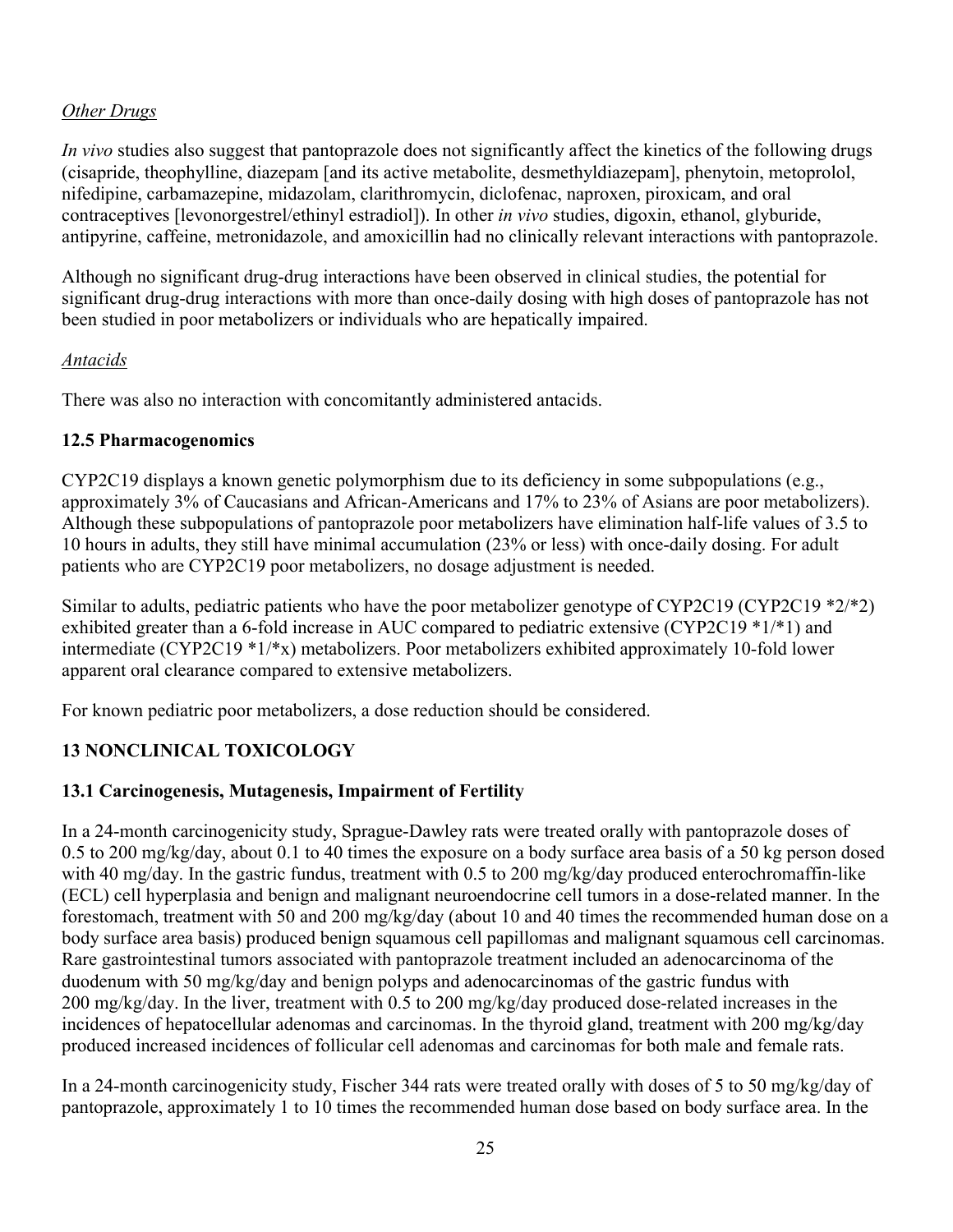gastric fundus, treatment with 5 to 50 mg/kg/day produced enterochromaffin-like (ECL) cell hyperplasia and benign and malignant neuroendocrine cell tumors. Dose selection for this study may not have been adequate to comprehensively evaluate the carcinogenic potential of pantoprazole.

In a 24-month carcinogenicity study, B6C3F1 mice were treated orally with doses of 5 to 150 mg/kg/day of pantoprazole, 0.5 to 15 times the recommended human dose based on body surface area. In the liver, treatment with 150 mg/kg/day produced increased incidences of hepatocellular adenomas and carcinomas in female mice. Treatment with 5 to 150 mg/kg/day also produced gastric-fundic ECL cell hyperplasia.

A 26-week p53 +/- transgenic mouse carcinogenicity study was not positive.

Pantoprazole was positive in the *in vitro* human lymphocyte chromosomal aberration assays, in one of two mouse micronucleus tests for clastogenic effects, and in the *in vitro* Chinese hamster ovarian cell/HGPRT forward mutation assay for mutagenic effects. Equivocal results were observed in the *in vivo* rat liver DNA covalent binding assay. Pantoprazole was negative in the *in vitro* Ames mutation assay, the *in vitro* unscheduled DNA synthesis (UDS) assay with rat hepatocytes, the *in vitro* AS52/GPT mammalian cell-forward gene mutation assay, the *in vitro* thymidine kinase mutation test with mouse lymphoma L5178Y cells, and the *in vivo* rat bone marrow cell chromosomal aberration assay.

There were no effects on fertility or reproductive performance when pantoprazole was given at oral doses up to 500 mg/kg/day in male rats (98 times the recommended human dose based on body surface area) and 450 mg/kg/day in female rats (88 times the recommended human dose based on body surface area).

# **14 CLINICAL STUDIES**

PROTONIX Delayed-Release Tablets were used in the following clinical trials.

# **14.1 Erosive Esophagitis (EE) Associated with Gastroesophageal Reflux Disease (GERD)**

# Adult Patients

A US multicenter, double-blind, placebo-controlled study of PROTONIX 10 mg, 20 mg, or 40 mg once daily was conducted in 603 patients with reflux symptoms and endoscopically diagnosed EE of grade 2 or above (Hetzel-Dent scale). In this study, approximately 25% of enrolled patients had severe EE of grade 3, and 10% had grade 4. The percentages of patients healed (per protocol,  $n = 541$ ) in this study are shown in Table 8.

| Table 8: Erosive Esophagitis Healing Rates (Per Protocol) |                       |                                      |                        |            |  |
|-----------------------------------------------------------|-----------------------|--------------------------------------|------------------------|------------|--|
|                                                           |                       | -PROTONIX-<br><b>Placebo</b>         |                        |            |  |
|                                                           | 10 mg daily           | 20 mg daily                          | 40 mg daily            |            |  |
| Week                                                      | $(n = 153)$           | $(n = 158)$                          | $(n = 162)$            | $(n = 68)$ |  |
| 4                                                         | $45.6\%$ <sup>+</sup> | $58.4\%$ <sup>+<math>\#</math></sup> | $75.0\%$ <sup>+*</sup> | 14.3%      |  |
|                                                           | $66.0\%$ <sup>+</sup> | $83.5\%$ <sup>+#</sup>               | $92.6\%^{+*}$          | 39.7%      |  |

# **Table 8: Erosive Esophagitis Healing Rates (Per Protocol)**

+ (p < 0.001) PROTONIX versus placebo

 $*(p < 0.05)$  versus 10 mg or 20 mg PROTONIX

 $# (p < 0.05)$  versus 10 mg PROTONIX

In this study, all PROTONIX treatment groups had significantly greater healing rates than the placebo group. This was true regardless of *H. pylori* status for the 40 mg and 20 mg PROTONIX treatment groups. The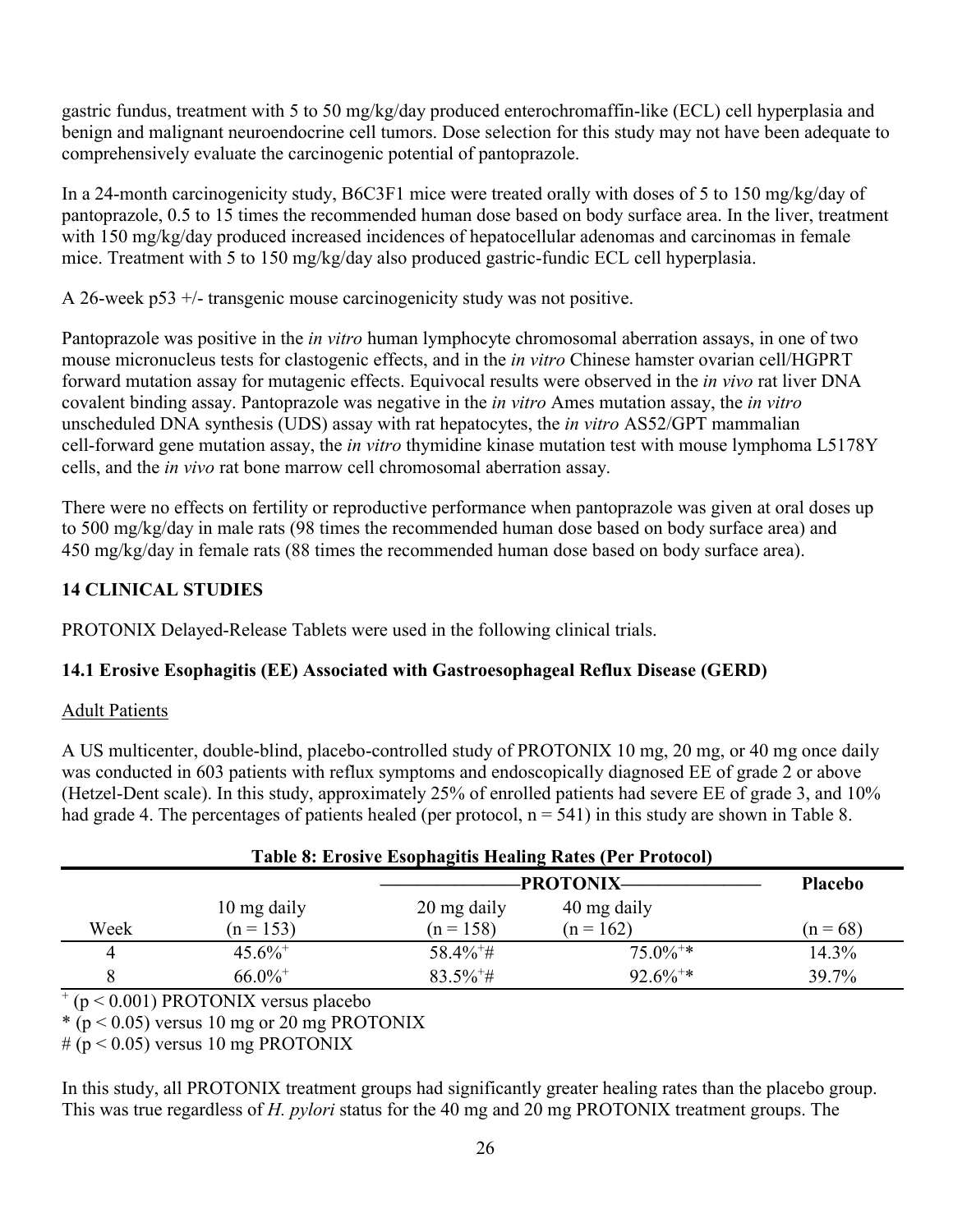40 mg dose of PROTONIX resulted in healing rates significantly greater than those found with either the 20 mg or 10 mg dose.

A significantly greater proportion of patients taking PROTONIX 40 mg experienced complete relief of daytime and nighttime heartburn and the absence of regurgitation, starting from the first day of treatment, compared with placebo. Patients taking PROTONIX consumed significantly fewer antacid tablets per day than those taking placebo.

PROTONIX 40 mg and 20 mg once daily were also compared with nizatidine 150 mg twice daily in a US multicenter, double-blind study of 243 patients with reflux symptoms and endoscopically diagnosed EE of grade 2 or above. The percentages of patients healed (per protocol,  $n = 212$ ) are shown in Table 9.

| Table 9: Erosive Esophagitis Healing Rates (Per Protocol) |                       |                       |                    |  |
|-----------------------------------------------------------|-----------------------|-----------------------|--------------------|--|
|                                                           |                       | <b>-PROTONIX-</b>     | <b>Nizatidine</b>  |  |
|                                                           | 20 mg daily           | 40 mg daily           | 150 mg twice daily |  |
| Week                                                      | $(n = 72)$            | $(n = 70)$            | $(n = 70)$         |  |
| 4                                                         | $61.4\%$ <sup>+</sup> | $64.0\%$ <sup>+</sup> | 22.2%              |  |
| 8                                                         | $79.2\%$ <sup>+</sup> | $82.9\%$ <sup>+</sup> | 41.4%              |  |

+ (p < 0.001) PROTONIX versus nizatidine

Once-daily treatment with PROTONIX 40 mg or 20 mg resulted in significantly superior rates of healing at both 4 and 8 weeks compared with twice-daily treatment with 150 mg of nizatidine. For the 40 mg treatment group, significantly greater healing rates compared to nizatidine were achieved regardless of the *H. pylori* status.

A significantly greater proportion of the patients in the PROTONIX treatment groups experienced complete relief of nighttime heartburn and regurgitation, starting on the first day and of daytime heartburn on the second day, compared with those taking nizatidine 150 mg twice daily. Patients taking PROTONIX consumed significantly fewer antacid tablets per day than those taking nizatidine.

## Pediatric Patients Ages 5 Years through 16 Years

The efficacy of PROTONIX in the treatment of EE associated with GERD in pediatric patients ages 5 years through 16 years is extrapolated from adequate and well-conducted trials in adults, as the pathophysiology is thought to be the same. Four pediatric patients with endoscopically diagnosed EE were studied in multicenter, randomized, double-blind, parallel-treatment trials. Children with endoscopically diagnosed EE (defined as an endoscopic Hetzel-Dent score ≥2) were treated once daily for 8 weeks with one of two dose levels of PROTONIX (20 mg or 40 mg). All 4 patients with EE were healed (Hetzel-Dent score of 0 or 1) at 8 weeks.

# **14.2 Long-Term Maintenance of Healing of Erosive Esophagitis**

Two independent, multicenter, randomized, double-blind, comparator-controlled trials of identical design were conducted in adult GERD patients with endoscopically confirmed healed EE to demonstrate efficacy of PROTONIX in long-term maintenance of healing. The two US studies enrolled 386 and 404 patients, respectively, to receive either 10 mg, 20 mg, or 40 mg of PROTONIX Delayed-Release Tablets once daily or 150 mg of ranitidine twice daily. As demonstrated in Table 10, PROTONIX 40 mg and 20 mg were significantly superior to ranitidine at every timepoint with respect to the maintenance of healing. In addition, PROTONIX 40 mg was superior to all other treatments studied.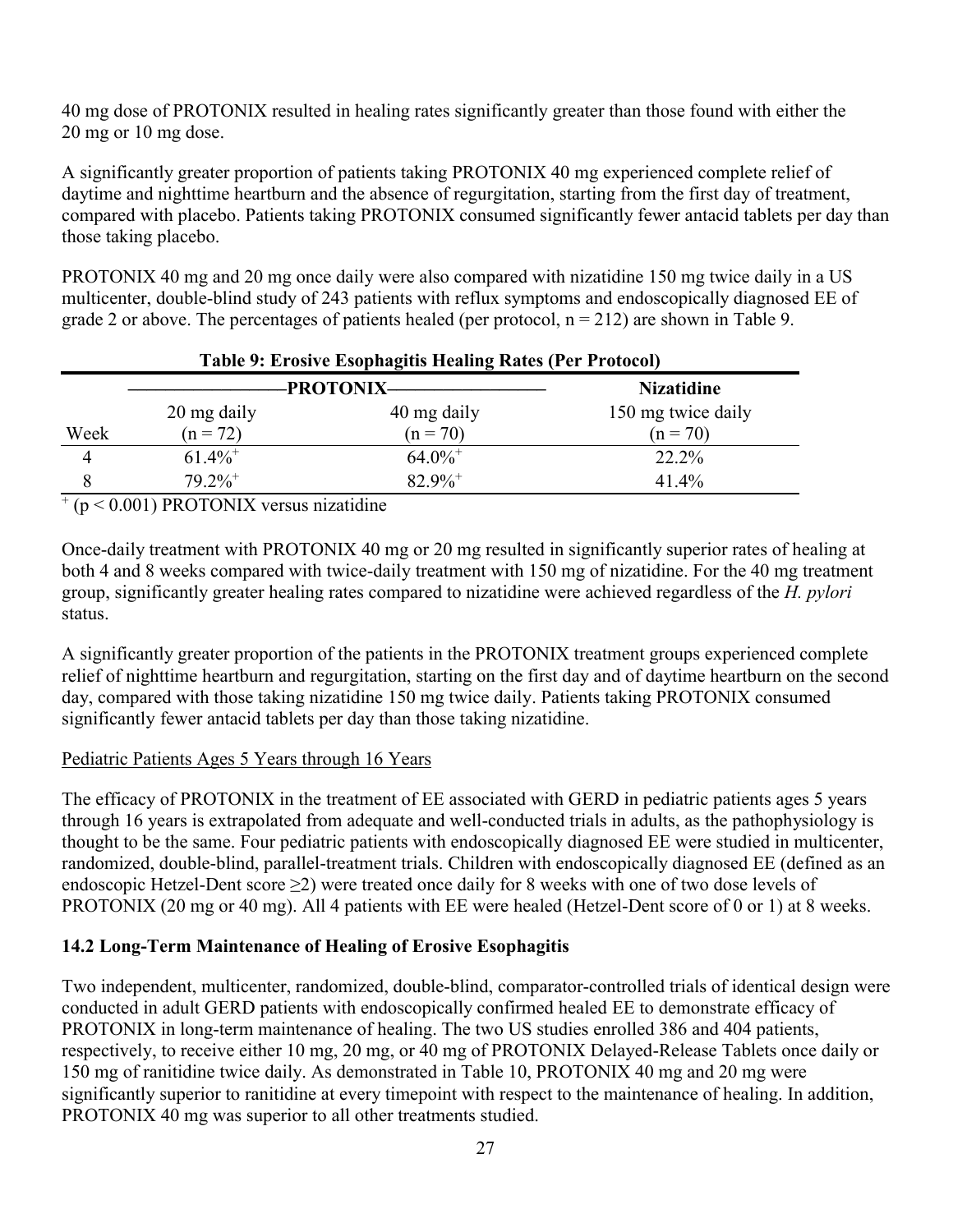|                | <b>PROTONIX</b><br>20 mg daily | <b>PROTONIX</b><br>40 mg daily | Ranitidine<br>150 mg twice daily |
|----------------|--------------------------------|--------------------------------|----------------------------------|
| <b>Study 1</b> | $n = 75$                       | $n = 74$                       | $n = 75$                         |
| Month 1        | $91*$                          | 99*                            | 68                               |
| Month 3        | $82*$                          | $93*#$                         | 54                               |
| Month 6        | $76*$                          | $90*$ #                        | 44                               |
| Month 12       | $70*$                          | $86*$ #                        | 35                               |
| <b>Study 2</b> | $n = 74$                       | $n = 88$                       | $n = 84$                         |
| Month 1        | 89*                            | $92*#$                         | 62                               |
| Month 3        | 78*                            | $91*#$                         | 47                               |
| Month 6        | $72*$                          | 88*#                           | 39                               |
| Month 12       | $72*$                          | 83*                            | 37                               |

**Table 10: Long-Term Maintenance of Healing of Erosive Gastroesophageal Reflux Disease (GERD Maintenance): Percentage of Patients Who Remained Healed** 

 $*(p \leq 0.05 \text{ vs. ramidine})$ 

# ( $p \le 0.05$  vs. PROTONIX 20 mg)

Note: PROTONIX 10 mg was superior ( $p \le 0.05$ ) to ranitidine in Study 2, but not Study 1.

PROTONIX 40 mg was superior to ranitidine in reducing the number of daytime and nighttime heartburn episodes from the first through the twelfth month of treatment. PROTONIX 20 mg, administered once daily, was also effective in reducing episodes of daytime and nighttime heartburn in one trial, as presented in Table 11.

| Table 11: Number of Episodes of Heartburn (mean $\pm$ SD) |           |                                |                                  |  |
|-----------------------------------------------------------|-----------|--------------------------------|----------------------------------|--|
|                                                           |           | <b>PROTONIX</b><br>40 mg daily | Ranitidine<br>150 mg twice daily |  |
| Month 1                                                   | Daytime   | $5.1 \pm 1.6^*$                | $18.3 \pm 1.6$                   |  |
|                                                           | Nighttime | $3.9 \pm 1.1*$                 | $11.9 \pm 1.1$                   |  |
| Month 12                                                  | Daytime   | $2.9 \pm 1.5^*$                | $17.5 \pm 1.5$                   |  |
|                                                           | Nighttime | $2.5 \pm 1.2^*$                | $13.8 \pm 1.3$                   |  |

 $*(p \le 0.001 \text{ vs. ramidine, combined data from the two US studies})$ 

## **14.3 Pathological Hypersecretory Conditions Including Zollinger-Ellison Syndrome**

In a multicenter, open-label trial of 35 patients with pathological hypersecretory conditions, such as Zollinger-Ellison Syndrome, with or without multiple endocrine neoplasia-type I, PROTONIX successfully controlled gastric acid secretion. Doses ranging from 80 mg daily to 240 mg daily maintained gastric acid output below 10 mEq/h in patients without prior acid-reducing surgery and below 5 mEq/h in patients with prior acid-reducing surgery.

Doses were initially titrated to the individual patient needs, and adjusted in some patients based on the clinical response with time *[see Dosage and Administration (2)]*. PROTONIX was well tolerated at these dose levels for prolonged periods (greater than 2 years in some patients).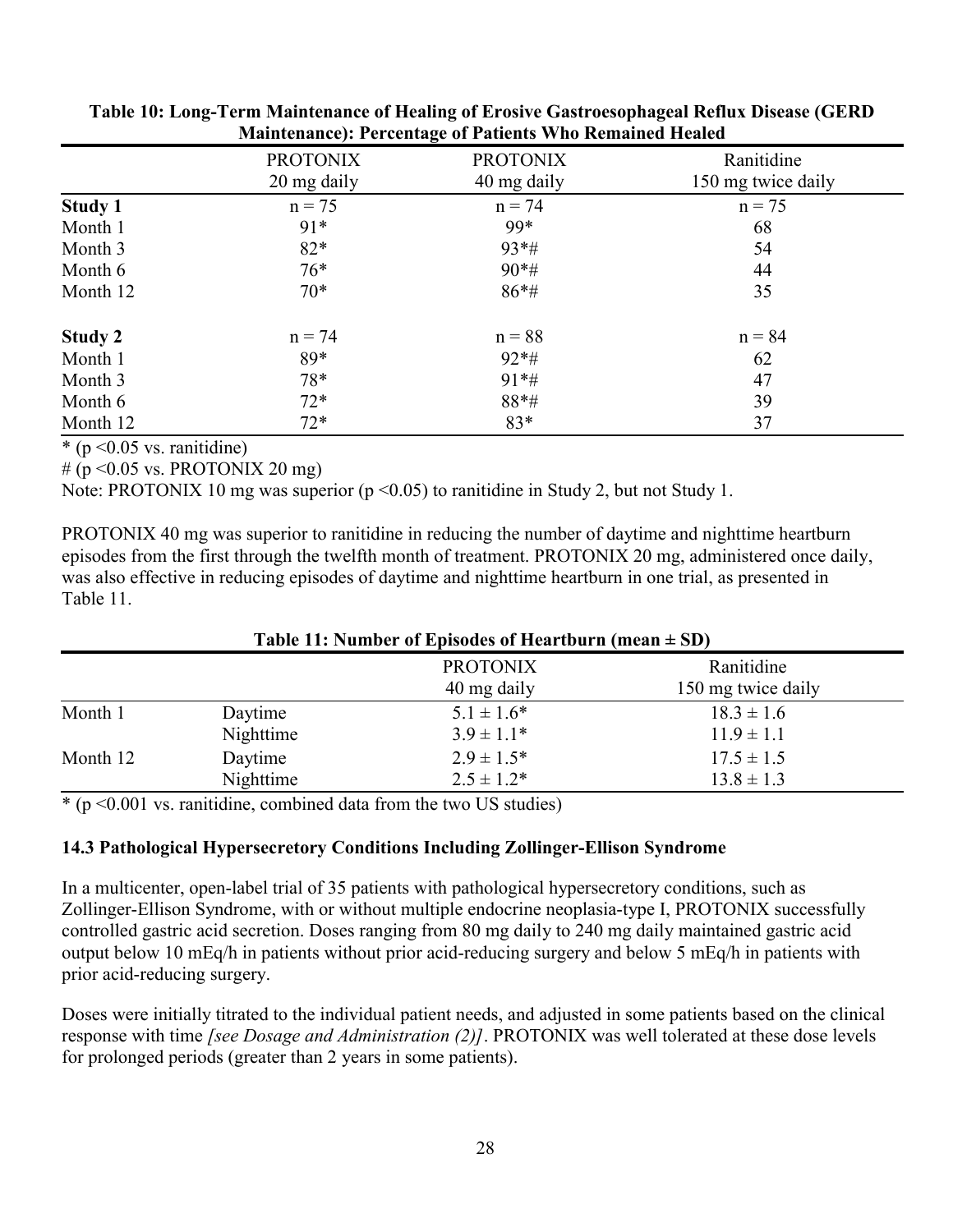# **16 HOW SUPPLIED/STORAGE AND HANDLING**

## How Supplied

PROTONIX (pantoprazole sodium) Delayed-Release Tablets are supplied as yellow, oval biconvex delayed-release tablets imprinted with PROTONIX (brown ink) on one side containing 40 mg pantoprazole and are available as follows:

• NDC 0008-0841-81, bottles of 90

PROTONIX (pantoprazole sodium) Delayed-Release Tablets are supplied as yellow oval biconvex delayed-release tablets imprinted with P20 (brown ink) on one side containing 20 mg pantoprazole and are available as follows:

• NDC 0008-0843-81, bottles of 90

PROTONIX (pantoprazole sodium) For Delayed-Release Oral Suspension is supplied as pale yellowish to dark brownish, enteric-coated granules containing 40 mg pantoprazole in a unit-dose packet and are available as follows:

• NDC 0008-0844-02, unit-dose carton of 30

## Storage

Store PROTONIX For Delayed-Release Oral Suspension and PROTONIX Delayed-Release Tablets at 20° to 25°C (68° to 77°F); excursions permitted to 15° to 30°C (59° to 86°F) *[see USP Controlled Room Temperature]*.

# **17 PATIENT COUNSELING INFORMATION**

Advise the patient to read the FDA-approved patient labeling (Medication Guide and Instructions for Use).

Gastric Malignancy

Advise patients to return to their healthcare provider if they have a suboptimal response or an early symptomatic relapse *[see Warnings and Precautions (5.1)]*.

## Acute Tubulointerstitial Nephritis

Advise patients to call their healthcare provider immediately if they experience signs and/or symptoms associated with acute tubulointerstitial nephritis *[see Contraindications (4), Warnings and Precautions (5.2)]*.

## *Clostridium difficile-*Associated Diarrhea

Advise patients to immediately call their healthcare provider if they experience diarrhea that does not improve *[see Warnings and Precautions (5.3)]*.

## Bone Fracture

Advise patients to report any fractures, especially of the hip, wrist or spine, to their healthcare provider *[see Warnings and Precautions (5.4)]*.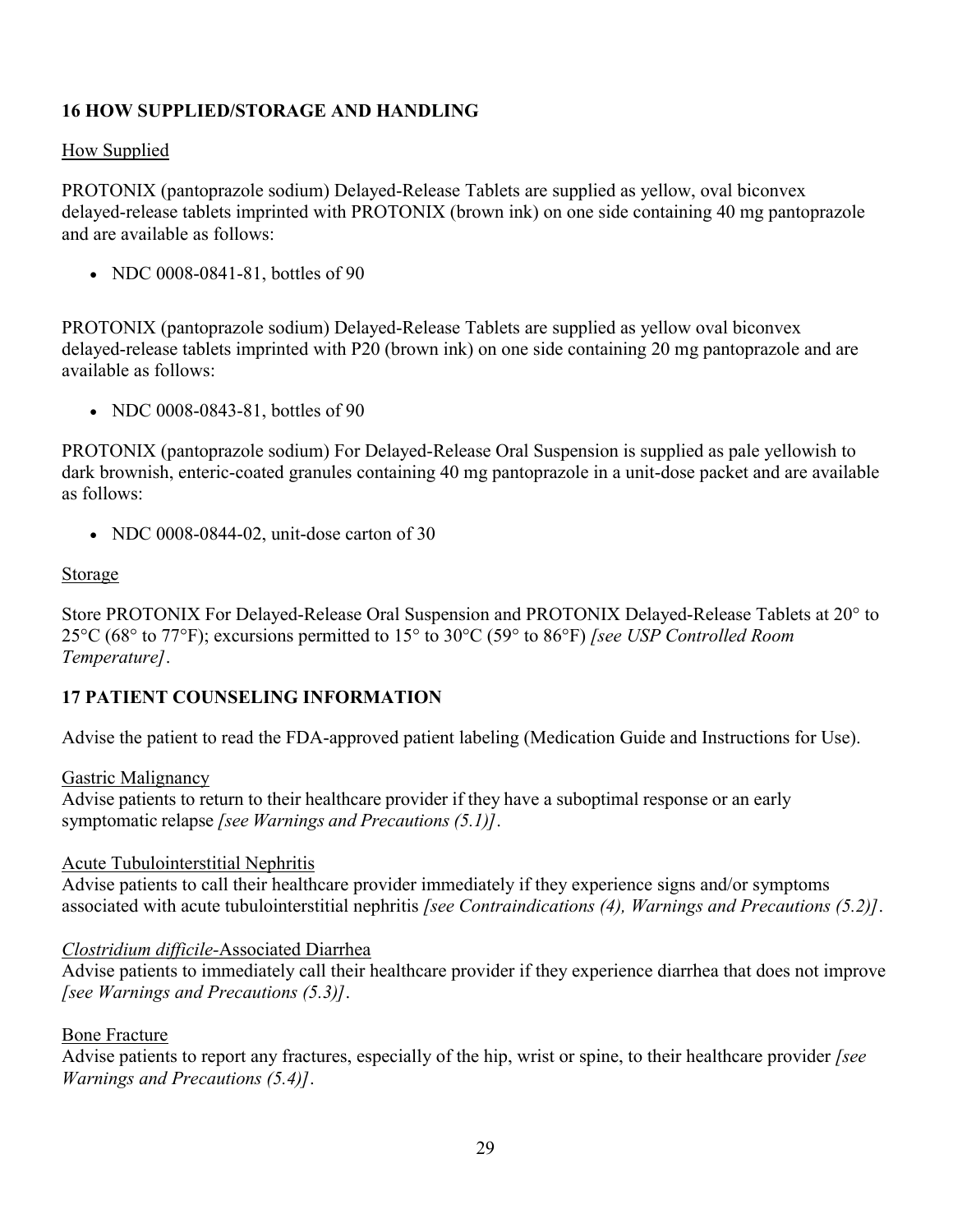# Severe Cutaneous Adverse Reactions

Advise patients to discontinue PROTONIX and immediately call their healthcare provider for further evaluation *[see Warnings and Precautions (5.5)]*.

# Cutaneous and Systemic Lupus Erythematosus

Advise patients to immediately call their healthcare provider for any new or worsening of symptoms associated with cutaneous or systemic lupus erythematosus *[see Warnings and Precautions (5.6)]*.

# Cyanocobalamin (Vitamin B-12) Deficiency

Advise patients to report any clinical symptoms that may be associated with cyancobalamin deficiency to their healthcare provider if they have been receiving PROTONIX for longer than 3 years *[see Warnings and Precautions (5.7)]*.

# Hypomagnesemia and Mineral Metabolism

Advise patients to report any clinical symptoms that may be associated with hypomagnesemia, hypocalcemia, and/or hypokalemia, to their healthcare provider, if they have been receiving PROTONIX for at least 3 months *[see Warnings and Precautions (5.8)]*.

# Drug Interactions

Instruct patients to inform their healthcare provider of any other medications they are currently taking, including rilpivirine-containing products *[see Contraindications (4)],* digoxin *[see Warnings and Precautions (5.8)]* and high dose methotrexate *[see Warnings and Precautions (5.13)]*.

# Pregnancy

Advise a pregnant woman of the potential risk to a fetus. Advise females of reproductive potential to inform their healthcare provider of a known or suspected pregnancy *[see Use in Specific Populations (8.1)]*.

# Administration

- Do not split, crush, or chew PROTONIX For Delayed-Release Oral Suspension and PROTONIX Delayed-Release Tablets.
- PROTONIX oral suspension packet is a fixed dose and cannot be divided to make a smaller dose.
- Swallow PROTONIX Delayed-Release Tablets whole, with or without food in the stomach.
- Concomitant administration of antacids does not affect the absorption of PROTONIX Delayed-Release Tablets.
- Take PROTONIX For Delayed-Release Oral Suspension approximately 30 minutes before a meal.
- Administer PROTONIX For Delayed-Release Oral Suspension in apple juice or applesauce, as described in the Instructions for Use. Do not administer in water, other liquids, or foods.
- For patients with a nasogastric (NG) or gastrostomy tube, PROTONIX For Delayed-Release Oral [Suspension c](https://www.pfizer.com/)an be administered with apple juice, as described in the Instructions for Use.
- Take a missed dose as soon as possible. If it is almost time for the next dose, skip the missed dose and take the next dose at the regular scheduled time. Do not take 2 doses at the same time.

This product's label may have been updated. For the most recent prescribing information, please visit www.pfizer.com.

For Medical Information about PROTONIX, please visit www.pfizermedinfo.com or call 1-800-438-1985.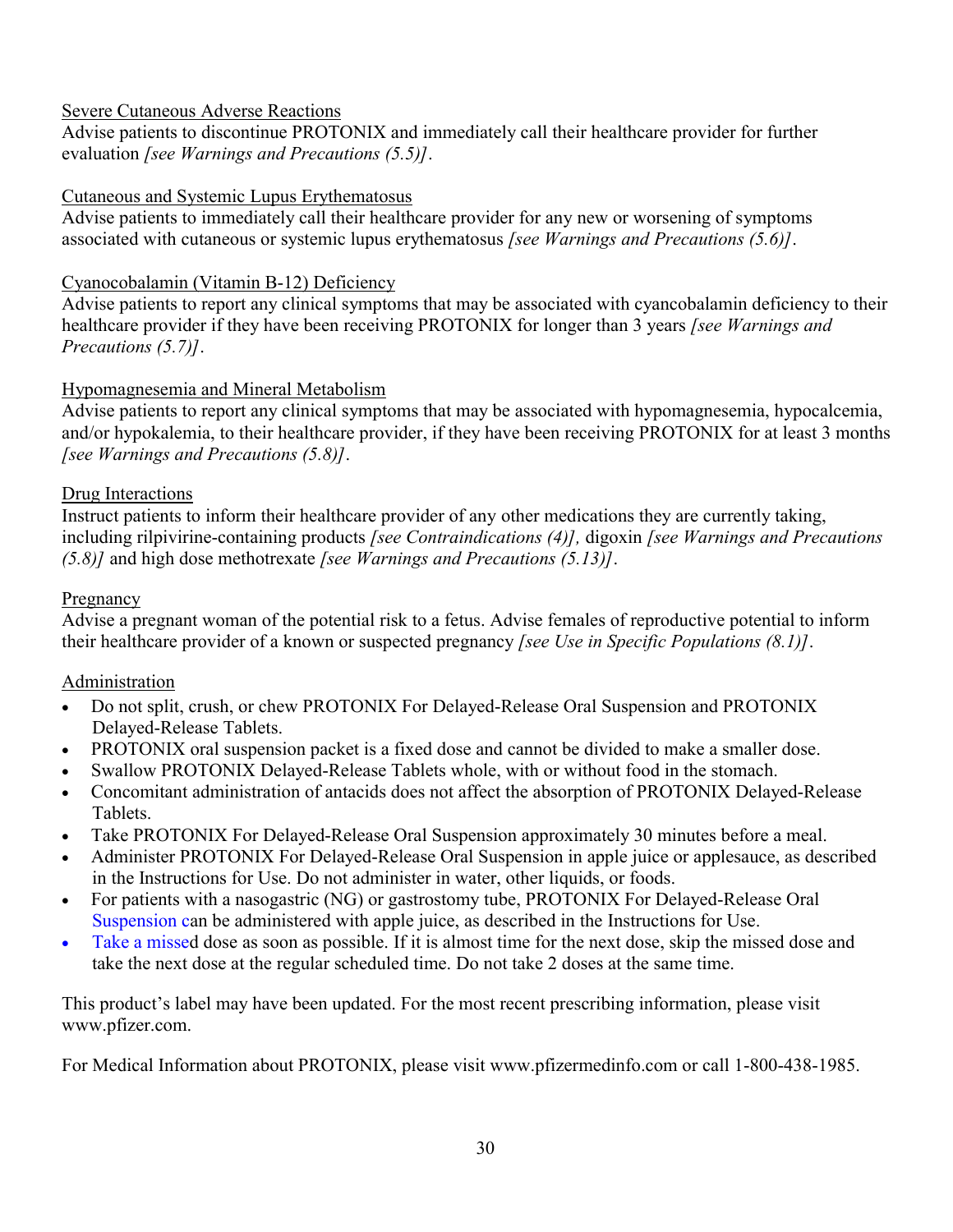

**Example Prizer**<br>Distributed by<br>**Wyeth Pharmaceuticals LLC**<br>A subsidiary of Pfizer Inc.<br>Philadelphia, PA 19101

under license from Takeda GmbH D78467 Konstanz, Germany

LAB-0459-20.0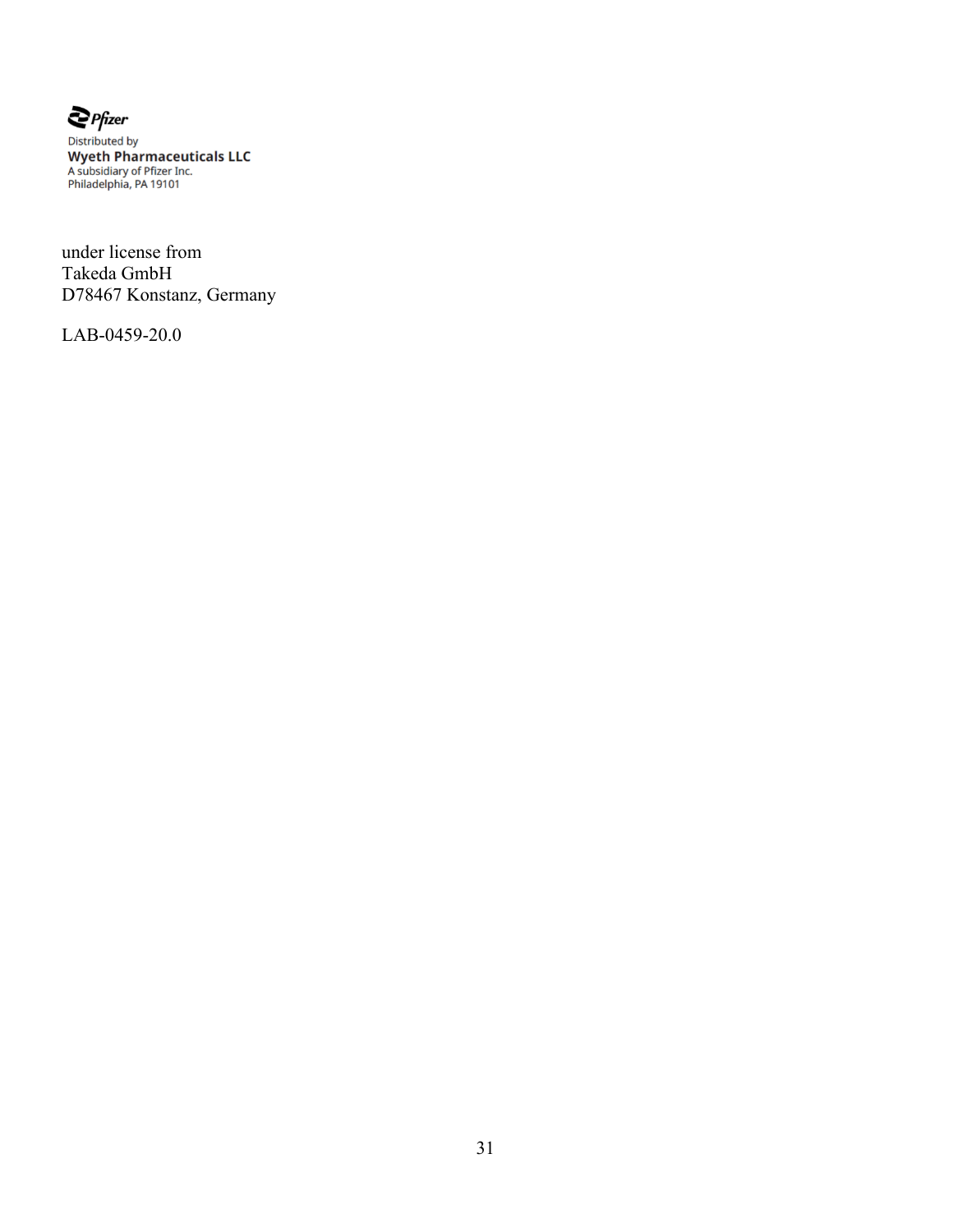#### **MEDICATION GUIDE PROTONIX (pro-TAH-nix) (pantoprazole sodium) delayed-release tablets and PROTONIX (pro-TAH-nix) (pantoprazole sodium) for delayed-release oral suspension What is the most important information I should know about PROTONIX?**

**You should take PROTONIX exactly as prescribed, at the lowest dose possible and for the shortest time needed.**

**PROTONIX may help your acid-related symptoms, but you could still have serious stomach problems.** Talk with your doctor.

**PROTONIX can cause serious side effects, including:**

- **A type of kidney problem (acute tubulointerstitial nephritis).** Some people who take proton pump inhibitor (PPI) medicines, including PROTONIX, may develop a kidney problem called acute tubulointerstitial nephritis that can happen at any time during treatment with PROTONIX. Call your doctor right away if you have a decrease in the amount that you urinate or if you have blood in your urine.
- **Diarrhea caused by an infection (***Clostridium difficile***) in your intestines**. Call your doctor right away if you have watery stools or stomach pain that does not go away. You may or may not have a fever.
- **Bone fractures (hip, wrist, or spine)**. Bone fractures in the hip, wrist, or spine may happen in people who take multiple daily doses of PPI medicines and for a long period of time (a year or longer). Tell your doctor if you have a bone fracture, especially in the hip, wrist, or spine.
- **Certain types of lupus erythematosus.** Lupus erythematosus is an autoimmune disorder (the body's immune cells attack other cells or organs in the body). Some people who take PPI medicines, including PROTONIX, may develop certain types of lupus erythematosus or have worsening of the lupus they already have. Call your doctor right away if you have new or worsening joint pain or a rash on your cheeks or arms that gets worse in the sun.
- **Low magnesium and other mineral levels in your body** can happen in people who have taken PROTONIX for at least 3 months. Tell your doctor if you have symptoms of low magnesium levels, including seizures, dizziness, irregular heartbeat, jitteriness, muscle aches or weakness, and spasms of hands, feet or voice.

Talk to your doctor about your risk of these serious side effects.

PROTONIX can have other serious side effects. See **"What are the possible side effects of PROTONIX?"**

#### **What is PROTONIX?**

A prescription medicine called a proton pump inhibitor (PPI) used to reduce the amount of acid in your stomach.

**In adults,** PROTONIX is used for:

- up to 8 weeks for the healing and symptom relief of acid-related damage to the lining of the esophagus (called erosive esophagitis or EE). Your doctor may prescribe another 8 weeks of PROTONIX in patients whose EE does not heal.
- maintaining healing of EE and to help prevent the return of heartburn symptoms caused by GERD. It is not known if PROTONIX is safe and effective when used for longer than 12 months for this purpose.
- the long-term treatment of conditions where your stomach makes too much acid. This includes a rare condition called Zollinger-Ellison Syndrome.
- **In children 5 years of age and older**, PROTONIX is used for:
- up to 8 weeks for the healing and symptom relief of EE.

It is not known if PROTONIX is safe if used longer than 8 weeks in children.

PROTONIX is not for use in children under 5 years of age.

It is not known if PROTONIX is safe and effective in children for treatment other than EE.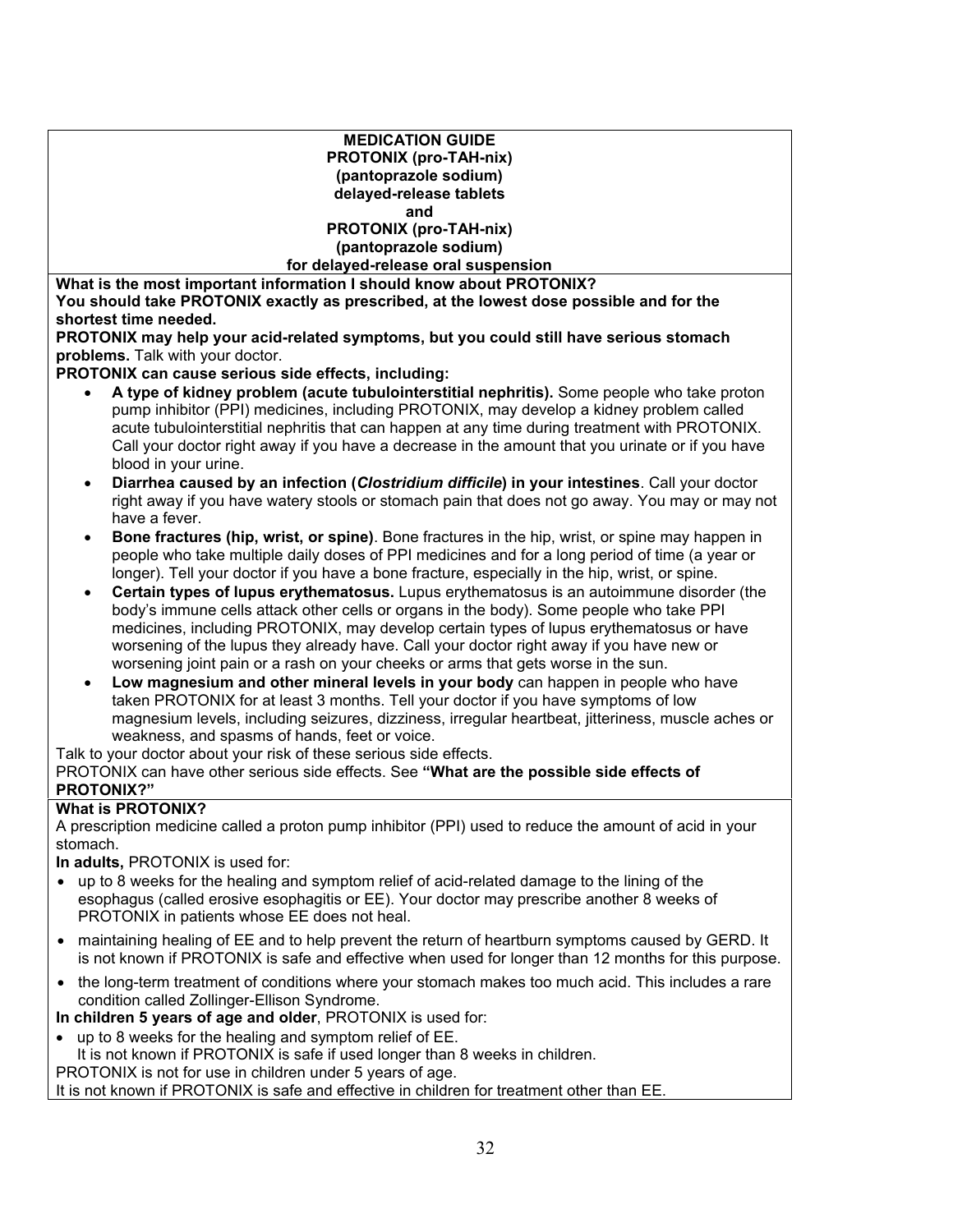#### **Do not take PROTONIX if you are:**

- allergic to pantoprazole sodium, any other PPI medicine, or any of the ingredients in PROTONIX. See the end of this Medication Guide for a complete list of ingredients.
- taking a medicine that contains rilpivirine (EDURANT, COMPLERA, ODEFSEY, JULUCA) used to treat HIV-1 (Human Immunodeficiency Virus).

#### **Before taking PROTONIX, tell your doctor about all of your medical conditions, including if you:**

- have low magnesium levels, low calcium levels and low potassium levels in your blood.
- are pregnant or plan to become pregnant. PROTONIX may harm your unborn baby. Tell your doctor if you become pregnant or think you may be pregnant during treatment with PROTONIX.
- are breastfeeding or plan to breastfeed. PROTONIX can pass into your breast milk. Talk with your doctor about the best way to feed your baby if you take PROTONIX.

**Tell your doctor about all the medicines you take,** including prescription and over-the-counter medicines, vitamins and herbal supplements. **Especially tell your doctor if you take** methotrexate (Otrexup, Rasuvo, Trexall, XATMEP), digoxin (LANOXIN), or a water pill (diuretic).

#### **How should I take PROTONIX?**

- Take PROTONIX exactly as prescribed by your doctor.
- **PROTONIX delayed-release tablets (PROTONIX tablets):**
	- o **Do not split, chew, or crush PROTONIX tablets.**
	- o Swallow PROTONIX tablets whole, with or without food.
	- o Tell your doctor if you are not able to swallow your PROTONIX tablet.
	- o You may use antacids while taking PROTONIX tablets.

#### **PROTONIX for delayed-release oral suspension (PROTONIX for oral suspension):**

- o **Do not split, chew, or crush PROTONIX for oral suspension.**
- $\circ$  Take PROTONIX for oral suspension about 30 minutes before a meal.
- o PROTONIX for oral suspension should **only** be given by mouth mixed in apple juice or applesauce **or** through a nasogastric (NG) tube or gastrostomy tube mixed in apple juice. Do not mix PROTONIX for oral suspension in liquids other than apple juice or foods other than applesauce.
- $\circ$  Do not divide a packet of PROTONIX for oral suspension to make a smaller dose.
- o See the **"Instructions for Use"** at the end of this Medication Guide for instructions on how to mix and take PROTONIX for oral suspension by mouth in applesauce or apple juice or how to mix and give the suspension through an NG tube or gastrostomy tube mixed in apple juice.
- If you miss a dose of PROTONIX, take it as soon as possible. If it is almost time for your next dose, do not take the missed dose. Take the next dose at your regular time. Do not take 2 doses at the same time.
- If you take too much PROTONIX, call your doctor or your poison control center at 1-800-222-1222 right away or go to the nearest emergency room.

#### **What are the possible side effects of PROTONIX?**

#### **PROTONIX can cause serious side effects, including:**

- **See "What is the most important information I should know about PROTONIX?"**
- **Low vitamin B-12 levels** in your body can happen in people who have taken PROTONIX for a long time (more than 3 years). Tell your doctor if you have symptoms of low vitamin B-12 levels, including shortness of breath, lightheadedness, irregular heartbeat, muscle weakness, pale skin, feeling tired, mood changes, and tingling or numbness in the arms and legs.
- **Stomach growths (fundic gland polyps).** People who take PPI medicines for a long time have an increased risk of developing a certain type of stomach growths called fundic gland polyps, especially after taking PPI medicines for more than 1 year.
- **Severe skin reactions.** PROTONIX can cause rare but severe skin reactions that may affect any part of your body. These serious skin reactions may need to be treated in a hospital and may be life threatening:
	- $\circ$  Skin rash which may have blistering, peeling or bleeding on any part of your skin (including your lips, eyes, mouth, nose, genitals, hands or feet).
- You may also have fever, chills, body aches, shortness of breath, or enlarged lymph nodes. Stop taking PROTONIX and call your doctor right away. These symptoms may be the first sign of a severe skin reaction.

**The most common side effects of PROTONIX in adults include:** headache, diarrhea, nausea,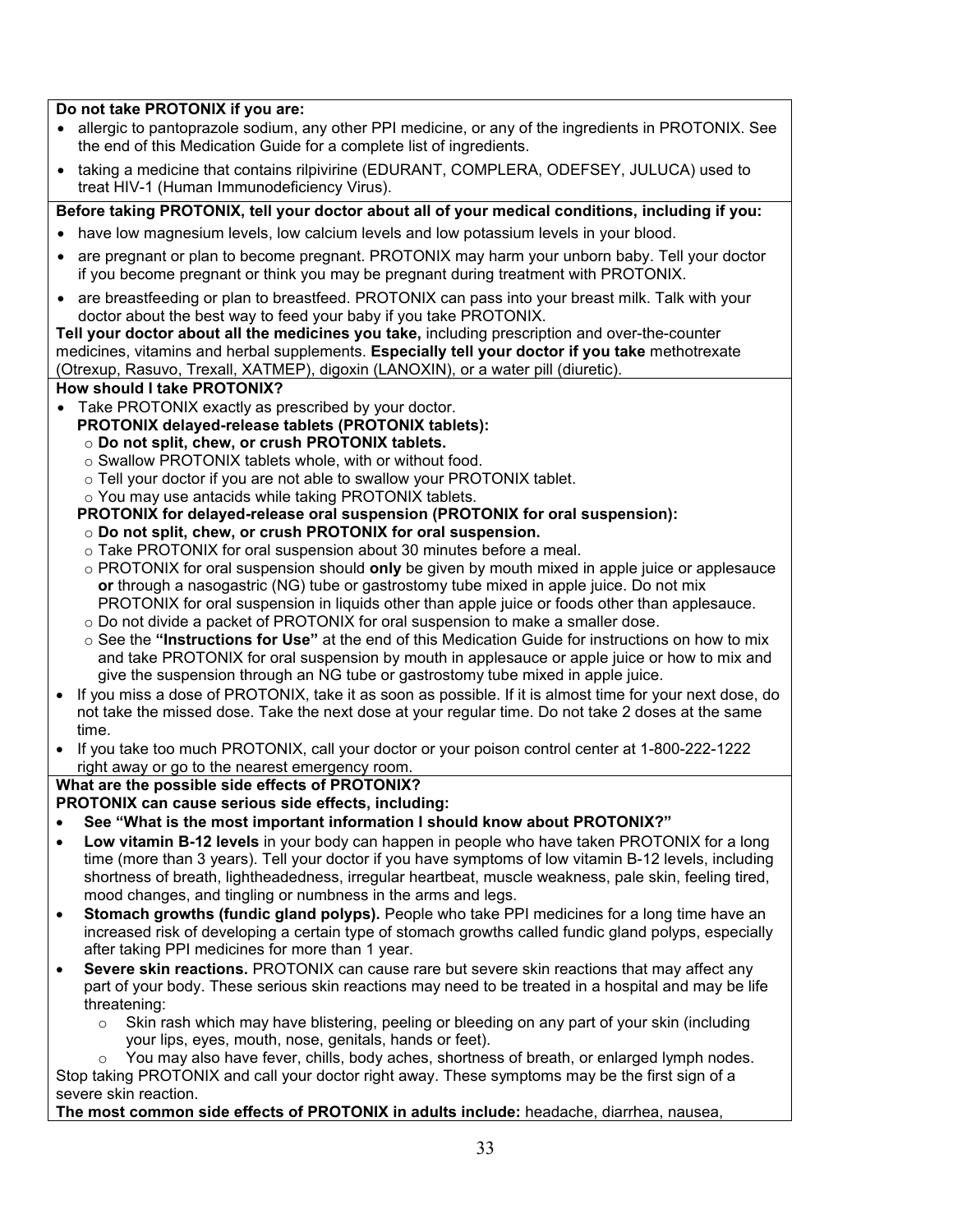stomach-area (abdominal) pain, vomiting, gas, dizziness, and joint pain. **The most common side effects of PROTONIX in children include:** upper respiratory infection, headache, fever, diarrhea, vomiting, rash, and stomach-area (abdominal) pain. These are not all the possible side effects of PROTONIX. Call your doctor for medical advice about side effects. You may report side effects to FDA at 1-800-FDA-1088. **How should I store PROTONIX?** Store PROTONIX at room temperature between 68°F to 77°F (20°C to 25°C). **Keep PROTONIX and all medicines out of the reach of children. General information about the safe and effective use of PROTONIX.** Medicines are sometimes prescribed for purposes other than those listed in a Medication Guide. Do not use PROTONIX for a condition for which it was not prescribed. Do not give PROTONIX to other people, even if they have the same symptoms that you have. It may harm them. You can ask your doctor or pharmacist for information about PROTONIX that is written for health professionals. **What are the ingredients in PROTONIX? Active ingredient:** pantoprazole sodium sesquihydrate **Inactive ingredients in PROTONIX delayed-release tablets:** calcium stearate, crospovidone, hypromellose, iron oxide, [mannitol, methacr](https://www.pfizer.com/)ylic acid copolymer, polysorbate 80, povidone, propylene glycol, sodium carbonate, sodium lauryl sulfate, titanium dioxide, and triethyl citrate. **Inactive ingredients in PROTONIX for delayed-release oral suspension:** crospovidone, hypromellose, methacrylic acid copolymer, microcrystalline cellulose, polysorbate 80, povidone, sodium carbonate, sodium lauryl sulfate, talc, titanium dioxide, triethyl citrate, and yellow ferric oxide. For more information go to www.pfizer.com or call 1-800-438-1985.

This Medication Guide has been approved by the U.S. Food and Drug Administration.

This product's label may have been updated. For the most recent prescribing information, please go to www.pfizer.com.

 $\sum$  Pfizer **Distributed by Wyeth Pharmaceuticals LLC** A subsidiary of Pfizer Inc. Philadelphia, PA 19101

under license from Takeda GmbH D78467 Konstanz, Germany

LAB-0574-16.0

Revised: March 2022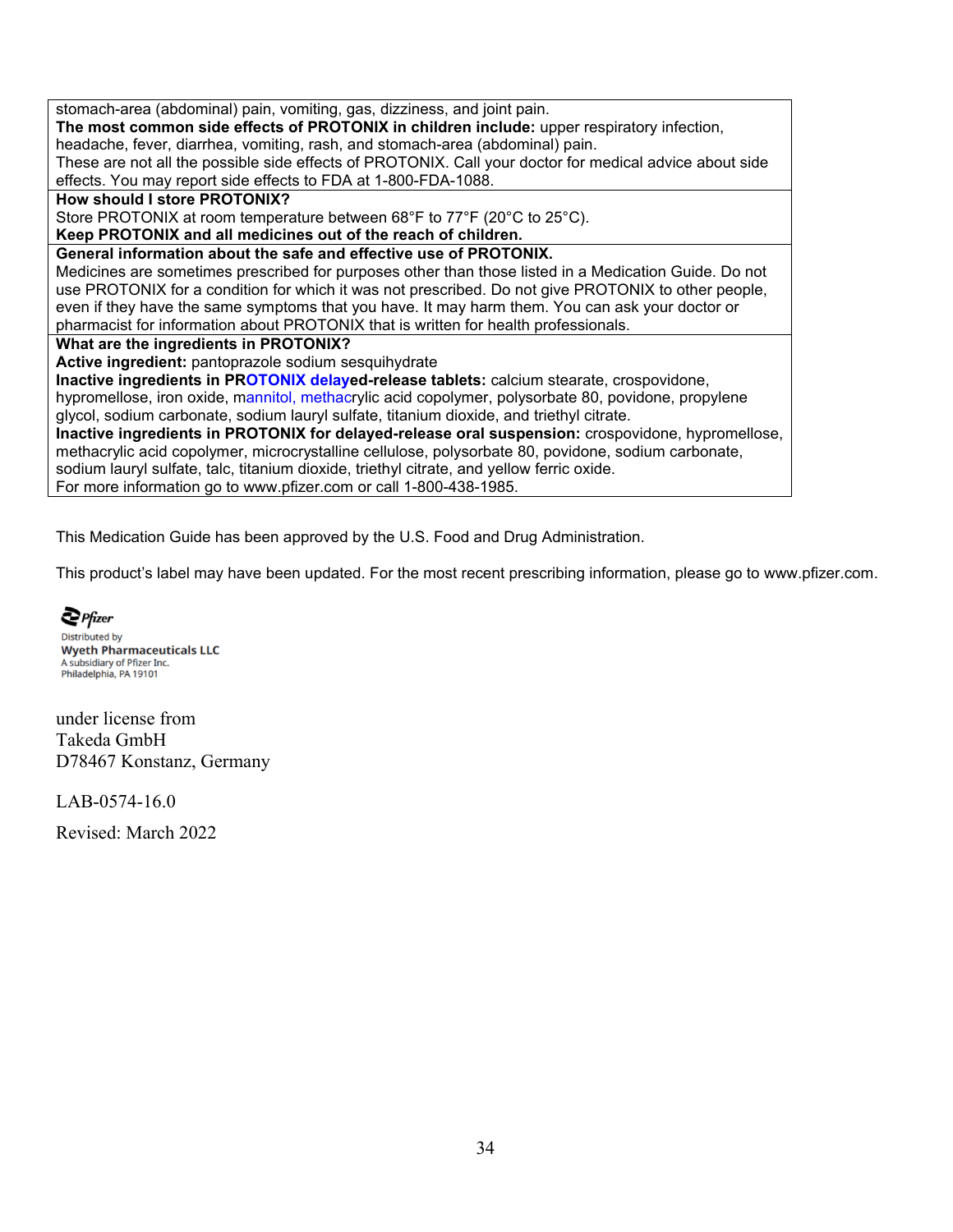#### **Instructions for Use PROTONIX (pro-TAH-nix) (pantoprazole sodium) for delayed-release oral suspension**

#### **PROTONIX for delayed-release oral suspension (PROTONIX for oral suspension):**

#### **Important information:**

- **Do not split, chew, or crush PROTONIX for oral suspension.**
- Take PROTONIX for oral suspension about 30 minutes before a meal.
- **PROTONIX for oral suspension:**
	- o should **only be taken with applesauce or apple juice.**
	- o should **not be mixed in water or other liquids, or other foods.**
	- o packet should **not** be divided to make a smaller dose.

#### **Taking PROTONIX for oral suspension with applesauce:**

- 1. Open the packet of PROTONIX for oral suspension.
- 2. Sprinkle all of the granules in the packet on 1 teaspoon of applesauce.
- 3. Swallow the granules and applesauce **within 10 minutes** of putting the granules on the teaspoon of applesauce.
- 4. Take sips of water to make sure the granules are washed down into the stomach. Take more sips of water as needed.

#### **Taking PROTONIX for oral suspension with apple juice:**

- 1. Open the packet of PROTONIX for oral suspension.
- 2. Empty all of the granules in the packet into a small cup that contains 1 teaspoon of apple juice.
- 3. Stir the granules-apple juice mixture for 5 seconds. The granules will not break up.
- 4. Swallow the mixture right away.
- 5. To make sure that the entire dose is taken, add more apple juice to the cup, stir and swallow the apple juice right away.
- 6. Repeat step 5 if there are granules left in the cup.

#### **Giving PROTONIX for oral suspension through a nasogastric (NG) tube or gastrostomy tube:**

- PROTONIX for oral suspension may be given through an NG tube or gastrostomy tube that is **size 16 French or larger.** Do not give PROTONIX for oral suspension through an NG tube or gastrostomy tube smaller than size 16 French.
- Mix PROTONIX for oral suspension **only in apple juice** when giving through an NG tube or gastrostomy tube.
	- 1. Remove the plunger from a 60 mL (2 ounce) catheter-tip syringe. Throw away the plunger.
	- 2. Connect the tip of the catheter-tip syringe to the NG tube or gastrostomy tube.
	- 3. Hold the syringe attached to the NG tube or gastrostomy tube as high as possible while giving PROTONIX for oral suspension to prevent the tubing from bending.
	- 4. Open the packet of PROTONIX for oral suspension.
	- 5. Empty all the granules in the packet into the catheter-tip syringe.
	- 6. Add 10 mL (2 teaspoons) of apple juice into the catheter-tip syringe and gently tap or shake the syringe to help empty the syringe.
	- 7. Repeat step 6 at least 2 more times until there are no granules left in the catheter-tip syringe.